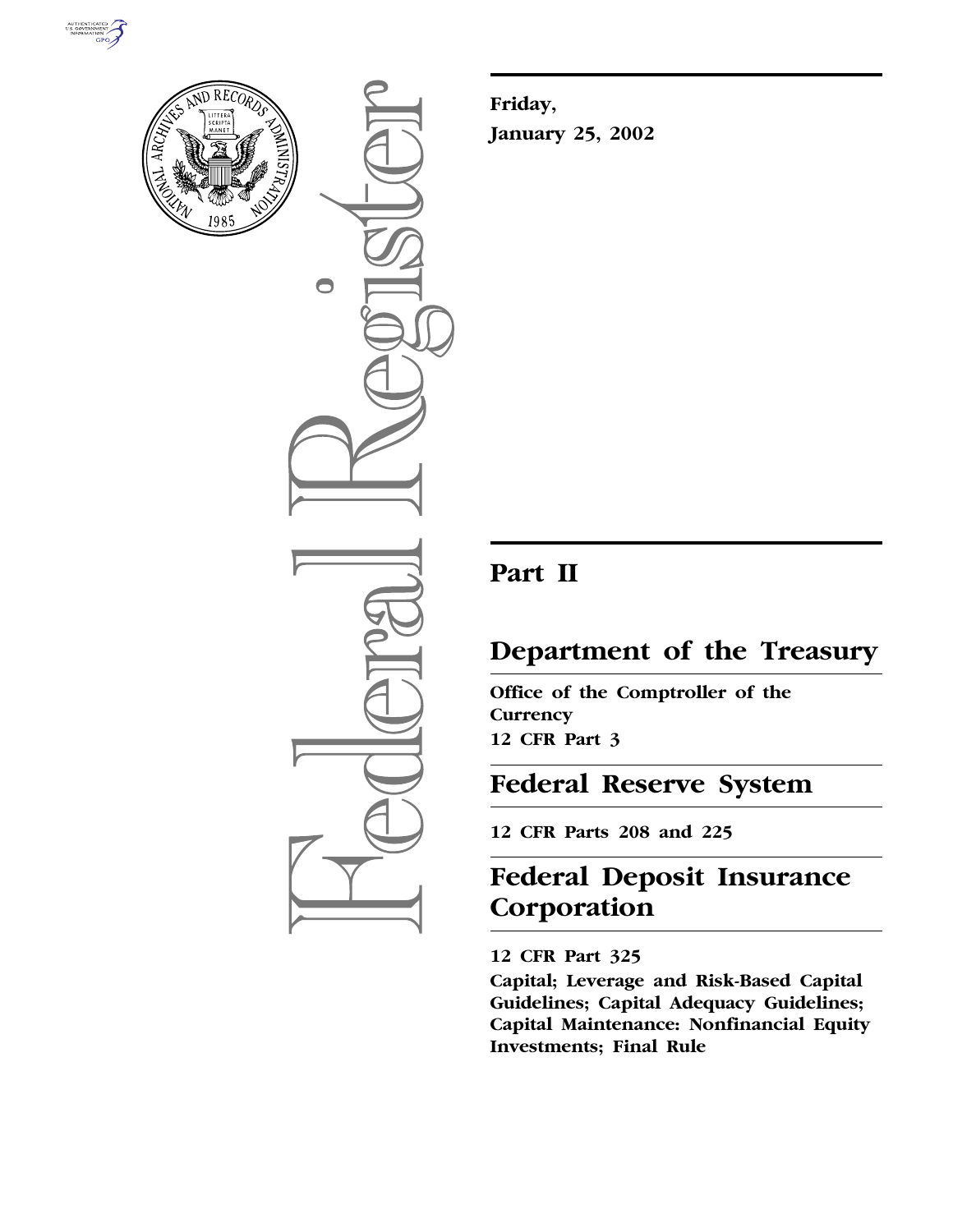#### **DEPARTMENT OF THE TREASURY**

**Office of the Comptroller of the Currency**

#### **12 CFR Part 3**

**[Docket No. 02–01]**

**RIN 1557–AB14**

#### **FEDERAL RESERVE SYSTEM**

## **12 CFR Parts 208 and 225**

**[Regulations H and Y; Docket No. R–1097]**

### **FEDERAL DEPOSIT INSURANCE CORPORATION**

#### **12 CFR Part 325**

**RIN 3064–AC47**

## **Capital; Leverage and Risk-Based Capital Guidelines; Capital Adequacy Guidelines; Capital Maintenance: Nonfinancial Equity Investments**

**AGENCIES:** Office of the Comptroller of the Currency (OCC), DOT; Board of Governors of the Federal Reserve System (Board); and Federal Deposit Insurance Corporation (FDIC). **ACTION:** Final rule.

## **SUMMARY:** The OCC, Board and FDIC (collectively, the agencies) are amending their capital guidelines to establish special minimum capital requirements for equity investments in nonfinancial companies. The new capital requirements, which will apply symmetrically to equity investments of banks and bank holding companies, impose a series of marginal capital charges on covered equity investments that increase with the level of a banking organization's overall exposure to equity investments relative to the organization's Tier 1 capital. The final rule is substantially similar to the proposal that the agencies published for comment in February 2001.

**EFFECTIVE DATE:** April 1, 2002.

**FOR FURTHER INFORMATION CONTACT:** *OCC*: Tommy Snow, Director, Capital Policy (202/874–5070); Karen Solomon, Director (202/874–5090), or Ron Shimabukuro, Counsel (202/874–5090), Legislative and Regulatory Activities Division, Office of the Comptroller of the Currency, 250 E Street, SW, Washington, DC 20219.

*Board*: Michael G. Martinson, Associate Director (202/452–3640), James A. Embersit, Assistant Director (202/452–5249), or Mary Frances Monroe, Senior Supervisory Financial Analyst (202/452–5231), Division of Banking Supervision and Regulation;

Scott G. Alvarez, Associate General Counsel (202/452–3583), or Kieran J. Fallon, Senior Counsel (202/452–5270), Legal Division; Jean Nellie Liang, Assistant Director (202/452–2918), Division of Research & Statistics; Board of Governors of the Federal Reserve System, 20th Street and Constitution Avenue, NW, Washington, D.C. 20551. For users of Telecommunications Device for the Deaf (''TDD'') only, contact 202/263–4869.

*FDIC*: Mark S. Schmidt, Associate Director, (202/898–6918), Stephen G. Pfeifer, Examination Specialist, Accounting Section (202/898–8904), Curtis Vaughn, Examination Specialist (202/898–6759), Division of Supervision; Michael B. Phillips, Counsel, (202/898–3581), Legal Division, Federal Deposit Insurance Corporation, 550 17th Street, NW, Washington, DC 20429.

## **SUPPLEMENTARY INFORMATION:**

#### **A. Background**

In March 2000, the Board invited public comment on a proposal to amend its consolidated capital adequacy guidelines for bank holding companies to establish special capital requirements for investments made, directly or indirectly, by bank holding companies in nonfinancial companies.1 The Board's proposal, which was developed in consultation with the Secretary of the Treasury, applied to nonfinancial investments made directly or indirectly by a bank holding company under a variety of authorities, including investments made by financial holding companies under the merchant banking authority granted by the Gramm-Leach-Bliley Act (GLB Act) and investments made directly or indirectly by a bank holding company through a small business investment company (SBIC). The Board's initial capital proposal would have assessed, at the holding company level, a 50 percent capital charge on the carrying value of each covered investment.

In February 2001, the Board, OCC and FDIC jointly issued for comment a revised capital proposal (revised proposal).2 The revised proposal attempted to balance the concerns raised by commenters on the Board's initial proposal with the belief of the agencies that banking organizations must maintain sufficient capital to offset the risks associated with equity investment activities. In developing the revised proposal, the agencies were

guided by several important principles, including that:

• Equity investment activities in nonfinancial companies generally involve greater risks than traditional bank and financial activities;

• The risk of loss associated with a particular equity investment is likely to be the same regardless of the legal authority used to make the investment or whether the investment is held by a bank holding company or a bank; and

• The financial risks to an organization engaged in equity investment activities increase as the level of the organization's investments accounts for a larger portion of its capital, earnings and activities.

In light of these principles, the revised proposal provided for a progression of Tier 1 marginal capital charges that increases with the size of the aggregate equity investment portfolio of the banking organization relative to its Tier 1 capital. The proposed Tier 1 charge ranged from 8 percent for investments that aggregated up to 15 percent of the banking organization's Tier 1 capital, to 25 percent for investments representing 25 percent or more of the banking organization's Tier 1 capital.

The agencies proposed to apply these higher capital charges symmetrically to nonfinancial equity investments held by banks and bank holding companies. In particular, the agencies proposed to apply these charges to investments held directly or indirectly under the merchant banking authority of section  $4(k)(4)(H)$  of the BHC Act; held directly or indirectly by bank holding companies in less than 5 percent of the shares of a nonfinancial company under section  $4(c)(6)$  or  $4(c)(7)$  of the BHC Act; made by bank holding companies or banks in nonfinancial companies through SBICs; held directly or indirectly by bank holding companies or banks in nonfinancial companies under the portfolio investment provisions of Regulation K; and held by banks in nonfinancial companies under section 24 of the Federal Deposit Insurance Act (FDI Act).

The agencies proposed that the higher capital charges would not apply to SBIC investments of a bank or bank holding company to the extent such investments, in the aggregate, did not exceed 15 percent of the banking organization's Tier 1 capital. All SBIC investments, including any amount exempted from the higher proposed charges, would be included in the calculation of a banking organization's aggregate equity investment portfolio for purposes of determining the marginal capital charge applicable to non-SBIC

<sup>1</sup>*See* 65 FR 16480, March 28, 2000.

<sup>2</sup>*See* 66 FR 10212, Feb. 14, 2001.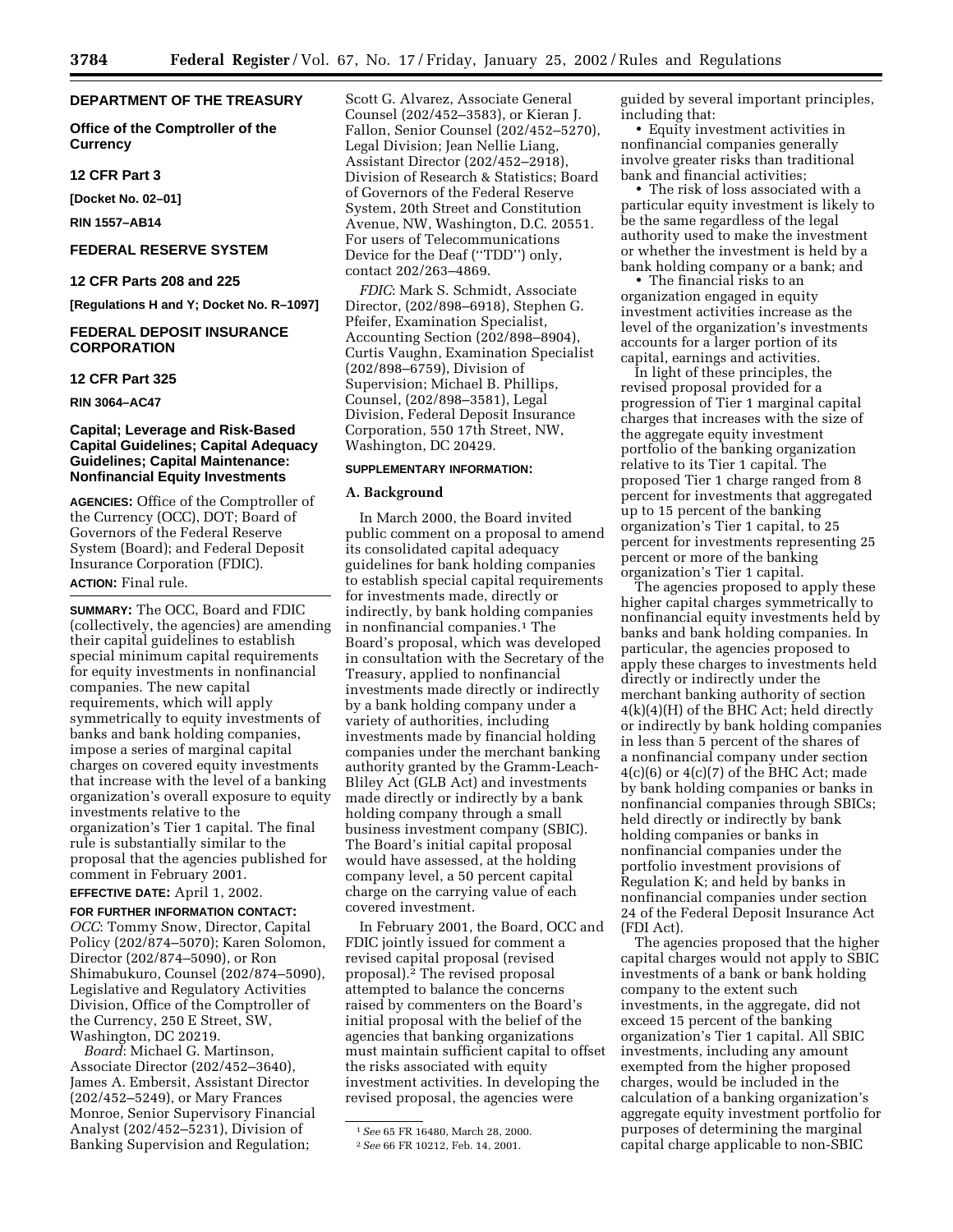investments and SBIC investments that, in the aggregate, exceed 15 percent of Tier 1 capital. The agencies also proposed to exempt from coverage investments made by state banks under the special grandfather rights established by section 24(f) of the FDI Act.

The agencies requested comment on all aspects of the revised proposal and on a number of specific topics identified in the proposal. For example, the agencies requested comment on whether it would be necessary or appropriate to grandfather individual equity investments that were made before banking organizations received notice that the capital requirements for such investments might change.

### **B. Overview of Comments**

The agencies collectively received approximately 60 comments on the revised proposal, including many comments that were submitted to more than one of the agencies. Commenters included trade associations for the banking, securities and insurance industries, state banking departments and individual banks and bank holding companies. Some commenters supported the lower marginal capital charge structure and level of deductions adopted by the revised proposal. For example, some commenters stated that the marginal approach embodied in the revised proposal was appropriate, logical, and consistent with the agencies' responsibilities to ensure the safety and soundness of banking organizations. One large banking organization with a significant amount of equity investments also stated that the revised proposal would not have a significantly negative impact on its ability to make equity investments. Many commenters also supported the agencies' willingness to take steps to meaningfully address some of the issues raised by commenters concerning the initial proposal.

A number of commenters, however, stated their belief that no special capital charge was necessary for equity investments. Some of these commenters argued that banking organizations are adept at managing the risks of these investment activities and that additional regulatory capital is not necessary to adequately support these activities. Some commenters also expressed concern that the higher capital charges imposed by the revised proposal would place banking organizations at a competitive disadvantage to independent securities firms and foreign banks in the market for making equity investments. In addition, several commenters asserted that the higher

proposed charges would discourage independent securities firms that make equity investments as part of their business from affiliating with a bank. Commenters argued that these effects would frustrate Congress' desire, as expressed in the GLB Act, to permit a ''two-way street'' between securities firms and banking organizations.

Some commenters also asserted that the agencies should delay adoption of a final rule and address the issue of the appropriate capital treatment for equity investments in connection with the broader revisions to the capital rules currently being considered by the Basel Committee on Banking Supervision (Basel Committee). A number of commenters also reiterated their position that banking organizations should be permitted to use their internal capital models to determine the amount of regulatory capital necessary to support the particular investment portfolio of the organization, subject to supervisory review of these models during the examination process. A few commenters suggested that a smaller, uniform capital charge or risk-weight (e.g. a 10 percent Tier 1 capital deduction or a 250 percent risk-weight) would be adequate to offset the risk of all equity investments held by banking organizations, regardless of the size of the organization's overall equity investment portfolio.

A number of commenters also contended that, if a higher capital charge was imposed, the capital charge should apply only to investments made by financial holding companies under the GLB Act's merchant banking authority, and not to any investment made by a banking organization under one or more of the legal authorities that were in effect prior to the GLB Act. Commenters asserted that banking organizations have a history of profitably making investments under these pre-existing authorities and that there is no evidence to support an increase in the regulatory capital charge for such investments. A few commenters also contended that the proposed higher capital charges should not apply to equity investments made by a company engaged in a nonfinancial activity so long as the company was ''predominantly'' engaged in financial activities.

Commenters strongly supported several specific aspects of the revised proposal. For example, many commenters supported the decision by the agencies to exempt from the new capital charge SBIC investments that, in the aggregate, represented less than 15 percent of the banking organization's

Tier 1 capital.3 Many of these commenters, however, also argued that any SBIC investments that were exempted from the higher proposed charges also should be excluded for purposes of determining the aggregate size of the banking organization's equity portfolio and, thus, the appropriate marginal charge to be applied to nonexempt investments. Commenters also supported the agencies' proposal to exclude from coverage investments made by insurance company subsidiaries of financial holding companies under section  $4(k)(4)(I)$  of the BHC Act; investments made by state banks under the grandfather rights established by section 24(f) of the FDI Act (12 U.S.C. 1831a(f)); and investments in debt instruments that do not serve as the functional equivalent of equity.

In addition, in response to the agencies' request for comments on the subject, many commenters asserted that any higher capital charges established for nonfinancial equity investments should not apply to investments made before March 13, 2000. These commenters noted that such investments were made before the industry was aware that a higher capital charge might be established for equity investments and argued that applying the higher charges to these pre-existing investments would be inequitable and could cause some investments to become unprofitable. Many of these commenters also argued that any grandfathered investments should not be included in the banking organization's aggregate equity portfolio for purposes of determining the marginal charge applicable to nonexempt investments made on or after March 13, 2000.

Commenters also argued that the higher proposed capital charges should not be applied in determining a banking organization's Tier 1 leverage ratio, because the leverage ratio generally does not account for the relative risks of a banking organization's assets. Finally, some commenters requested that the agencies clarify whether or how the proposed higher charges would apply to particular types of equity investments, including equity investments held in the trading account or for hedging purposes; investments that are acquired in satisfaction of a debt previously contracted (DPC); and investments made by a financial holding company under section  $4(k)(1)(B)$  of the BHC Act in a

<sup>3</sup>One large banking organization, however, opposed providing an exemption for SBIC investments on the grounds that these investments entail the same risks as other types of nonfinancial equity investments.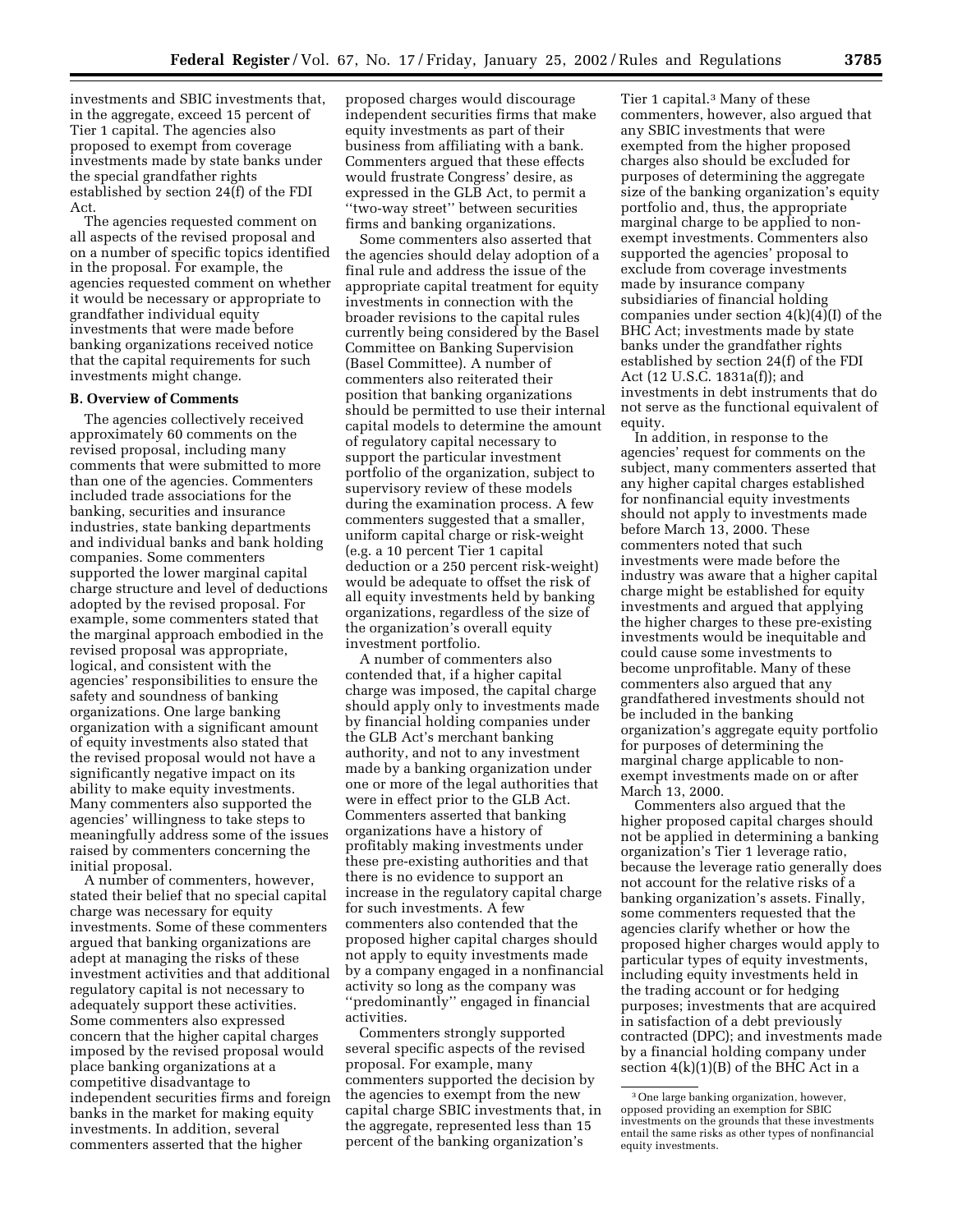company that is engaged in activities that the Board has determined are ''complementary'' to a financial activity.

#### **C. Explanation of the Final Rule**

The agencies have carefully reviewed the revised proposal in light of all of the comments received. Following this review, the agencies have adopted a final rule that is substantially similar to the revised proposal that was issued for comment. As described further below, the agencies also have made several changes to the rule to address matters raised by commenters and to further clarify the scope and application of the rule. These changes include a grandfather provision designed to apply the rule's capital charges only to investments made on or after March 13, 2000.

As an initial matter, the agencies believe it is important and appropriate to adopt a final rule at this time that establishes a regulatory minimum capital requirement for equity investments made by banking organizations in nonfinancial companies that is higher than the regulatory minimum capital charge that applies more broadly to banking assets. Data demonstrate that equity investments in nonfinancial companies generally involve greater risks than traditional banking and financial activities. An analysis of the annual returns for the period 1946 through 1998 for publicly traded small capitalization stocks in the United States indicates that a banking organization would have to hold capital well in excess of the current regulatory minimum capital levels to maintain the margin of safety required to retain the lowest investment grade rating on a bond issued to finance a portfolio of small capitalization stocks. Furthermore, as discussed in the revised proposal, data from a study of venture capital investment firms over the past 25 years, information and analysis from two national rating agencies, and a survey of the internal capital allocation policies of several banking organizations and securities firms engaged in equity investment activities all indicate that equity investments require higher capital support than traditional banking activities. The performance of the U.S. equity markets over the past few quarters further evidences the volatility and risk of equity investments.

The level and significance of equity investment activities at banking organizations also has increased substantially in the years since adoption of the original capital rules that govern banks and bank holding companies generally. For example, the size of

SBICs owned by banking organizations more than doubled in the period from 1995 to 1999, and aggregate equity investments held by banking organizations during that period more than quadrupled. In addition, as of June 30, 2001, financial holding companies held more than \$8.5 billion in investments under the new GLB Act authority to make merchant banking investments—authority that only became effective on March 13, 2000. Although the growth of these activities recently has slowed, equity investment activities have become, and are likely to continue to be, a significant business line for many banking organizations.

In light of the increased significance of the equity investment activities of banking organizations and the risks associated with these investments, the agencies believe it is important to revise their capital rules to reflect more accurately the risks equity investments may pose to the safety and soundness of banking organizations. For these same reasons, the agencies do not believe it would be prudent or appropriate to delay adoption of a final rule, as some commenters suggested. The agencies are aware of, and are participating actively in, the ongoing comprehensive review and revision of the Basel Capital Accord, which is expected to include provisions addressing equity investment activities. The agencies believe this rule is consistent with the efforts of the Basel Committee to develop a minimum regulatory capital requirement for equities that is more risk-sensitive than the current 100-percent risk-weighting. The agencies note, moreover, that any revised Accord is not expected to become effective until 2005 at the earliest. The agencies view this final rule as an interim step or ''bridge'' to the revised Accord. The agencies fully expect to revisit the capital charge applicable to equity investments once the Basle Capital Accord is revised, and will at that time decide whether and what, if any, revisions to the agencies' capital guidelines should be adopted in light of the final revised Accord.

The agencies also continue to believe that internal capital models that take account of the different risks and capital needs of the credit and equity activities of a particular banking organization ultimately represent an effective method for determining the capital adequacy of an organization. The agencies do not believe that it would be appropriate at this time, however, to rely on internal capital models, as a replacement for regulatory minimum capital requirements, to address the higher risks associated with the equity investment activities of banking organizations. The

stage of development and sophistication of internal models for assessing equity risk exposures varies widely across institutions. While modeling techniques for equity investments are being developed and refined at major U.S. banking organizations, few institutions have adequately robust modeling capabilities for equity investments at the present time.

The agencies note that the Basel Committee is actively considering the circumstances under which it would be appropriate for a banking organization to calculate its capital requirements under an internal models-based approach. As part of this effort, the agencies are working as part of the Basel Committee to develop the criteria under which a banking organization could use internal measurement systems or internal models to estimate the organization's risk exposure to equity investments for risk-based capital purposes.4 The agencies will continue to work with banking organizations that seek to develop robust and effective internal models and with other domestic and international regulatory agencies to develop a regulatory framework that permits banking organizations to use models that meet appropriate quantitative and qualitative standards in assessing the organization's capital adequacy.

The Board notes that, once the final rule becomes effective on April 1, 2002, the aggregate investment review thresholds that currently apply to the merchant banking investments of financial holding companies will expire automatically.5 These thresholds currently require a financial holding company to obtain the Board's approval prior to making additional merchant banking investments if the aggregate carrying value of the holding company's existing merchant banking investments exceeds the lesser of 30 percent of Tier 1 capital, or 20 percent of Tier 1 capital after excluding investments in private equity funds. As the Board previously noted, these review thresholds were adopted as an interim measure pending adoption of a final rule addressing the appropriate regulatory capital treatment of merchant banking investments.

## *1. Equity Investments Covered by Final Rule*

The final rule, like the revised proposal, applies symmetrically to equity investments made by bank

<sup>4</sup>*See* Basel Committee on Banking Supervision, Working Paper on Risk Sensitive Approaches for Equity Exposures in the Banking Book for IRB Banks (August 2001) (''Equity Risk Working Paper'').

<sup>5</sup>*See* 12 CFR 225.174(c); 12 CFR 1500.5(c).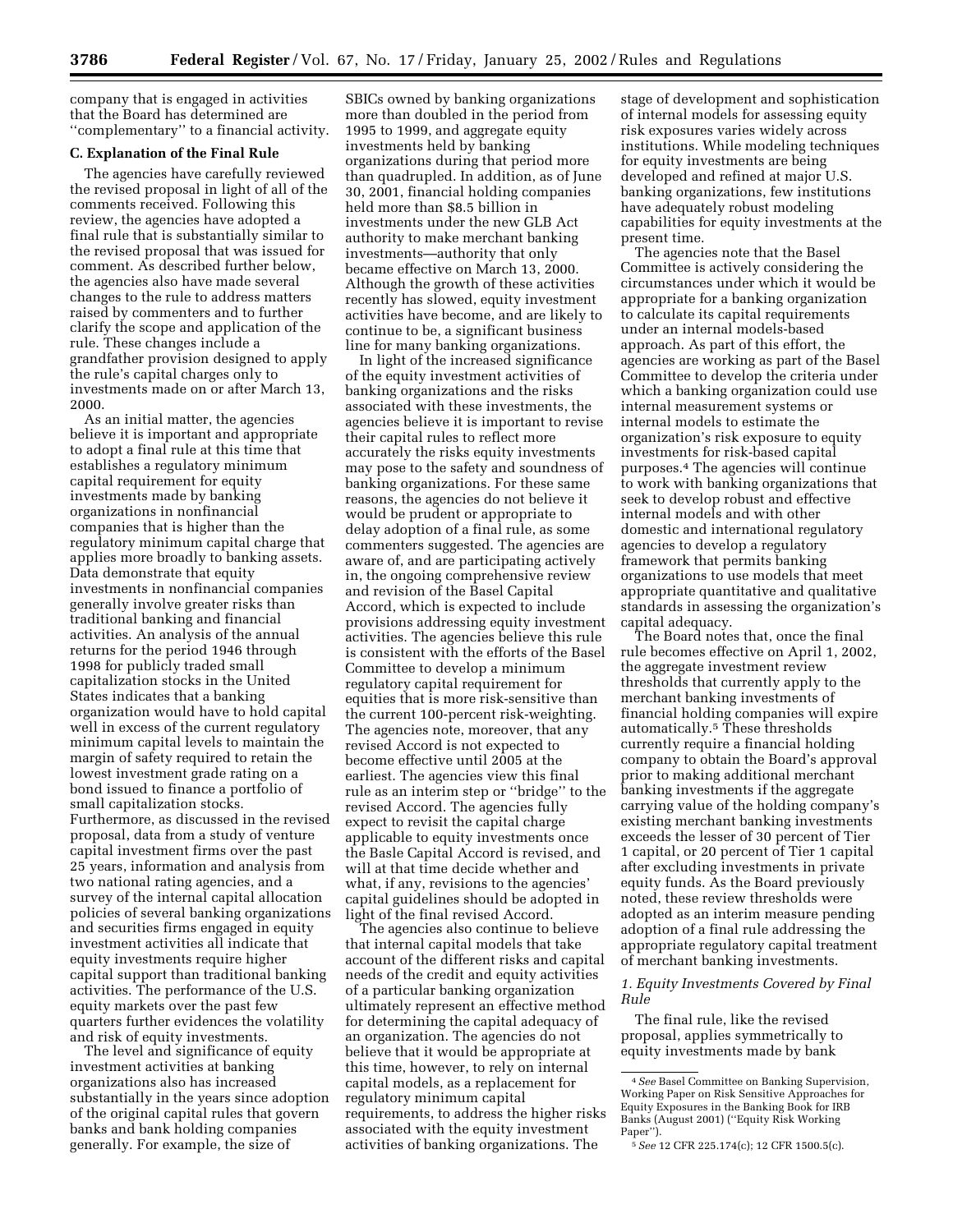holding companies and banks. Bank holding companies and banks generally make equity investments in reliance on, and the capital charge applies only to investments held under, the following

authorities— • The merchant banking authority of section 4(k)(4)(H) of the BHC Act (12 U.S.C.  $1843(k)(4)(H)$  and subpart J of the Board's Regulation Y (12 CFR 225.170 *et seq.*);

• The authority to acquire up to 5 percent of the voting shares of any company under section  $4(c)(6)$  or  $4(c)(7)$ of the BHC Act (12 U.S.C. 1843(c)(6) and  $(c)(7);$ 

• The authority to invest in SBICs under section 302(b) of the Small Business Investment Act of 1958 (15 U.S.C. 682(b));

• The portfolio investment provisions of Regulation K (12 CFR 211.8(c)(3)), including the authority to make portfolio investments through Edge and Agreement corporations; 6 and

• The authority to make investments under section 24 of the FDI Act (other than under section 24(f)) (12 U.S.C. 1831a).

For purposes of the rule, an equity investment includes the purchase, acquisition or retention of any equity instrument (including common stock, preferred stock, partnership interests, interests in limited liability companies, trust certificates and warrants and call options that give the holder the right to purchase an equity instrument), any equity feature of a debt instrument (such as a warrant or call option), and any debt instrument that is convertible into equity. The rule generally does not apply to investments in nonconvertible senior or subordinated debt. The agencies, however, may impose the rule's higher charges on any instrument if the agency, based on a case-by-case review of the investment in the supervisory process, determines that the instrument serves as the functional equivalent of equity or exposes the banking organization to essentially the same risks as an equity instrument. The agencies believe this reservation of supervisory authority is appropriate to ensure that the higher capital charges apply to instruments that function as equity, and ensure that banking organizations do not evade the requirements of the rule through financial engineering.

The capital charge applies only to investments held directly or indirectly in nonfinancial companies under one or more of the authorities listed above. For purposes of the final capital rule, a nonfinancial company is defined to mean an entity that engages in any activity that has not been determined to be financial in nature or incidental to financial activities under section 4(k) of the BHC Act. For investments held directly or indirectly by a bank, the term ''nonfinancial company'' also does not include a company that engages only in activities that are permissible for the parent bank to conduct directly. The rule does not apply to investments made in companies that engage solely in banking and financial activities. Banking organizations have special expertise in managing the risks associated with banking and financial activities.

A few commenters asserted that the proposed higher capital charges should apply only to merchant banking investments made by financial holding companies under section 4(k)(4)(H) of the BHC Act, or should not apply to investments made under one or more of the other investment authorities listed above. The risk of loss associated with a particular equity investment is likely to be the same regardless of the legal authority used by a banking organization to make the investment, or whether the investment is held by a bank holding company or a bank. Supervisory experience, particularly over the past few quarters, has confirmed that significant valuation declines may occur with respect to equity investments held under a variety of legal authorities. It is for these reasons that banking organizations are increasingly making investment decisions and managing equity investment risks across legal entities as a single business line within the organization. It is for these same reasons that the final rule, like the revised proposal, applies symmetrically to nonfinancial equity investments held by banks and bank holding companies and applies to equity investments made under each of the principal legal authorities currently available to banking organizations for making such investments.

As noted above, the final rule applies to investments made by bank holding companies or banks in or through SBICs under section 302(b) of the Small Business Investment Act. In light of Congress' express desire to facilitate the funding of small businesses through SBICs, the statutory limits on the amount of capital a banking organization may invest in SBICs, and

the existing regulatory framework governing the formation and operations of SBICs, the agencies proposed to exempt from the higher capital charges SBIC investments of banking organizations that, in the aggregate, did not exceed 15 percent of the Tier 1 capital of the banking organization.

Commenters strongly supported this treatment. Accordingly, the final rule continues to provide an exception for SBIC investments. As described further below (*see* Part C.4 below), the rule does not place any additional regulatory capital charge on SBIC investments held directly or indirectly by a bank to the extent the aggregate adjusted carrying value of all such investments does not exceed 15 percent of the Tier 1 capital of the bank. For bank holding companies, no additional regulatory capital charge is imposed on SBIC investments held directly or indirectly by the holding company to the extent the aggregate adjusted carrying value of all such investments does not exceed 15 percent of the aggregate of the holding company's pro rata interests in the Tier 1 capital of its subsidiary banks.

The rule also applies to investments held by state banks in a nonfinancial company under section 24 of the FDI Act. Section 24 permits a state bank to acquire equity in a nonfinancial company if the FDIC determines that the investment does not pose a significant risk to the deposit insurance fund. The FDIC is empowered to establish and has established higher capital requirements and other limitations on equity investments of state banks held under this authority, such as investments in companies engaged in real estate investment and development activities. The FDIC has to date in most cases required state banks that make these investments to limit the amount of the investment and to deduct these investments from the bank's capital, effectively imposing a 100 percent capital charge on these investments. Because of the FDIC's practice in establishing higher capital charges, the final rule will not have the effect of imposing additional capital requirements on investments held under section 24 of the FDI Act.7

The agencies proposed to exclude from coverage equity investments made

<sup>6</sup>Recently, the Board comprehensively revised Regulation K, which, among other things, governs the foreign activities of U.S. banking organizations. *See* 66 FR 54346, Oct. 26, 2001. As part of that action, the portfolio investment provisions previously located at 12 CFR 211.5(b)(1)(iii) were amended and moved to 12 CFR 211.8(c)(3).

<sup>7</sup>The final rule permits the Board of Directors of the FDIC, acting directly in exceptional cases and after a review of the proposed activity, to allow a lower capital deduction for investments approved by the Board of Directors under section 24 of the FDI Act so long as the bank's investments under section 24 and SBIC investments represent, in the aggregate, less than 15 percent of the Tier 1 capital of the bank. The FDIC may also impose a higher capital charge on any investment made under section 24 where appropriate.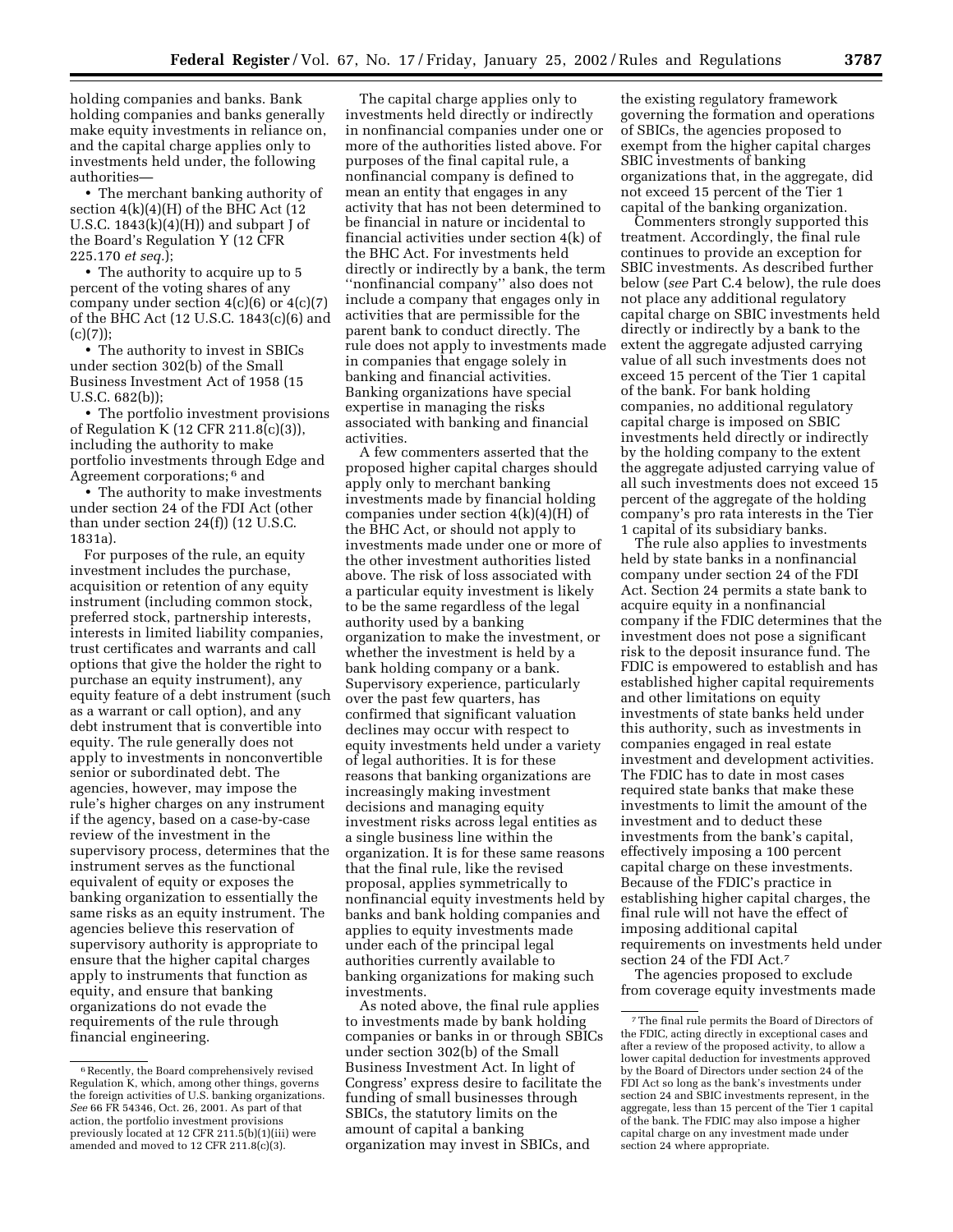by state banks under the grandfather rights established by section 24(f) of the FDI Act and commenters strongly supported this exception. Section 24(f) permits a state bank to make investments only in shares of publicly traded companies and registered investment companies, and only if the investment was permitted under a state law enacted as of a certain date and the state bank engaged in the investment activity as of a certain date. The FDI Act also provides that the total amount of investments made by a state bank under section 24(f) may not exceed the capital of the bank, and expressly authorizes the FDIC to require the divestiture of any investment made under the section if the FDIC determines the investment will have an adverse effect on the safety and soundness of the bank. In light of the limited scope of these investments and the statutory restrictions applicable to them, the agencies have adopted an exemption for these investments in the final rule.

Some commenters asserted that the proposed higher charges should not apply to any investment made in a company that is predominantly engaged in banking or financial activities. These investments, by definition, involve some mixing of banking and commerce, and present special risks to the investing banking organization. In addition, the agencies believe that the adoption of a ''predominantly financial'' standard would create significant administrative and verification burdens for banking organizations and their supervisors, and could create opportunities for banking organizations to evade the higher capital charges established by the rule. In this regard, the agencies believe it would be difficult for banking organizations to establish and document adequately, and for the appropriate supervisor to monitor effectively, the mix of a company's financial and nonfinancial activities. On the other hand, the approach adopted by the final rule provides a clear standard for banking organizations and their supervisors to use in identifying investments covered by the rule while, at the same time, excluding from coverage investments in companies engaged solely in banking or financial activities that the banking organization could hold under their traditional authorities to engage in such activities.

In response to questions raised by commenters, the agencies wish to clarify that the rule does not apply to investments made in a community development corporation to promote the public welfare under 12 U.S.C. 24(Eleventh). In addition, the rule does not apply to equity securities that are

acquired in satisfaction of a debt previously contracted (DPC) and that are held and divested in accordance with applicable law, or to unexercised warrants acquired by a bank as additional consideration for making a loan where the warrants are not held under one of the legal authorities covered by the rule.

The final rule also does not apply to equity investments made under section 4(k)(4)(I) of the BHC Act by an insurance underwriting affiliate of a financial holding company. Investments made by insurance underwriting affiliates of a financial holding company generally are already subject to higher capital charges under state insurance laws. The Board expects to monitor financial holding companies with insurance underwriting affiliates to ensure that they do not arbitrage any differences in the capital requirements applicable to equity investments made by insurance companies and other financial holding company affiliates. The Board also currently is considering the appropriate method for accounting for insurance companies and their investments under the Board's consolidated capital adequacy guidelines and will address any issues that arise in this area in a separate proposal.

The agencies proposed to exempt from the higher capital charges any equity instrument that was held in the trading account of the relevant banking organization in accordance with generally accepted accounting principles (GAAP) and as part of an underwriting, market making or dealing activity.

Several commenters asserted that the higher capital charges should not apply to any equity instrument that is held for hedging purposes, or to any equity instrument that is held in the trading account in accordance with GAAP. Some commenters also asked the agencies to clarify the scope of the proposed exemption for equity instruments held in the trading account.

The final rule does not apply the higher capital charges to equity securities acquired and held by a bank or bank holding company as a bona fide hedge of an equity derivative transaction lawfully entered into by the bank or bank holding company. Moreover, banking organizations have separate authority to underwrite, deal in, and make a market in equity securities through a securities broker or dealer that is subject to special capital and accounting requirements, and securities lawfully acquired under these

statutory provisions are not covered by the rule.<sup>8</sup>

Because the trading account provision of the revised proposal was included for the purpose of exempting these types of holdings from the capital proposal, the agencies do not believe that, with the clarifications discussed above, a general exemption for investments held in the trading account is necessary. Moreover, a more general exception for equities held in the trading account, as advocated by some commenters, could allow banking organizations to evade the requirements of the rule by placing nonfinancial equity investments in their trading account. Accordingly, the final rule does not include a general exemption for investments that are held in the trading account.

A few commenters questioned whether the proposed charges would apply to investments made by financial holding companies in a company engaged in ''complementary'' activities. Section 4(k)(1)(B) of the BHC Act (12 U.S.C. 1843(k)(1)(B)) permits a financial holding company to acquire a company engaged in a nonfinancial activity if the Board finds that the activity is complementary to a financial activity and does not pose a substantial risk to the safety or soundness of depository institutions or the financial system generally. A financial holding company must obtain the Board's prior approval to acquire a company under this authority.9 The Board will review and consider the appropriate capital treatment of investments made by a financial holding company under section  $4(k)(1)(B)$  in connection with its review of any notice filed by a financial holding company to acquire a company engaged in a complementary activity, or in connection with its determination that a particular activity is ''complementary'' to a financial activity.10 Accordingly, the final rule does not apply to investments made by a financial holding company under the ''complementary'' investment authority of section  $4(k)(1)(B)$  of the BHC Act.

The agencies believe that the legal authorities covered by the rule represent

<sup>8</sup>*See* 12 U.S.C. 24a, 335 and 1831w (financial subsidiaries of national, state member and state nonmember banks, respectively); 12 U.S.C. 1843(k)(4)(E) (financial holding companies); and 12 U.S.C. 1843(c)(8) and *J.P. Morgan & Co., Inc.,* 75 Federal Reserve Bulletin 192 (1989), *aff'd sub nom. Securities Industry Ass'n* v. *Board of Governors of the Federal Reserve System,* 900 F.2d 360 (D.C. Cir. 1990) (bank holding companies).

<sup>9</sup>*See* 12 CFR 225.89.

<sup>10</sup>*See* 65 FR 80384, Dec. 21, 2000 (requesting comment on a proposal to determine that certain data processing and data transmission activities are complementary to a financial activity and on the appropriate capital treatment for such investments).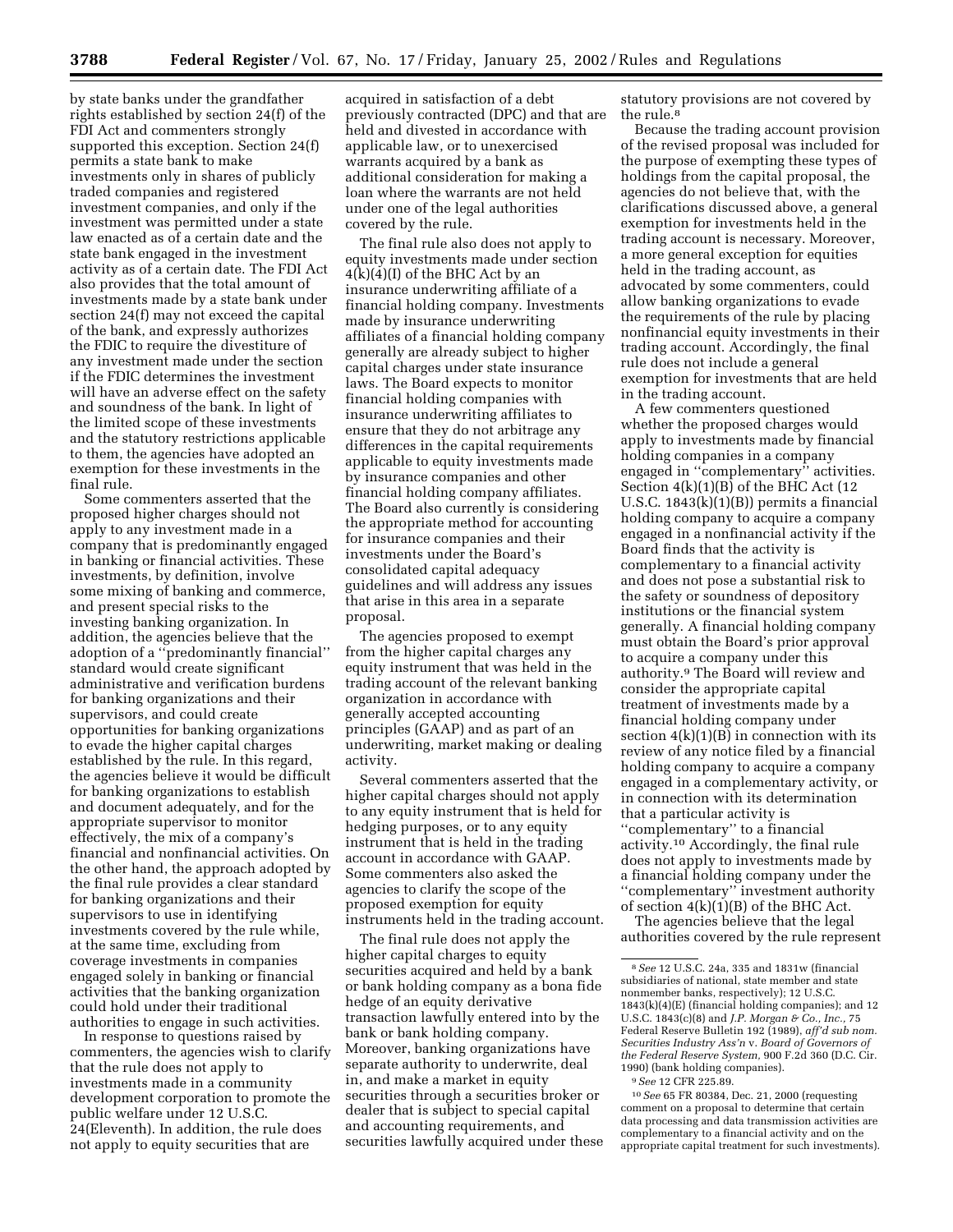the principal legal authorities available to banking organizations for making equity investments in nonfinancial companies. The agencies intend to monitor developments relating to nonfinancial equity investments of banking organizations and may expand the types of investments covered by the rule if necessary to ensure that banking organizations maintain adequate capital to support their equity investment activities.

## *2. Transition Rule for Investments Made Before March 13, 2000*

As noted above, the agencies specifically requested comment on whether the higher proposed capital charges should apply to individual investments made by a bank or bank holding company prior to March 13, 2000. The agencies proposed that, if investments made prior to March 13, 2000, were grandfathered, the amount of such investments be included in determining the aggregate size of the banking organization's equity investment portfolio and, thus, the appropriate marginal capital charge that would apply to investments that were not grandfathered.

Commenters strongly supported grandfathering investments that were made prior to March 13, 2000. Commenters noted that these investments were made before the agencies publicly indicated that a higher regulatory capital charge might be imposed, and argued that applying the new charges retroactively to these investments would be unfair and could render certain existing investments unprofitable. Commenters also favored a permanent grandfather for individual investments made prior to March 13, 2000, rather than a phase-in period that would apply the new capital requirements to such investments over a period of years.

After reviewing the comments received, the agencies have determined to exempt from the new capital charges any individual investment that was made by a bank or bank holding company before March 13, 2000, or that was made after such date pursuant to a binding written commitment entered into by the banking organization prior to March 13, 2000.<sup>11</sup> These investments

are modest in amount at most banking organizations and will be liquidated over time. As discussed further below (*see* Part C.4), the adjusted carrying value of any grandfathered investment must be included in determining the total amount of nonfinancial equity investments held by the banking organization in relation to its Tier 1 capital and, thus, the marginal capital charge that applies to the organization's covered equity investments.12

The final rule grants these grandfather rights only to investments that were made prior to March 13, 2000, or that were made on or after March 13, 2000 pursuant to a binding written commitment entered into prior to March 13, 2000.13 For example, if a bank holding company acquired 100 shares of a nonfinancial company under section 4(c)(6) of the BHC Act prior to March 13, 2000, the adjusted carrying value of that investment would be exempt from the rule's higher capital charges. However, if the bank holding company purchased additional shares of the company after March 13, 2000, or made a capital contribution to the company after March 13, 2000, the adjusted carrying value of the additional investment would be subject to the marginal capital charges of the rule (assuming that the additional investment was not made pursuant to a binding written commitment entered into before March 13, 2000). Shares or

12 In addition, all grandfathered investments that are not subject to a deduction under the rule will be risk-weighted at 100 percent and included in the banking organization's risk-weighted assets for purposes of calculating the organization's riskbased capital ratios.

13For purposes of the rule a binding written commitment means a legally binding written agreement that requires the banking organization to acquire shares or other equity of the company, or make a capital contribution to the company, under terms and conditions set forth in the agreement. Options, warrants, and other agreements that give a banking organization the right to acquire equity or make an investment, but do not require the banking organization to take such actions, are not considered a binding written commitment for purposes of the rule.

other interests received by a banking organization through a stock split or stock dividend on an investment made prior to March 13, 2000, are not considered a new investment if the banking organization does not provide any consideration for the shares or interests received and the transaction does not materially increase the organization's proportional interest in the company. On the other hand, shares or interests acquired on or after March 13, 2000, through the exercise of options or warrants acquired before March 13, 2000, will be considered a new investment if the banking organization provides any consideration for the shares or interests received.

An investment qualifies for grandfather rights only if the banking organization has continuously held the investment since March 13, 2000. Thus, in the example discussed above, if the bank holding company sold and repurchased 40 shares of the nonfinancial company after March 13, 2000, those 40 shares would no longer qualify for grandfather rights under the rule. The grandfather status of an investment is not affected if the banking organization determines to hold that investment under a different legal authority than the authority originally used to acquire the investment. A financial holding company could, for example, decide to hold certain investments made through an SBIC or under section 4(c)(6) of the BHC Act prior to March 13, 2000, under the GLB Act's expanded merchant banking authority, and such decision would not affect the grandfathered treatment of the investment under the rule.

#### *3. Marginal Capital Charge Structure*

The agencies are adopting a final marginal capital charge structure that is substantially as outlined in the revised proposal. This structure applies a higher capital charge to equity investments as the aggregate amount of the organization's nonfinancial equity investments increases in relation to its capital. This approach reflects the fact that the financial risks to a banking organization from equity investment activities increases as the level of these activities account for a larger portion of the organization's capital, earnings, and activities. The charges, which are reflected in the following table, are applied by making a deduction from the banking organization's Tier 1 capital.

 $^{\rm 11}\mathrm{A}$  few commenters asserted that grandfather rights should be granted to all investments made prior to the effective date of the final rule. The agencies do not believe granting broader

grandfather rights for equity investments would be appropriate in light of the risks these investments pose to banking organizations. Also, the Board in its initial capital proposal specifically gave notice that it expected banking organizations to maintain capital in sufficient amounts to allow the organizations to transition to higher regulatory capital levels for equity investments if required. Thus, the agencies expect that banking organizations will not face significant burdens in complying with the final rule which, as noted above, imposes capital charges that are lower than those initially proposed.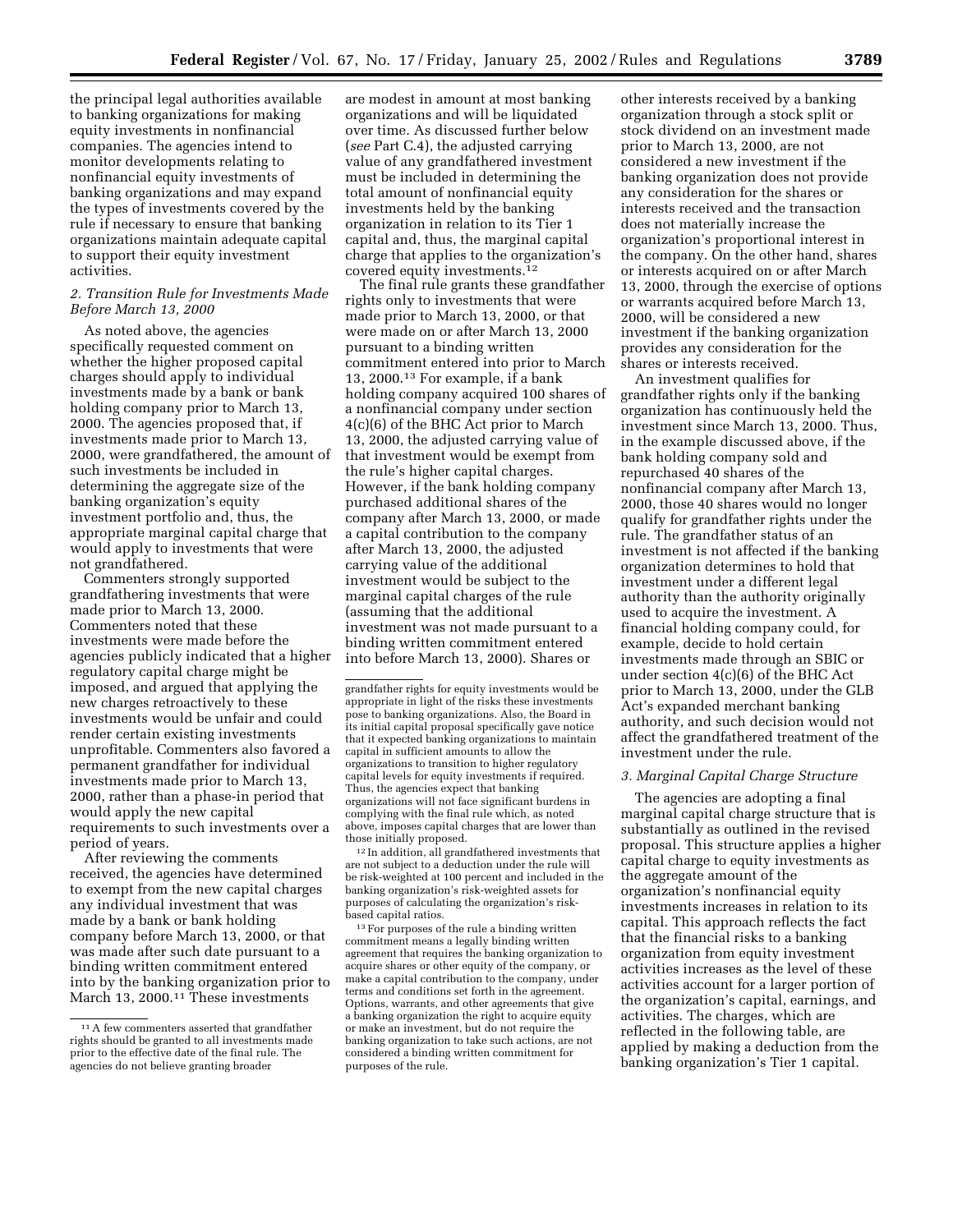| TABLE 1.- DEDUCTION FOR NONFINANCIAL EQUITY INVESTMENTS |
|---------------------------------------------------------|
|---------------------------------------------------------|

| Aggregate adjusted carrying value of all nonfinancial equity investments held directly or indirectly by the banking orga-<br>nization (as a percentage of the Tier 1 capital of the banking organization) | Deduction from Tier 1<br>Capital (as a percent-<br>age of the adjusted<br>carrying value of the<br>investment) |
|-----------------------------------------------------------------------------------------------------------------------------------------------------------------------------------------------------------|----------------------------------------------------------------------------------------------------------------|
|                                                                                                                                                                                                           | 8 percent.                                                                                                     |
|                                                                                                                                                                                                           | 12 percent.                                                                                                    |
|                                                                                                                                                                                                           | 25 percent.                                                                                                    |

Each tier of charges applies, on a marginal basis, to the adjusted carrying value of the banking organization's nonfinancial equity investments that fall within the specified range of the organization's Tier 1 capital.14 The total adjusted carrying value of a nonfinancial equity investment that is subject to a deduction under the rule is excluded from the banking organization's risk-weighted assets for purposes of computing the denominator of the organization's risk-based capital ratio.

The amount of the deduction is based on the adjusted carrying value of the banking organization's nonfinancial equity investments. The ''adjusted carrying value'' of an investment is the value at which the investment is recorded on the balance sheet of the banking organization, reduced by (i) net unrealized gains that are included in carrying value but that have not been included in Tier 1 capital and (ii) associated deferred tax liabilities. For example, for investments held as available-for-sale (AFS), the adjusted carrying value of the investments would be the aggregate carrying value of the investment as reflected on the banking organization's balance sheet, less the sum of (i) unrealized gains on those investments included in the organization's other comprehensive income and not reflected in Tier 1 capital and (ii) any associated deferred tax liabilities.

The agencies recently adopted amendments to their capital guidelines to better address the regulatory capital treatment of recourse obligations, residual interests (including credit enhancing interest-only strips) and direct credit substitutes. *See* 66 FR 59614 (Nov. 29, 2001) (''Securitization Rule''). The amendments to the agencies' capital guidelines adopted by this final rule reflect the changes made to the capital guidelines by the Securitization Rule.

Comments were mixed on using the adjusted carrying value of an investment for purposes of determining the amount of the required deduction. While some commenters favored this approach, others argued that it unfairly penalized well performing investments that are marked-up with the unrealized gains flowing into Tier 1 capital.

The agencies continue to believe that the adjusted carrying value of an investment provides an appropriate benchmark for applying the deduction because it reflects the full amount of an organization's capital exposure to equity investments. Adjusted carrying value reflects both the amount actually invested by the banking organization and any additional unrealized gains (or losses) on the investment that are reflected in the organization's Tier 1 capital. All of the adjusted carrying value of an investment is potentially subject to loss in the event of devaluation of the investment. Applying the charge to the adjusted carrying value of an investment also takes into account that some banking organizations use AFS accounting for GAAP reporting purposes, which is a prudent and appropriate accounting method in many situations and one that results in an effective 100 percent capital charge on unrealized gains.15

#### *4. SBIC Investments*

The final rule applies to equity investments made by bank holding companies and banks in nonfinancial companies through one or more SBICs that are consolidated with the banking organization, and to equity investments in one or more SBICs that are not consolidated with the banking organization. For the reasons discussed above, the final rule provides an accommodation for SBIC investments made by a bank holding company or bank provided such investments remain within traditional investment ranges. In

particular, no additional capital charge is applied to SBIC investments held directly or indirectly by a bank to the extent the aggregate adjusted carrying value of all such investments does not exceed 15 percent of the Tier 1 capital of the bank. In the case of a bank holding company, no additional capital charge is applied to SBIC investments held directly or indirectly by the bank holding company to the extent the aggregate adjusted carrying value of all such investments does not exceed 15 percent of the aggregate of the holding company's pro rata interests in the Tier 1 capital of its subsidiary banks.16 SBIC investments that are not subject to a deduction under the rule will be riskweighted at 100 percent and included in the banking organization's risk-weighted assets for purposes of calculating the organization's risk-based capital ratios.

The final rule continues to provide that a banking organization, in calculating the aggregate adjusted carrying value of its nonfinancial equity investments for purposes of determining the appropriate marginal charge to be applied to an equity investment subject to the rule, must include all nonfinancial equity investments held by the organization in or through an SBIC as well as all grandfathered investments that are exempt from the rule's higher capital charges. A number of commenters opposed this treatment and argued that this treatment would effectively subject exempt SBIC investments and grandfathered investments to the rule's higher capital charges.

One of the principles that has guided the agencies during this rulemaking process is that the risks to a banking organization from equity investment activities increase as equity investments constitute a larger component of the

<sup>14</sup>For purposes of determining the amount of a banking organization's nonfinancial equity investments as a percentage of its Tier 1 capital, Tier 1 capital is calculated *before* any deduction for disallowed mortgage servicing assets, disallowed nonmortgage servicing assets, disallowed purchased credit card relationships, disallowed credit enhancing interest-only strips (both purchased and retained), disallowed deferred tax assets, and nonfinancial equity investments.

 $^{\rm 15}$  The rule does not affect the treatment of unrealized gains and losses on AFS securities for purposes of calculating supplementary (Tier 2) capital. Under the agencies' risk-based capital rules, up to 45 percent of an organization's pretax net unrealized gains on AFS equity securities may be included in Tier 2 capital.

<sup>16</sup>The amount a bank holding company may invest in the stock of an SBIC under section  $4(c)(5)$ of the BHC Act and section 302(b) of the Small Business Investment Act is based on the bank holding company's proportionate interest in the capital and surplus of its subsidiary banks. *See* 12 CFR 225.111. The Board believes a similar methodology is appropriate for determining the level of SBIC investments held directly or indirectly by a bank holding company that qualify for an exemption from the rule's higher capital charges.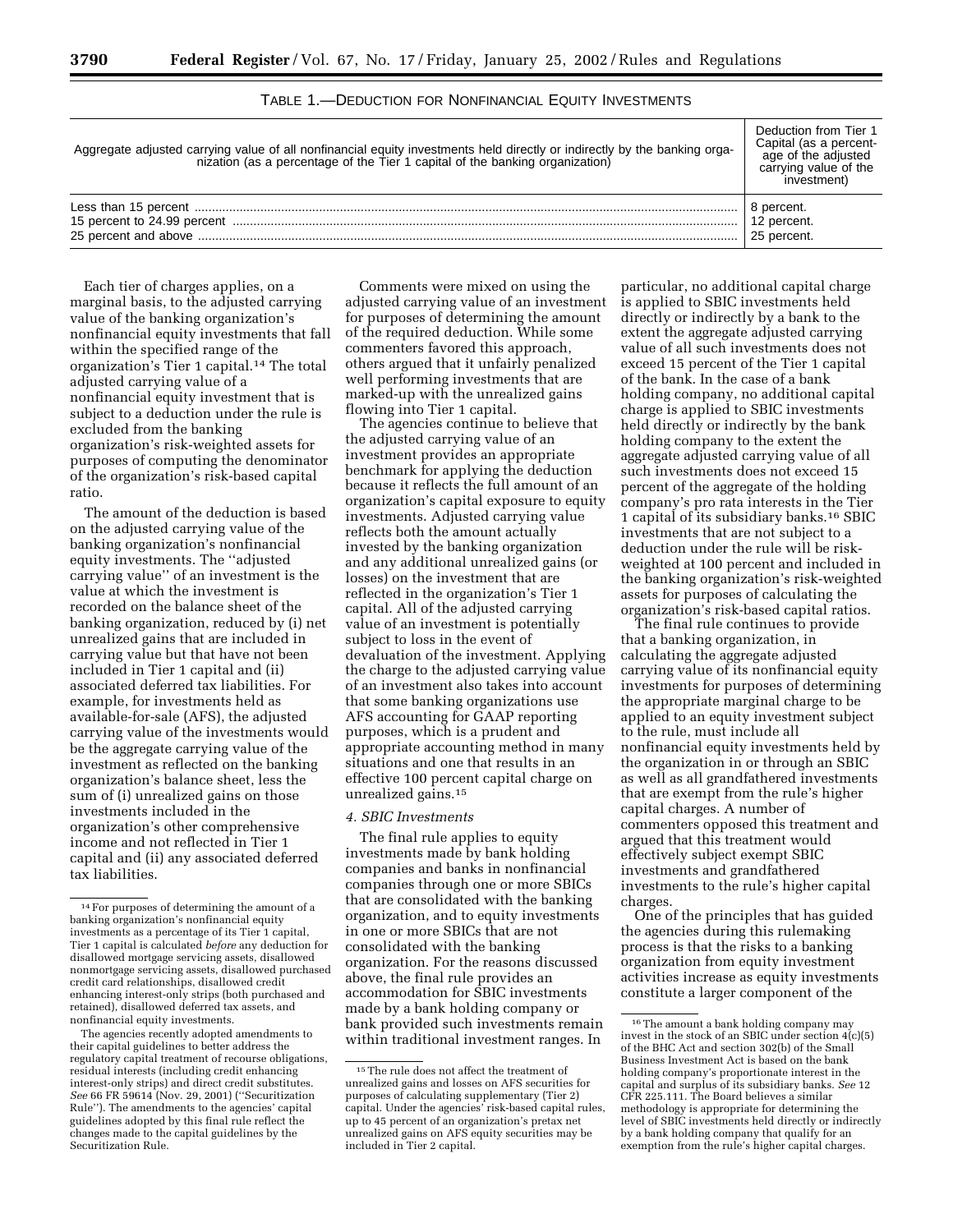organization's capital and operations. Although the agencies, for the reasons discussed above, have determined to provide an exemption for SBIC investments and investments made prior to March 13, 2000, the agencies believe it is appropriate to consider the risks associated with an organization's total equity investment portfolio in determining the marginal charge that would apply to SBIC investments that exceed traditional levels and to investments made on or after March 13, 2000. This approach balances Congress' desire to promote the funding of small businesses through SBICs and the desire of banking organizations to preserve the existing capital treatment of investments made prior to March 13, 2000, with the agencies' strong belief, based on available data, that regulatory capital levels higher than the current requirements are necessary to support the greater risks associated with equity investments and ensure the safety and soundness of banking organizations. The agencies also note that this approach does not impose a higher capital charge on exempted SBIC investments or grandfathered investments. These investments would continue to be subject to the same capital requirements that apply to such investments today. However, these investments could cause a higher marginal capital charge to be imposed on each additional dollar of non-exempt and non-grandfathered investments made by the banking organization to reflect the organization's higher concentration and exposure to equity investment activities.

If a banking organization has an investment in a SBIC that is consolidated with the banking organization for accounting purposes, but that is not wholly owned by the banking organization, the adjusted carrying value of the organization's nonfinancial equity investments held through the SBIC is equal to the organization's proportionate share of the adjusted carrying value of the SBIC's equity investments in nonfinancial companies. The remainder of the adjusted carrying value of the SBIC's investments, which represents the minority interest holders' proportionate share, is excluded from the banking organization's risk-weighted assets.17

Similar treatment applies to investments that a bank holding company holds through equity investment funds that are controlled by the holding company (such as, by acting as general partner of the fund) but that are not wholly owned by the holding company. In these circumstances, the capital charge applies only to the holding company's proportionate share of the fund's investments even if the fund is consolidated in the holding company's financial reporting statements.

In addition, if a less-than-whollyowned SBIC or investment fund is consolidated into the banking organization's financial statements for accounting and reporting purposes, any minority interest resulting from the consolidation may not be included in the Tier 1 capital of the banking organization. The agencies believe this treatment is appropriate because the minority interest is not available to support the overall financial business of the banking organization and, therefore, should not be included in the banking organization's capital.

The agencies do not expect that any nonfinancial company acquired by a banking organization under one of the legal authorities covered by the rule would be consolidated into the banking organization's financial statements, either because the investment is temporary or limited to a noncontrolling stake. However, if consolidation does occur, any resulting minority interest also must be excluded from Tier 1 capital because the minority interest is not available to support the general financial business of the banking organization.

## *5. Examples of Application of Rule's Marginal Charges*

The following two examples illustrate how the rule's marginal charges apply.

*Example 1*: A financial holding company has \$1 million in Tier 1 capital and has nonfinancial equity investments with an aggregate adjusted carrying value of \$270,000. All of the financial holding company's nonfinancial equity investments are held under the GLB Act's merchant banking authority and all were made after March 13, 2000. The total amount of the financial holding company's required Tier 1 capital deduction would be \$28,998, determined as follows: (i) 8 percent of the first \$149,999 (\$11,999); (ii) 12 percent of the amount between \$150,000 and \$249,999 (\$11,999); and (iii) 25 percent of the amount

from \$250,000 to \$270,000 (\$5,000).18 The average Tier 1 charge on the financial holding company's portfolio would be 10.74 percent.

*Example 2*: A bank has \$1 million in Tier 1 capital and has nonfinancial equity investments with an aggregate adjusted carrying value of \$375,000. Of this amount, \$100,000 represents the adjusted carrying value of investments made prior to March 13, 2000, and an additional \$175,000 represents the adjusted carrying value of investments made through the bank's wholly owned SBIC. The \$100,000 in investments made prior to March 13, 2000, and \$150,000 of the bank's SBIC investments would not be subject to the rule's marginal capital charges. These amounts are considered for purposes of determining the marginal charge that applies to the bank's covered investments (including the \$25,000 of non-exempt SBIC investments). In this case, the total amount of the bank's Tier 1 capital deduction would be \$31,250. This figure is 25 percent of \$125,000, which is the amount of the bank's total nonfinancial equity portfolio subject to the rule's marginal capital charges. The average Tier 1 capital charge on the bank's entire nonfinancial equity portfolio would be 8.33 percent.

The \$31,250 charge in Example 2 reflects the provisions of the rule that impose no additional capital charge on investments made prior to March 13, 2000, and on SBIC investments to the extent such investments do not exceed 15 percent of Tier 1 capital. While these grandfathered and SBIC investments are not subject to a Tier 1 capital deduction under the final rule, these investments would be given a 100 percent riskweight and would remain subject to the normal Tier 1 and total capital charges applicable to the organization's riskweighted assets under the agencies's risk-based capital guidelines.

#### *6. Leverage Ratio*

The revised proposal required banking organizations to apply the proposed capital deduction in calculating the organization's Tier 1 capital. Consequently, the proposal would affect both the organization's risk-based capital ratio and its ratio of Tier 1 capital to average total assets (Tier 1 leverage ratio). The agencies requested comment on whether the final rule should be adjusted to eliminate application of the deduction for purposes of calculating the Tier 1 leverage ratio and, if so, how this might be done. A small number of commenters addressed this issue, and generally opposed incorporating the higher capital charges for equity investments into the calculation of an organization's Tier 1 leverage ratio. Commenters asserted that the leverage ratio was

<sup>17</sup> If a banking organization has an investment in a SBIC that is not consolidated with the banking organization for accounting purposes, that organization may (but is not required to) reduce the adjusted carrying value of its investment in the SBIC proportionately to reflect the percentage of the SBIC's investments that are in companies engaged only in banking or financial activities. A banking organization may adjust its interest in a non-

consolidated SBIC in this manner only if the organization has current information that identifies the percentage of the SBIC's investments that are in companies engaged in a nonfinancial activity. This information must be available to examiners upon request.

<sup>18</sup>For purposes of these examples, all figures have been rounded to the nearest dollar.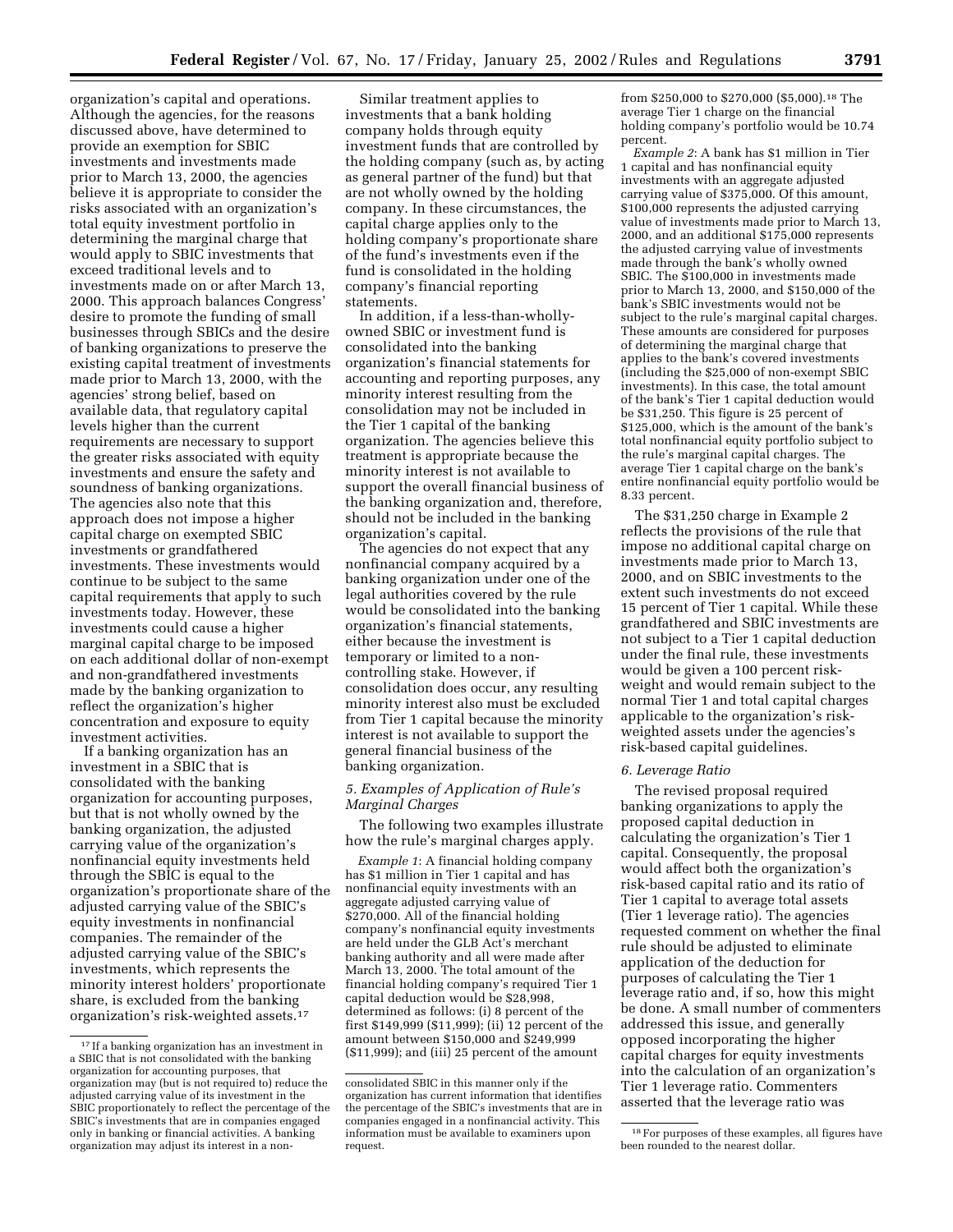intended to provide an absolute measure of the bank's capital to asset ratio without adjusting the bank's assets according to the relative risk associated with different classes of assets.

After carefully reviewing the comments on this issue, the agencies have decided to adopt the approach proposed, which applies the deduction to Tier 1 for both risk-based and leverage capital purposes.19 In reaching this conclusion, the agencies have carefully considered a number of factors and alternatives. The agencies have long used a uniform definition of Tier 1 capital for both risk-based and leverage capital purposes based, in part, on the view that the nature and composition of ''core'' capital does not differ depending on whether it is being compared to riskweighted or average total assets. In addition, although the leverage ratio generally is intended to provide an absolute measure of a banking organization's ratio of core capital to average total assets, the agencies also previously have determined that certain types of assets that involve special risks should be deducted from, and not considered part of, Tier 1 capital for both risk-based and leverage capital purposes.20 As discussed above, equity investments involve significantly greater risks than those associated with traditional banking and financial activities and, accordingly, the agencies believe it is appropriate to require that these investments be deducted from core capital for leverage capital purposes in the manner provided in the rule.

The agencies note, moreover, that the most direct method of implementing the commenters' proposal would be to require banks to apply the rule's deductions only for risk-based capital purposes. Such an approach would result in many banking organizations having two separate Tier 1 capital amounts—one for risk-based purposes and one for leverage purposes. This dichotomy could create significant confusion in, and burden for, the industry, particularly because a number

of regulatory and reporting requirements are based on an organization's ''Tier 1 capital'' and two such numbers might exist. The agencies also have considered potential alternative approaches that would implement the commenters' suggestion while, at the same time, retaining an uniform definition of Tier 1. These alternative approaches, however, also would significantly increase the complexity and burden of the rule.

The agencies also have reviewed information obtained through the supervisory and examination process for a sample of banking organizations with a significant amount of equity investments. This review indicates that applying the rule's Tier 1 deductions for leverage capital purposes likely will have a de minimis impact on the leverage ratio of banking organizations at this time. For these reasons, the final rule requires banking organizations to make the rule's Tier 1 deductions for both risk-based and leverage capital purposes.

The final rule provides that the total adjusted carrying value of a banking organization's nonfinancial equity investments that is subject to a deduction from Tier 1 capital will be excluded from the organization's average total consolidated assets for purposes of computing the denominator of the organization's Tier 1 leverage ratio. Any amount of equity investments that is not subject to a deduction under the rule (*e.g.* grandfathered investments and SBIC investments that, in the aggregate, do not exceed 15 percent of Tier 1 capital) must be included in the organization's average total consolidated assets.

#### *7. Risk Management and the Supervisory Process*

Although strong capital adequacy is critically important to ensure that equity investment activities do not pose an undue risk to a banking organization, capital strength must be supplemented by strong internal controls and management practices to ensure that equity investment activities are conducted in a safe and sound manner. Accordingly, all banking organizations are expected to develop, maintain and employ sound risk management policies, procedures and systems that are reasonably designed to manage the risks associated with the organization's equity investment activities. These policies, procedures and systems should include established limits on the types and amounts of equity investments that may be made by the banking organization; parameters governing portfolio diversification; sound policies

governing the valuation and accounting of investments; periodic reviews of the performance of individual investments and the aggregate portfolio; and strong internal controls, including investment review and authorization procedures and recordkeeping requirements. The level and complexity of an organization's risk management policies, procedures and systems should be commensurate to the size, nature and complexity of the organization's equity investment activities and consistent with any guidance published by the agencies.21

The agencies note, moreover, that the capital requirements established by this final rule are viewed as the minimum capital levels required for a banking organization to adequately support its equity investment activities. The agencies' risk-based capital guidelines require banking organizations at all times to maintain capital that is commensurate with the level and nature of the risks to which they are exposed and the agencies fully expect that individual banking organizations will allocate higher economic capital levels, as appropriate, to support their equity investment activities in amounts commensurate with the risk in the individual investment portfolios of the organization.

Furthermore, the agencies may impose a higher capital charge on the nonfinancial equity investments of a banking organization if the facts and circumstances indicate that a higher capital level is appropriate in light of the risks associated with the organization's investment activities. The agencies believe that strong capital levels above the minimum requirements are particularly important when a banking organization has a high degree of concentration in nonfinancial equity investments. As proposed, the agencies will apply heightened supervision to the equity investment activities of banking organizations with significant concentrations in equity investments. In addition, capital levels above the minimums established by this rule may be appropriate in light of the nature, concentration or performance of a particular organization's equity investments, or the sufficiency of the organization's policies, procedures, and systems used to monitor and control the risks associated with the organization's equity investments.

<sup>19</sup>A few commenters also asserted that the agencies should, as a general matter, eliminate the Tier 1 leverage ratio for banking organizations. This suggestion is beyond the scope of this targeted rulemaking, and the agencies believe that the leverage ratio continues to be a useful tool in ensuring that banking organizations operate with adequate capital to support their activities.

<sup>20</sup>For example, the agencies' risk-based and leverage capital guidelines may require banking organizations to deduct all or a portion of the following assets from Tier 1 capital: goodwill; mortgage servicing assets, nonmortgage servicing assets, purchased credit card relationships, and credit-enhancing interest-only strips; other identifiable intangible assets; and deferred tax assets.

<sup>21</sup>*See*, *e.g.* Federal Reserve SR Letter No. 00–9 (SPE), Supervisory Guidance on Equity Investment and Merchant Banking Activities (June 22, 2000).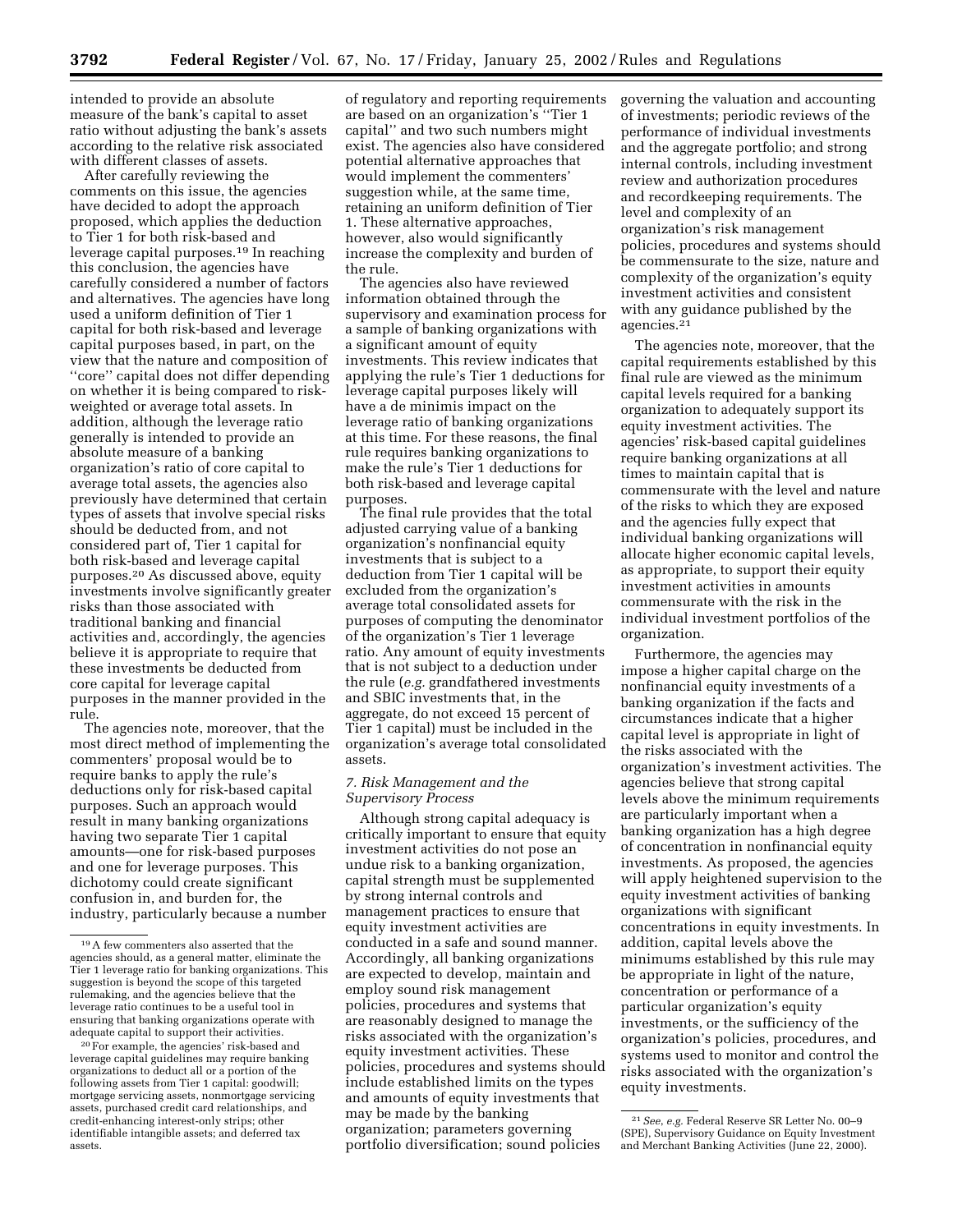## *8. Regulatory Requirements Based on Tier 1 Capital*

A number of regulatory restrictions and reporting requirements are based on, or refer to, a bank's Tier 1 capital. For example, Tier 1 capital is one component used in determining the dollar amount of covered transactions that a bank may have with any one affiliate and all affiliates in the aggregate under section 23A of the Federal Reserve Act, and the amount of extensions of credit that a national bank may have outstanding to a single borrower under the National Bank Act.22

The final rule requires banking organizations, in calculating their Tier 1 capital, to deduct the appropriate percentage of their nonfinancial equity investments from the sum of their core capital elements. The organization's Tier 1 capital is the amount remaining after the deduction for nonfinancial equity investments, and after any other deductions and adjustments required by the agencies' capital guidelines. Accordingly, banking organizations must use their Tier 1 capital, calculated in the manner required by the agencies' capital guidelines as amended by this final rule, in determining their compliance with any regulatory restriction or reporting requirement that is based on Tier 1 capital.

#### **D. Regulatory Flexibility Act Analysis**

*OCC:* The OCC hereby certifies, pursuant to section 605(b) of the Regulatory Flexibility Act, 5 U.S.C. 605(b), that the regulatory capital requirements will not have a significant economic impact on a substantial number of small entities. As described in detail elsewhere in the supplementary information, the final rule amends the OCC's risk-based capital guidelines to apply a series of marginal capital charges that increase as the size of a national bank's portfolio of certain nonfinancial equity investments increases in relation to its Tier 1 capital. For the following reasons, the OCC concludes that the new capital requirements are unlikely to have a significant economic impact on a substantial number of small banks.

First, the final rule applies to only two categories of national bank investments: investments made pursuant to the Board's Regulation K and investments made in or through, SBICs. The majority of national bank nonfinancial equity investments are in the form of investments made in, or through, SBICs. The OCC believes that

SBIC investment activities are conducted primarily by large banks rather than by small banks within the Small Business Administration's definition of ''small entity'' (asset size of \$100 million or less).

Moreover, several key features of the rule mitigate any effect that the increased capital requirements may have on small banks that do engage in nonfinancial equity investments covered by the rule. For example, in order to reduce regulatory burden on banking organizations and in response to comments on the revised proposal, nonfinancial equity investments made before March 13, 2000, are ''grandfathered.'' Commenters noted that because such investments were made before the industry was aware of the possibility of higher capital requirements, applying higher capital requirements to such investments could negatively impact the economics of the transactions. Moreover, the final rule does not apply the higher capital requirements to investments by national banks in community development corporations pursuant to 12 U.S.C. 24(Eleventh), to equity securities acquired in satisfaction of a debt previously contracted, or to certain unexercised warrants.

Finally, the new capital requirements apply only to levels of investment that equal or exceed 15 percent of the bank's Tier 1 capital. Most national banks will not be required to hold additional capital for the SBIC investments that they currently hold either because the investments are grandfathered or because the bank's level of investment is below 15 percent. As a result, the new capital charge should not deter prudent new investment in small companies, since most national banks could undertake new investments without tripping the 15 percent threshhold.

*Board*: In accordance with section 4(a) of the Regulatory Flexibility Act (5 U.S.C. 604(a)), the Board must publish a final regulatory flexibility analysis with this rulemaking. The rule amends the Board's consolidated risk-based and leverage capital adequacy guidelines for state member banks and bank holding companies to establish special minimum regulatory capital requirements for equity investments in nonfinancial companies. *See* 12 CFR Part 208, Appendix A and Appendix B (state member banks); 12 CFR Part 225, Appendix A and Appendix D (bank holding companies). As discussed more fully above, available data indicate that equity investments generally involve greater risks than the traditional banking and financial activities of banking organizations. Data also indicate that the

level and significance of equity investment activities at banking organizations has increased significantly in recent years. The final rule modifies the Board's capital adequacy guidelines to better reflect the riskiness of equity investments and the potential risks such investments pose to the safety and soundness of insured depository institutions.

The Board specifically requested comment on the likely burden that the revised proposal would impose on bank holding companies and state member banks. One bank holding company that owns or controls a substantial quantity of equity investments stated that the revised proposal would not have a significantly adverse impact on its ability to make equity investments. Some commenters, on the other hand, argued that the higher capital charges imposed by the rule would place banking organizations at a competitive disadvantage to independent securities firms and foreign banks in the market for making equity investments, or would discourage securities firms from affiliating with banks. In addition, some commenters also asserted that the agencies should adopt one or more alternative approaches suggested by the commenters. These alternatives included establishing a uniform capital charge or risk-weight for all equity investments, relying on a banking organization's internal capital models to determine the appropriate amount of capital to support a banking organization's equity investment portfolio, and delaying adoption of a final rule pending completion of the ongoing revisions to the Basle Capital Accord.

For the reasons discussed in detail above, the Board believes that the capital charges imposed by the final rule are necessary and appropriate to ensure that state member banks and bank holding companies maintain capital commensurate with the risk associated with their equity investment activities and that these activities do not pose an undue risk to the safety and soundness of insured depository institutions. The Board also has reviewed the alternatives suggested by commenters and, for the reasons discussed above, believes it would not be prudent or appropriate at this time to adopt these approaches as an alternative to the marginal regulatory capital charge structure implemented by the final rule.

The Board notes, moreover, that the final rule includes several features that likely will reduce the potential effect of the rule on bank holding companies (including their bank and nonbank subsidiaries) and state member banks,

<sup>22</sup>*See* 12 CFR 250.242; 12 CFR 32.2(b).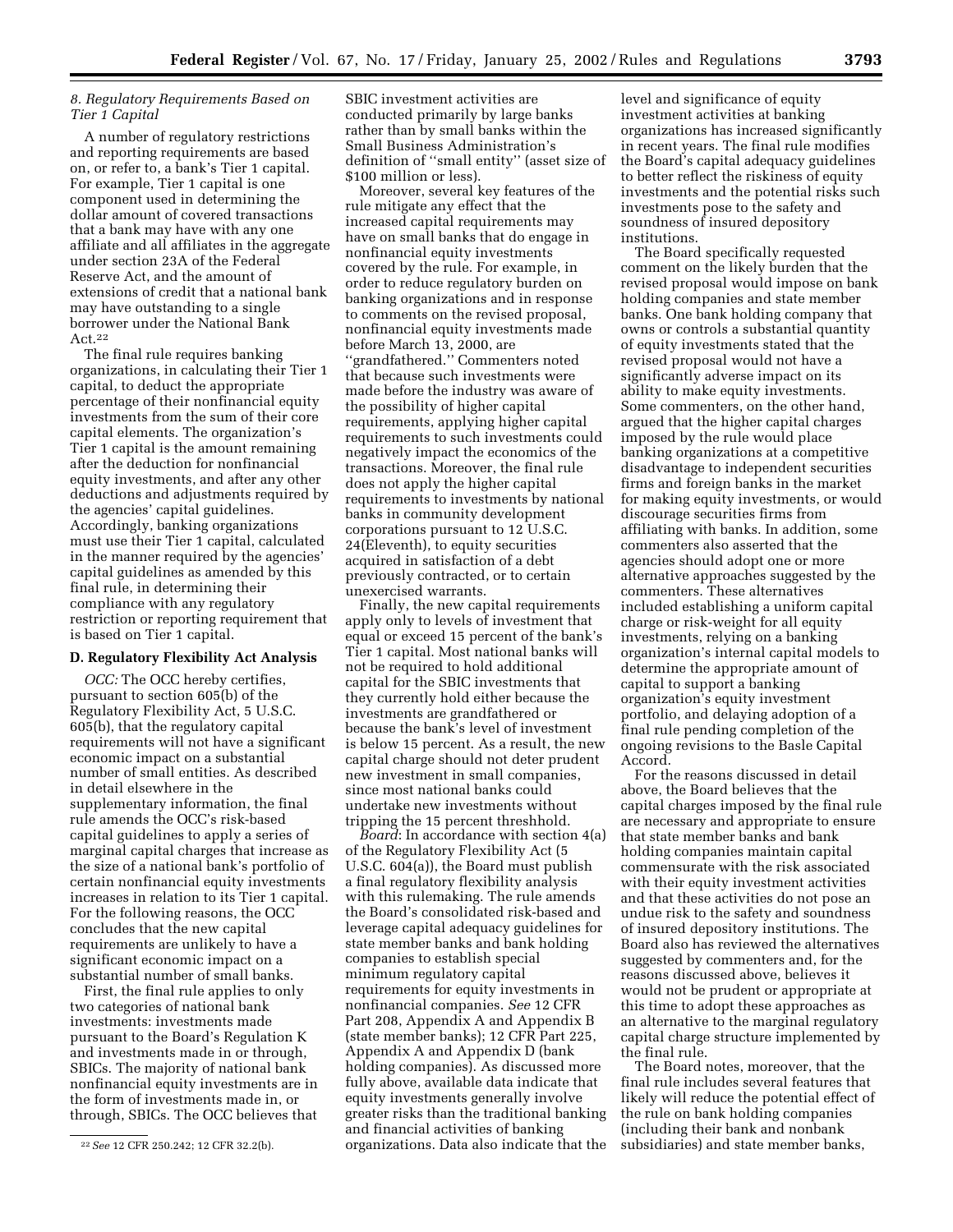including in particular small banking organizations and other small entities. As described fully above, the rule exempts from the higher capital charges SBIC investments held by banks and bank holding companies that remain within traditional limits, investments made by banking organizations prior to March 13, 2000, and investments made by state banks under the special grandfather rights granted by section 24(f) of the FDI Act. For covered investments, the rule applies a series of marginal capital charges that increase as the size of the banking organization's equity investment portfolio increases in relation to its Tier 1 capital. The highest marginal Tier 1 charge (25 percent) is well below the uniform charge initially proposed (50 percent).

In addition, once the final rule becomes effective on April 1, 2002, the aggregate investment review thresholds currently applicable to the merchant banking investments of financial holding companies will expire automatically. See 12 CFR 225.174(c); 12 CFR 1500.5(c). Thus, adoption of the final rule will relieve financial holding companies of all sizes from any burden associated with seeking formal Board approval to expand their merchant banking activities.

The Board's supervisory experience also indicates that a significant number of small banks and bank holding companies do not engage in the type of equity investment activities covered by the rule.23 In addition, the Board's riskbased and leverage capital guidelines generally do not apply to bank holding companies that have less than \$150 million in consolidated total assets and, accordingly, the amendments made by the final rule generally would not apply to such small bank holding companies. The Board also has reviewed information concerning a sample banking organizations that are actively engaged in equity investment activities and, based on this review, believes the final rule is not likely to have a significantly adverse impact on banking organizations or their ability to engage in equity investment activities.

*FDIC*: The final rule amends the FDIC's risk-based and leverage capital standards for state nonmember banks (12 CFR part 325). These amendments establish the regulatory capital requirements applicable to certain nonfinancial equity investments of state nonmember banks. The FDIC hereby certifies, pursuant to section 605(b) of

the Regulatory Flexibility Act, 5 U.S.C. 605(b), that the regulatory capital requirements will not have a significant economic impact on a substantial number of small entities because of the exclusion in this final rule for grandfathered equity investments by state banks under section 24(f) of the FDI Act and the grandfather provision that was added to this final rule for nonfinancial equity investments made before March 13, 2000.

Since March 13, 2000, the FDIC has received approximately 37 applications and notices under section 24 of the FDI Act for equity investment activities in nonfinancial companies. It is anticipated that most of these equity investment activities would be covered under this rule. However, the capital charges required in this final rule for nonfinancial equity investments would be less than the capital charges imposed by the FDIC for the great majority of the nonfinancial equity investment activities approved by the FDIC under section 24 since March 13, 2000. Also, these section 24 notices and applications have involved investments that generally were significantly below 15 percent of the respective banks' Tier 1 capital.

In order to reduce regulatory burden on banking organizations and in response to comments on the revised proposal, the final rule provides for a 'grandfather" provision for nonfinancial equity investments made before March 13, 2000. These commenters noted such investments were made before the industry was aware that a higher capital charge might be established for nonfinancial equity investments.

In addition, the FDIC notes that the final rule includes several features that likely will reduce the potential effect of the rule on banking organizations and, especially, small banking organizations and other small entities. The final rule exempts from the higher capital charges SBIC investments held by banking organizations that remain within traditional limits, and equity investments made by state nonmember banks under the grandfather rights granted by Congress in section 24(f) of the FDI Act. For covered investments, the rule applies a series of marginal capital charges that increase as the size of the banking organization's equity investment portfolio increases in relation to its Tier 1 capital. The highest marginal Tier 1 charge (25 percent) under the final rule is well below the uniform capital charge initially proposed by the Board for bank holding companies (50 percent of Tier 1 capital).

In response to questions raised by commenters, the agencies have clarified in this preamble to the final rule that the rule does not apply to investments made in a community development corporation to promote welfare under 12 U.S.C. 24 (Eleventh). In addition, the rule does not apply to equity securities that are acquired in satisfaction of a DPC and that are held and divested in accordance with applicable law, or to unexercised warrants acquired by a bank as additional consideration for making a loan where the warrants are not held under one of the legal authorities covered by this final rule.

#### **E. Paperwork Reduction Act**

*OCC:* The OCC has determined that this final rule does not involve a collection of information pursuant to the provisions of the Paperwork Reduction Act of 1995 (44 U.S.C. 3501, *et seq.*).

*Board*: In accordance with the Paperwork Reduction Act of 1995 (44 U.S.C. 3505; 5 CFR 1320 App. A.1), the Board has reviewed this final rule under the authority delegated to the Board by the Office of Management and Budget. No collections of information as defined in the Paperwork Reduction Act are contained in the final rule.

*FDIC*: The FDIC has determined that this final rule does not involve a collection of information pursuant to the provisions of the Paperwork Reduction Act of 1995 (44 U.S.C. 3501, *et seq.*).

#### **F. Executive Order 12866 Determination**

*OCC:* The OCC has determined that this final rule does not constitute a ''significant regulatory action'' for the purposes of Executive Order 12866. The final rule amends the OCC's risk-based capital guidelines with respect to the regulatory capital treatment applicable to certain nonfinancial equity investments by national banks. While the general effect of this final rule is to raise the capital requirements for certain nonfinancial equity investments held by banking organizations, for the following reasons, the OCC does not believe that this final rule will have a significant economic impact on national banks.

This final rule applies a series of marginal capital charges that increase as the size of the banking organization's equity investment portfolio increases in relation to its Tier 1 capital. Specifically with respect to national banks, the final rule only applies to two categories of national bank investments: investments made pursuant to the Board's Regulation K and investments made in or through SBICs. The majority of

<sup>23</sup>For purposes of the Regulatory Flexibility Act, small entities are defined to include state member banks and bank holding companies that have \$100 million or less in assets. See 13 CFR 121.201.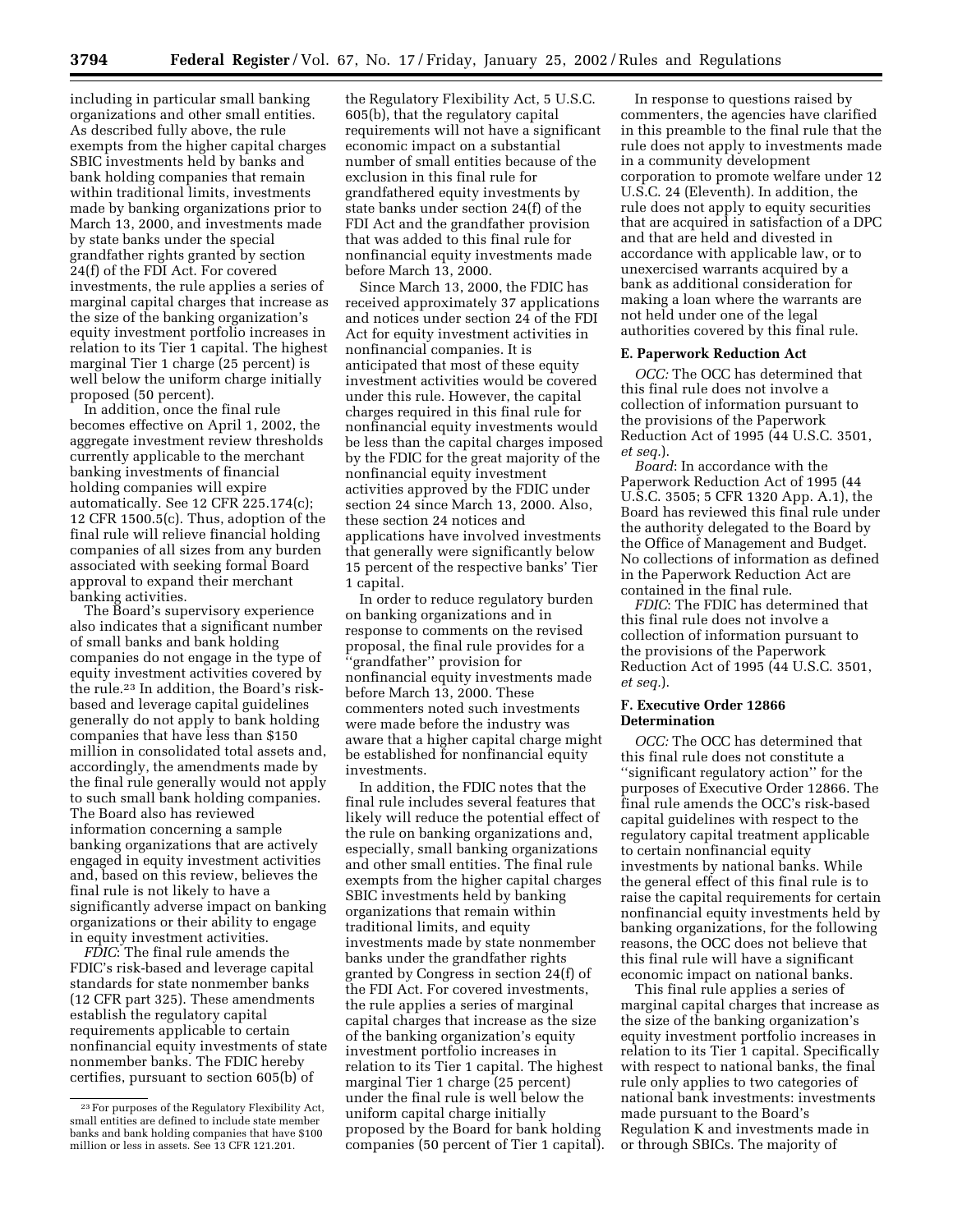national bank nonfinancial equity investments are in the form of investments made in, or through SBICs. However, under the final rule SBIC investments held by a national bank in amounts that remain within traditional limits (15 percent of Tier 1 capital) are exempted from the higher capital requirements. The final rule also clarifies that the higher capital requirements do not apply to national bank investments in community development corporations pursuant to 12 U.S.C. 24 (Eleventh), to equity securities acquired in satisfaction of a debt previously contracted, or to certain unexercised warrants.

In addition, in order to reduce regulatory burden on banking organizations and in response to comments on the revised proposal, nonfinancial equity investments made before March 13, 2000, are ''grandfathered.'' Commenters noted that because such investments were made before the industry was aware of the possibility of higher capital requirements, applying higher capital requirements to such investments could negatively impact the economics of the transactions.

#### **G. Unfunded Mandates Act of 1995**

*OCC:* Section 202 of the Unfunded Mandates Reform Act of 1995, 2 U.S.C. 1532 (Unfunded Mandates Act), requires that an agency prepare a budgetary impact statement before promulgating any rule likely to result in a Federal mandate that may result in the expenditure by State, local, and tribal governments, in the aggregate, or by the private sector, of \$100 million or more in any one year. If a budgetary impact statement is required, section 205 of the Unfunded Mandates Act also requires the agency to identify and consider a reasonable number of regulatory alternatives before promulgating the rule. The OCC has determined that this rule will not result in expenditures by State, local, and tribal governments, in the aggregate, or by the private sector, of \$100 million or more in any one year. Accordingly, the OCC has not prepared a budgetary impact statement or specifically addressed the regulatory alternatives considered. While the general effect of this final rule is to raise the capital requirements for nonfinancial equity investments held by banking organizations, for the following reasons, the OCC does not believe that this final rule will result in expenditures of \$100 million or more in any one year.

This final rules applies a series of marginal capital charges that increase as the size of the banking organization's

equity investment portfolio increases in relation to its Tier 1 capital. Specifically with respect to national banks, the final rule only applies to two categories of national bank investments: investments made pursuant to the Board's Regulation K and investments made in or through SBICs. The majority of national bank nonfinancial equity investments are in the form of investments made in, or through SBICs. However, under the final rule SBIC investments held by a national bank in amounts that remain within traditional limits (15 percent of Tier 1 capital) are exempted from the higher capital requirements. The final rule also clarifies that the higher capital requirements do not apply to national bank investments in community development corporations pursuant to 12 U.S.C. 24 (Eleventh), to equity securities acquired in satisfaction of a debt previously contracted, or to certain unexercised warrants.

In addition, in order to reduce regulatory burden on banking organizations and in response to comments on the revised proposal, nonfinancial equity investments made before March 13, 2000, are ''grandfathered.'' Commenters noted that because such investments were made before the industry was aware of the possibility of higher capital requirements, applying higher capital requirements to such investments could negatively impact the economics of the transactions.

## **H. Use of ''Plain Language''**

Section 722 of the GLB Act requires the agencies to use ''plain language'' in all proposed and final rules published after January 1, 2000. The agencies invited comment on whether the proposed rule was drafted in plain language and clearly presented. No commenters specifically addressed this issue. The agencies have used a variety of ''plain language'' techniques to ensure that the final rule is presented in a clear fashion, including using numerous topical headings in the rule, easy-to-read tables to set forth the marginal capital charge structure adopted by the rule, and textual examples to illustrate application of the rule. The agencies believe the final rule is written plainly and clearly.

#### **List of Subjects**

## *12 CFR Part 3*

Administrative practice and procedure, Capital, National banks, Reporting and recordkeeping requirements, Risk.

#### *12 CFR Part 208*

Accounting, Agriculture, Banks, banking, Confidential business information, Crime, Currency, Federal Reserve System, Mortgages, Reporting and recordkeeping requirements, Securities.

## *12 CFR Part 225*

Administrative practice and procedure, Banks, banking, Federal Reserve System, Holding companies, Reporting and record keeping requirements, Securities.

### *12 CFR Part 325*

Administrative practice and procedure, Banks, banking, Capital adequacy, Reporting and record keeping requirements, State non-member banks.

#### **DEPARTMENT OF THE TREASURY**

### **Office of the Comptroller of the Currency**

#### **12 CFR Chapter I**

#### **Authority and Issuance**

For the reasons set out in the joint preamble, the Office of the Comptroller of the Currency amends part 3 of chapter I of title 12 of the Code of Federal Regulations as follows:

## **PART 3—MINIMUM CAPITAL RATIOS; ISSUANCE OF DIRECTIVES**

1. The authority citation for part 3 continues to read as follows:

**Authority:** 12 U.S.C. 93a, 161, 1818, 1828(n), 1828 note, 1831n note, 1835, 3907, and 3909.

2. The first sentence in paragraph (a) of section 3.2 is amended to read as follows:

#### **§ 3.2 Definitions.**

\* \* \* \* \* (a) *Adjusted total assets* means the average total assets figure required to be computed for and stated in a bank's most recent quarterly *Consolidated Report of Condition and Income* (Call Report) minus end-of-quarter intangible assets, deferred tax assets, and creditenhancing interest-only strips, that are deducted from Tier 1 capital, and minus nonfinancial equity investments for which a Tier 1 capital deduction is required pursuant to section 2(c)(5) of appendix A of this part 3.  $*$ 

\* \* \* \* \*

3. In appendix A to part 3: A. In section 1, paragraphs (c)(17) through (c)(31) are redesignated as paragraphs (c)(20) through (c)(34); paragraphs (c)(12) through (c)(16) are redesignated as paragraphs (c)(14)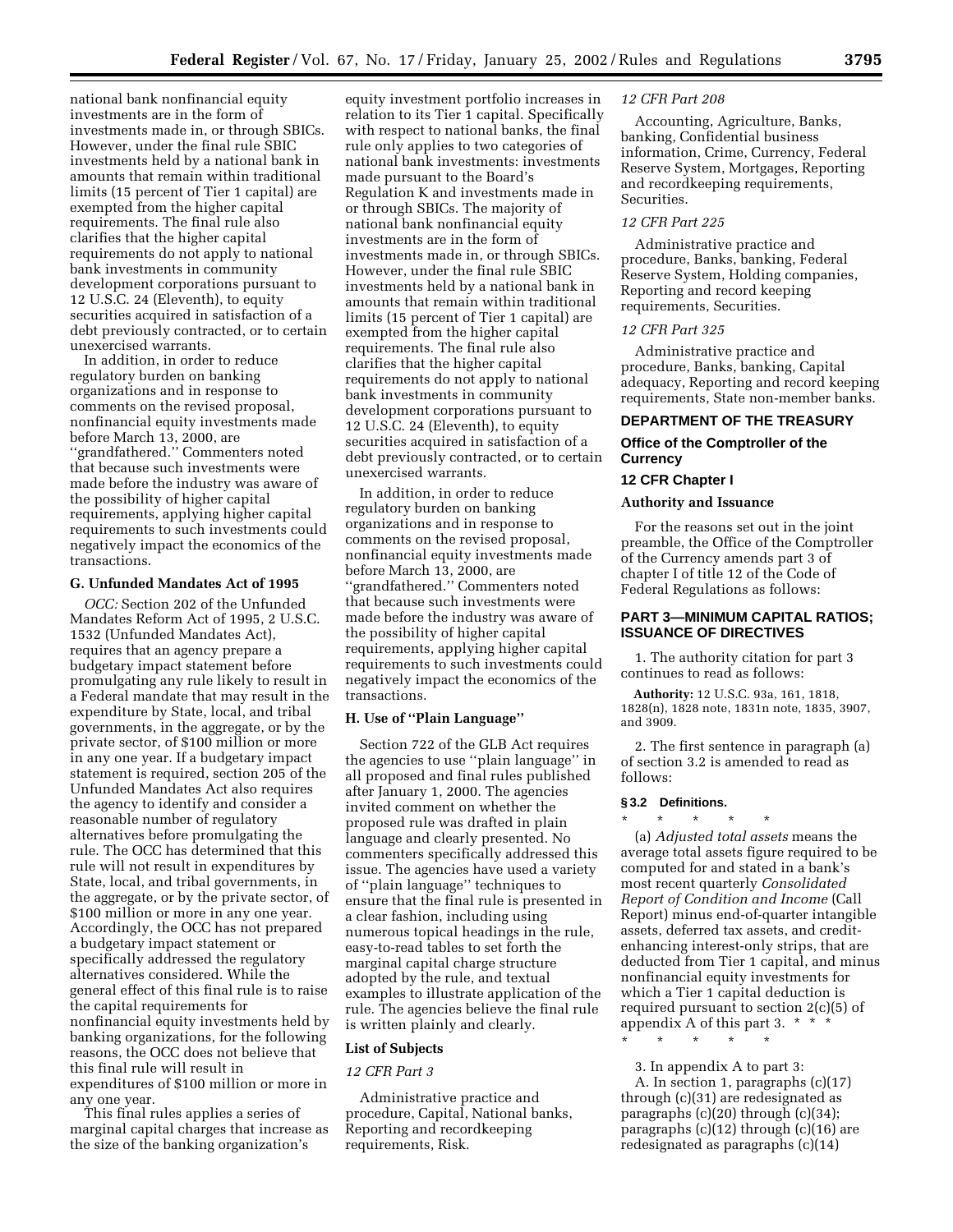through  $(c)(18)$ ; and paragraphs  $(c)(1)$ through (c)(11) are redesignated as paragraphs (c)(2) through (c)(12).

B. In section 1, new paragraphs (c)(1),  $(c)(13)$  and  $(c)(19)$  are added.

C. In section 2, paragraph (a)(3) is amended;

D. In section 2, new paragraph  $(c)(1)(v)$  is added;

E. In section 2, paragraph (c)(5) is redesignated as paragraph (c)(6);

F. In sections 3 and 4, Tables A through D are redesignated as Tables B through E, respectively;

G. All references to ''Table A'' are revised to read ''Table B'';

H. All references to ''Table B'' are revised to read ''Table C'';

I. All references to ''Table C'' are revised to read ''Table D'';

J. All references to ''Table D'' are revised to read ''Table E''; and

K. In section 2, new paragraph (c)(5), including new Table A, is added. The additions and revisions read as follows:

## **Appendix A to Part 3—Risk-Based Capital Guidelines**

*Section 1. Purpose, Applicability of Guidelines, and Definitions.*

- \* \* \* \* \*
	- (c) \* \* \*

(1) *Adjusted carrying value* means, for purposes of section 2(c)(5) of this appendix A, the aggregate value that investments are carried on the balance sheet of the bank reduced by any unrealized gains on the investments that are reflected in such carrying value but excluded from the bank's Tier 1 capital and reduced by any associated deferred tax liabilities. For example, for investments held as available-for-sale (AFS), the adjusted carrying value of the investments would be the aggregate carrying value of the investments (as reflected on the consolidated balance sheet of the bank) less

any unrealized gains on those investments that are included in other comprehensive income and that are not reflected in Tier 1 capital, and less any associated deferred tax liabilities. Unrealized losses on AFS nonfinancial equity investments must be deducted from Tier 1 capital in accordance with section 1(c)(8) of this appendix A. The treatment of small business investment companies that are consolidated for accounting purposes under generally accepted accounting principles is discussed in section 2(c)(5)(ii) of this appendix A. For investments in a nonfinancial company that is consolidated for accounting purposes, the bank's adjusted carrying value of the investment is determined under the equity method of accounting (net of any intangibles associated with the investment that are deducted from the bank's Tier 1 capital in accordance with section 2(c)(2) of this appendix A). Even though the assets of the nonfinancial company are consolidated for accounting purposes, these assets (as well as the credit equivalent amounts of the company's off-balance sheet items) are excluded from the bank's risk-weighted assets.

\* \* \* \* \* (13) *Equity investment* means, for purposes of section  $1(c)(19)$  and section  $2(c)(5)$  of this appendix A, any equity instrument including warrants and call options that give the holder the right to purchase an equity instrument, any equity feature of a debt instrument (such as a warrant or call option), and any debt instrument that is convertible into equity. An investment in any other instrument, including subordinated debt or other types of debt instruments, may be treated as an equity investment if the OCC determines that the instrument is the functional equivalent of equity or exposes the bank to essentially the same risks as an equity instrument.

\* \* \* \* \* (19) *Nonfinancial equity investment* means any equity investment held by a bank in a nonfinancial company through a small business investment company (SBIC) under

section 302(b) of the Small Business Investment Act of 1958 (15 U.S.C. 682(b)) or under the portfolio investment provisions of Regulation K (12 CFR 211.8(c)(3)). An equity investment made under section 302(b) of the Small Business Investment Act of 1958 in a SBIC that is not consolidated with the bank is treated as a nonfinancial equity investment in the manner provided in section  $2(c)(5)(ii)(C)$  of this appendix A. A nonfinancial company is an entity that engages in any activity that has not been determined to be permissible for a bank to conduct directly or to be financial in nature or incidental to financial activities under section 4(k) of the Bank Holding Company Act (12 U.S.C. 1843(k)).

\* \* \* \* \*

*Section 2. Components of Capital*

- \* \* \* \* \*
- $(a) * * * *$

(3) Minority interests in the equity accounts of consolidated subsidiaries, except that minority interests in a small business investment company or investment fund that holds nonfinancial equity investments, and minority interests in a subsidiary that is engaged in nonfinancial activities and is held under one of the legal authorities listed in section 1(c)(19) of this appendix A, are not included in Tier 1 capital or total capital.

- \* \* \* \* \*
- (c) \* \* \*  $(1) * * * *$
- 

(v) Nonfinancial equity investments as provided by section  $2(c)(5)$  of this appendix A.

\* \* \* \* \*

(5) *Nonfinancial equity investments—(i) General.* (A) A bank must deduct from its Tier 1 capital the appropriate percentage, as determined in accordance with Table A, of the adjusted carrying value of all nonfinancial equity investments held by the bank and its subsidiaries.

### TABLE A.—DEDUCTION FOR NONFINANCIAL EQUITY INVESTMENTS

| Aggregate adjusted carrying value of all nonfinancial equity investments held directly or indirectly by banks (as a per-<br>centage of the Tier 1 capital of the bank) <sup>1</sup> | Deduction from Tier 1<br>Capital (as a percent-<br>age of the adjusted<br>carrying value of the<br>investment) |
|-------------------------------------------------------------------------------------------------------------------------------------------------------------------------------------|----------------------------------------------------------------------------------------------------------------|
|                                                                                                                                                                                     | 8.0 percent.<br>25.0 percent.                                                                                  |

1For purposes of calculating the adjusted carrying value of nonfinancial equity investments as a percentage of Tier 1 capital, Tier 1 capital is defined as the sum of the Tier 1 capital elements net of goodwill and net of all identifiable intangible assets other than mortgage servicing assets, nonmortgage servicing assets and purchased credit card relationships, but prior to the deduction for disallowed mortgage servicing assets, disallowed nonmortgage servicing assets, disallowed purchased credit card relationships, disallowed credit-enhancing interest only strips (both purchased and retained), disallowed deferred tax assets, and nonfinancial equity investments.

(B) Deductions for nonfinancial equity investments must be applied on a marginal basis to the portions of the adjusted carrying value of nonfinancial equity investments that fall within the specified ranges of the bank's Tier 1 capital. For example, if the adjusted carrying value of all nonfinancial equity investments held by a bank equals 20 percent

of the Tier 1 capital of the bank, then the amount of the deduction would be 8 percent of the adjusted carrying value of all investments up to 15 percent of the bank's Tier 1 capital, and 12 percent of the adjusted carrying value of all investments equal to, or in excess of, 15 percent of the bank's Tier 1 capital.

(C) The total adjusted carrying value of any nonfinancial equity investment that is subject to deduction under section 2(c)(5) of this appendix A is excluded from the bank's weighted risk assets for purposes of computing the denominator of the bank's risk-based capital ratio. For example, if 8 percent of the adjusted carrying value of a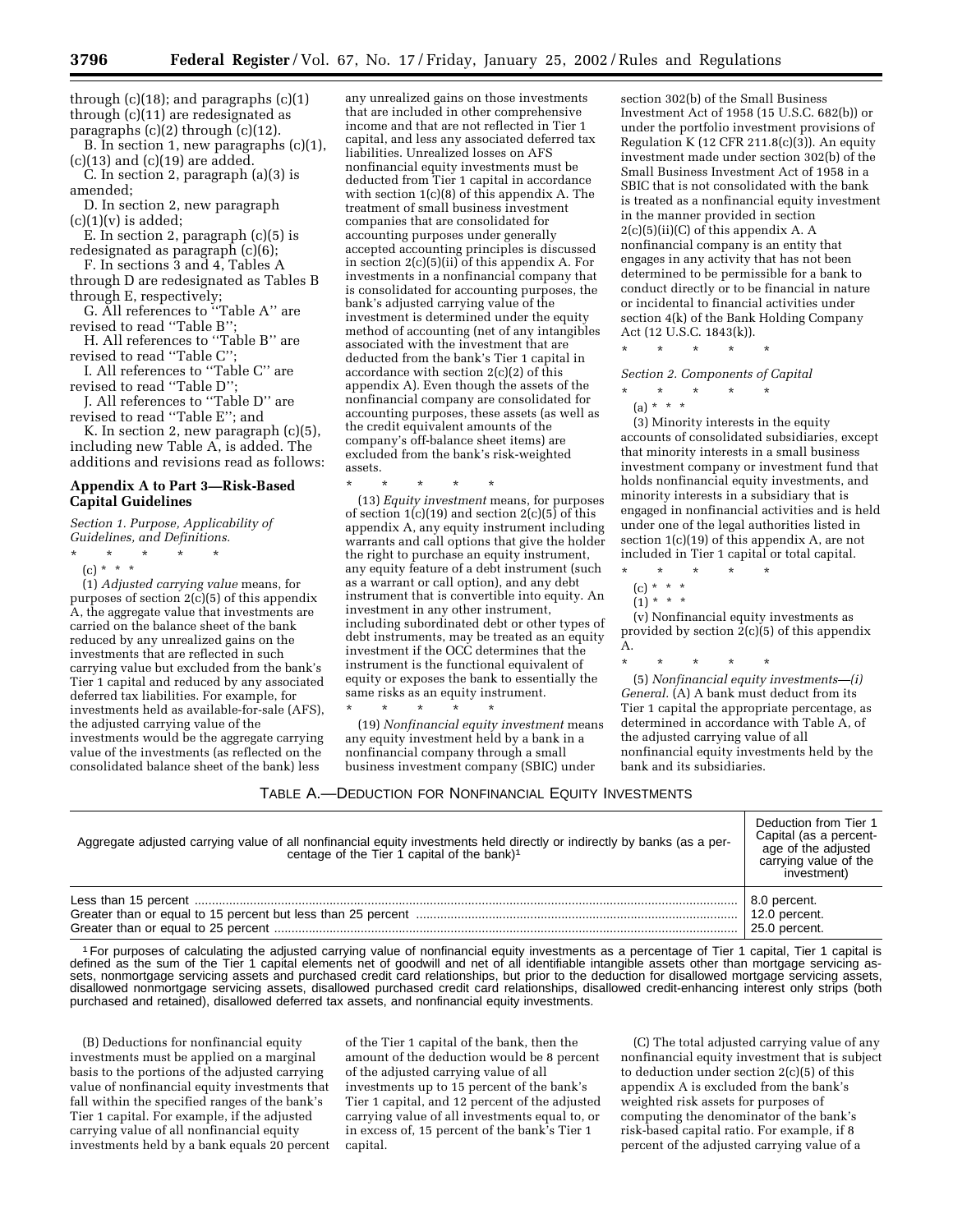nonfinancial equity investment is deducted from Tier 1 capital, the entire adjusted carrying value of the investment will be excluded from risk-weighted assets in calculating the denominator of the risk-based capital ratio.

(D) Banks engaged in equity investment activities, including those banks with a high concentration in nonfinancial equity investments (e.g., in excess of 50 percent of Tier 1 capital), will be monitored and may be subject to heightened supervision, as appropriate, by the OCC to ensure that such banks maintain capital levels that are appropriate in light of their equity investment activities, and the OCC may impose a higher capital charge in any case where the circumstances, such as the level of risk of the particular investment or portfolio of investments, the risk management systems of the bank, or other information, indicate that a higher minimum capital requirement is appropriate.

(ii) *Small business investment company investments.* (A) Notwithstanding section 2(c)(5)(i) of this appendix A, no deduction is required for nonfinancial equity investments that are made by a bank or its subsidiary through a SBIC that is consolidated with the bank, or in a SBIC that is not consolidated with the bank, to the extent that such investments, in the aggregate, do not exceed 15 percent of the Tier 1 capital of the bank. Except as provided in paragraph (c)(5)(ii)(B) of this section, any nonfinancial equity investment that is held through or in a SBIC and not deducted from Tier 1 capital will be assigned to the 100 percent risk-weight category and included in the bank's consolidated risk-weighted assets.

(B) If a bank has an investment in a SBIC that is consolidated for accounting purposes but the SBIC is not wholly owned by the bank, the adjusted carrying value of the bank's nonfinancial equity investments held through the SBIC is equal to the bank's proportionate share of the SBIC's adjusted carrying value of its equity investments in nonfinancial companies. The remainder of the SBIC's adjusted carrying value (*i.e.,* the minority interest holders' proportionate share) is excluded from the risk-weighted assets of the bank.

(C) If a bank has an investment in a SBIC that is not consolidated for accounting purposes and has current information that identifies the percentage of the SBIC's assets that are equity investments in nonfinancial companies, the bank may reduce the adjusted carrying value of its investment in the SBIC proportionately to reflect the percentage of the adjusted carrying value of the SBIC's assets that are not equity investments in nonfinancial companies. The amount by which the adjusted carrying value of the bank's investment in the SBIC is reduced under this paragraph will be risk weighted at 100 percent and included in the bank's riskweighted assets.

(D) To the extent the adjusted carrying value of all nonfinancial equity investments that the bank holds through a consolidated SBIC or in a nonconsolidated SBIC equals or exceeds, in the aggregate, 15 percent of the Tier 1 capital of the bank, the appropriate percentage of such amounts, as set forth in

Table A, must be deducted from the bank's Tier 1 capital. In addition, the aggregate adjusted carrying value of all nonfinancial equity investments held through a consolidated SBIC and in a nonconsolidated SBIC (including any nonfinancial equity investments for which no deduction is required) must be included in determining, for purposes of Table A the total amount of nonfinancial equity investments held by the bank in relation to its Tier 1 capital.

(iii) *Nonfinancial equity investments excluded.* (A) Notwithstanding section 2(c)(5)(i) and (ii) of this appendix A, no deduction from Tier 1 capital is required for the following:

(1) Nonfinancial equity investments (or portion of such investments) made by the bank prior to March 13, 2000, and continuously held by the bank since March 13, 2000.

(2) Nonfinancial equity investments made on or after March 13, 2000, pursuant to a legally binding written commitment that was entered into by the bank prior to March 13, 2000, and that required the bank to make the investment, if the bank has continuously held the investment since the date the investment was acquired.

(3) Nonfinancial equity investments received by the bank through a stock split or stock dividend on a nonfinancial equity investment made prior to March 13, 2000, provided that the bank provides no consideration for the shares or interests received, and the transaction does not materially increase the bank's proportional interest in the nonfinancial company.

(4) Nonfinancial equity investments received by the bank through the exercise on or after March 13, 2000, of an option, warrant, or other agreement that provides the bank with the right, but not the obligation, to acquire equity or make an investment in a nonfinancial company, if the option, warrant, or other agreement was acquired by the bank prior to March 13, 2000, and the bank provides no consideration for the nonfinancial equity investments.

(B) Any excluded nonfinancial equity investments described in section  $2(c)(5)(iii)(A)$  of this appendix A must be included in determining the total amount of nonfinancial equity investments held by the bank in relation to its Tier 1 capital for purposes of Table A. In addition, any excluded nonfinancial equity investments will be risk weighted at 100 percent and included in the bank's risk-weighted assets.

\* \* \* \* \*

Dated: January 4, 2002.

**John D. Hawke, Jr.,** *Comptroller of the Currency.*

#### **FEDERAL RESERVE SYSTEM**

### **12 CFR Chapter II**

#### **Authority and Issuance**

For the reasons set forth in the joint preamble, the Board of Governors of the Federal Reserve System amends parts 208 and 225 of chapter II of title 12 of the Code of Federal Regulations as follows:

## **PART 208—MEMBERSHIP OF STATE BANKING INSTITUTIONS IN THE FEDERAL RESERVE SYSTEM (REGULATION H)**

1. The authority citation for part 208 continues to read as follows:

**Authority:** 12 U.S.C. 24, 24a, 36, 92a, 93a, 248(a), 248(c), 321–338a, 371d, 461, 481–486, 601, 611, 1814, 1816, 1818, 1820(d)(9), 1823(j), 1828(o), 1831, 1831o, 1831p–1, 1831r–1, 1831w, 1835a, 1842(l), 1882, 2901– 2907, 3105, 3310, 3331–3351, and 3906– 3909; 15 U.S.C. 78b, 781(b), 781(g), 781(i), 78o–4(c)(5), 78q, 78q–1, and 78w; 31 U.S.C. 5318; 42 U.S.C. 4012a, 4104a, 4104b, 4106, and 4128.

2. In Appendix A to part 208, the following amendments are made: a. In section II.A—

i. The undesignated paragraph

following paragraph 1.(iii) is revised; ii. One sentence is added at the end of paragraph 1.c.; and

iii. The first undesignated paragraph

following paragraph 2.(v) is revised. b. In section II.B—

i. A new paragraph (v) is added following paragraph (iv) Deferred tax assets;

ii. Paragraph 1.e.ii is revised;

iii. Paragraph 4.b is revised; and

iv. A new paragraph 5 is added at the end of section II.B.

c. In sections III. and IV., footnotes 21 through 48 are redesignated as footnotes 27 through 54, respectively.

d. Attachment II is revised.

### **Appendix A to Part 208—Capital Adequacy Guidelines for State Member Banks: Risk-Based Measure**

II. \* \* \*

Tier 1 capital is generally defined as the sum of core capital elements<sup>5</sup> less any amounts of goodwill, other intangible assets, interest-only strips receivables and nonfinancial equity investments that are required to be deducted in accordance with section II.B. of this appendix A.

\* \* \* \* \* c. \* \* \* Minority interests in small business investment companies, investment funds that hold nonfinancial equity investments (as defined in section II.B.5.b. of this appendix A), and subsidiaries engaged in nonfinancial activities are not included in the bank's Tier 1 or total capital base if the bank's interest in the company or fund is held under one of the legal authorities listed in section II.B.5.b.

\* \* \* \* \* 2. \* \* \*

The maximum amount of tier 2 capital that may be included in a bank's qualifying total capital is limited to 100 percent of tier 1

<sup>\* \* \* \* \*</sup>

 $A. * * * *$  $\overline{1.}$  \* \* \*

<sup>5</sup> [Reserved]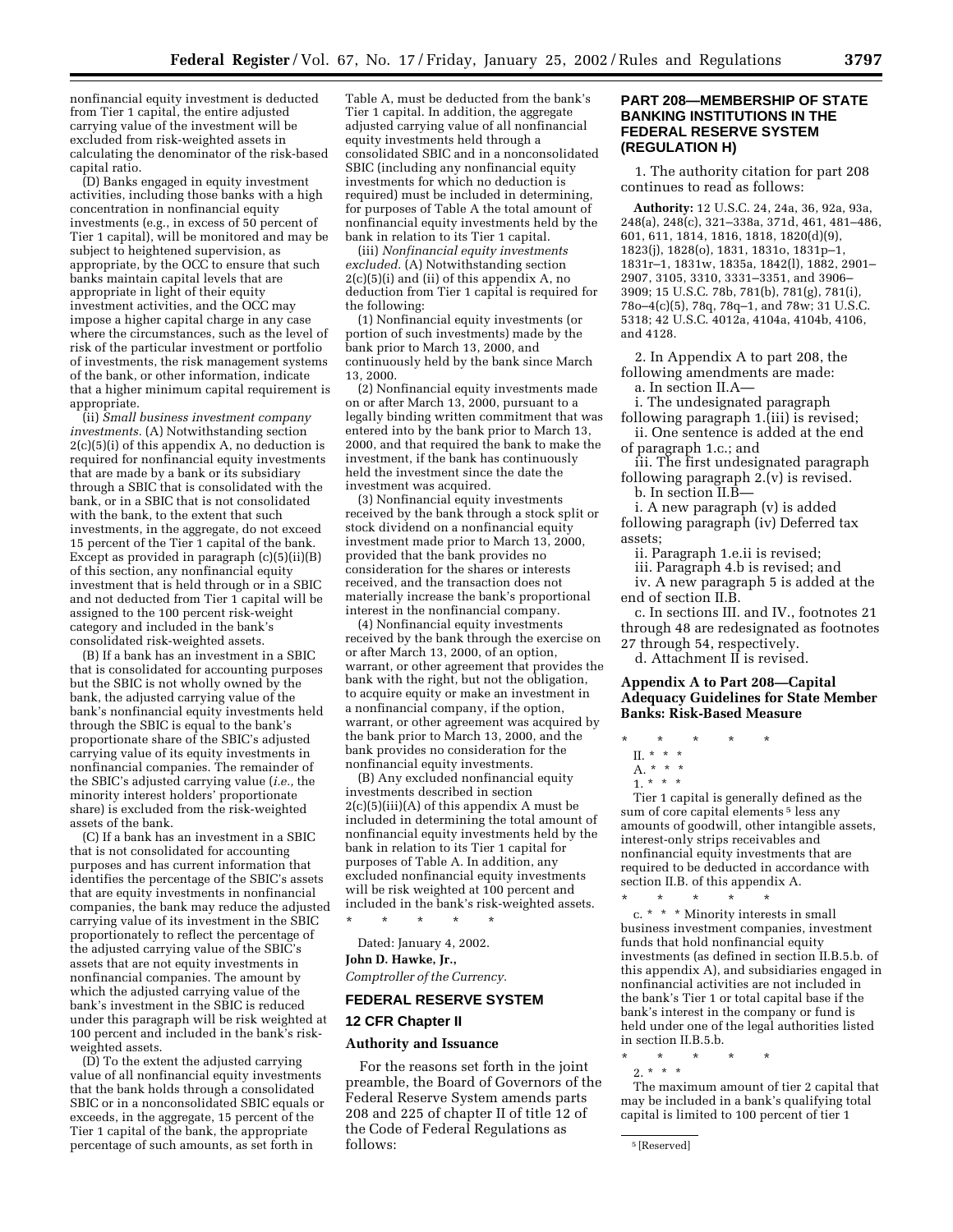capital (net of goodwill, other intangible assets, interest-only strips receivables and nonfinancial equity investments that are required to be deducted in accordance with section II.B. of this appendix A).

\* \* \* \* \*

B. \* \* \* (v) Nonfinancial equity investmentsportions are deducted from the sum of core capital elements in accordance with section II.B.5 of this appendix.

\* \* \* \* \*

\* \* \* \* \*

- 1. \* \* \*
- e. \* \* \*

ii. For purposes of calculating these limitations on mortgage servicing assets, nonmortgage servicing assets, purchased credit card relationships, and creditenhancing I/Os, tier 1 capital is defined as the sum of core capital elements, net of goodwill, and net of all identifiable intangible assets other than mortgage servicing assets, nonmortgage servicing assets, and purchased credit card relationships, but prior to the deduction of any disallowed mortgage servicing assets, any disallowed nonmortgage servicing assets, any disallowed purchased credit card relationships, any disallowed creditenhancing I/Os (both purchased and retained), any disallowed deferred tax assets, and any nonfinancial equity investments.

4. \* \* \*

b. The reported amount of deferred-tax assets, net of any valuation allowance for deferred-tax assets, in excess of the lesser of these two amounts is to be deducted from a bank's core capital elements in determining tier 1 capital. For purposes of calculating the 10 percent limitation, tier 1 capital is defined as the sum of core capital elements, net of goodwill and net of all identifiable intangible assets other than mortgage servicing assets, nonmortgage servicing assets, and purchased credit card relationships, but prior to the deduction of any disallowed mortgage servicing assets, any disallowed nonmortgage servicing assets, any disallowed purchased credit card relationships, any disallowed credit-enhancing I/Os, any disallowed deferred-tax assets, and any nonfinancial equity investments. There generally is no limit in tier 1 capital on the amount of deferred-tax assets that can be realized from taxes paid in prior carry-back years or from future reversals of existing taxable temporary differences.

\* \* \* \* \*

5. *Nonfinancial equity investments—*a. *General.* A bank must deduct from its core capital elements the sum of the appropriate percentages (as determined below) of the adjusted carrying value of all nonfinancial equity investments held by the bank or by its direct or indirect subsidiaries. For purposes

of this section II.B.5, investments held by a bank include all investments held directly or indirectly by the bank or any of its subsidiaries.

b. *Scope of nonfinancial equity investments.* A nonfinancial equity investment means any equity investment held by the bank in a nonfinancial company: through a small business investment company (SBIC) under section 302(b) of the Small Business Investment Act of 1958 (15 U.S.C.  $682(b)$ ;  $21$  or under the portfolio investment provisions of the Board's Regulation  $\hat{K}$  (12 CFR 211.8(c)(3)). A nonfinancial company is an entity that engages in any activity that has not been determined to be permissible for the bank to conduct directly, or to be financial in nature or incidental to financial activities under section 4(k) of the Bank Holding Company Act (12 U.S.C. 1843(k)).

c. *Amount of deduction from core capital.* i. The bank must deduct from its core capital elements the sum of the appropriate percentages, as set forth in Table 1, of the adjusted carrying value of all nonfinancial equity investments held by the bank. The amount of the percentage deduction increases as the aggregate amount of nonfinancial equity investments held by the bank increases as a percentage of the bank's Tier 1 capital.

#### TABLE 1.—DEDUCTION FOR NONFINANCIAL EQUITY INVESTMENTS

| Aggregate adjusted carrying value of all nonfinancial equity investments held directly or indirectly by the bank (as a percentage of the Tier 1 capital of the bank) <sup>1</sup> | Deduction from Core<br>Capital Elements (as a<br>percentage of the ad-<br>justed carrying value of<br>the investment) |
|-----------------------------------------------------------------------------------------------------------------------------------------------------------------------------------|-----------------------------------------------------------------------------------------------------------------------|
|                                                                                                                                                                                   | 8 percent.                                                                                                            |
|                                                                                                                                                                                   | 12 percent.                                                                                                           |
|                                                                                                                                                                                   | 25 percent.                                                                                                           |

1For purposes of calculating the adjusted carrying value of nonfinancial equity investments as a percentage of Tier 1 capital, Tier 1 capital is defined as the sum of core capital elements net of goodwill and net of all identifiable intangible assets other than mortgage servicing assets, nonmortgage servicing assets and purchased credit card relationships, but prior to the deduction for any disallowed mortgage servicing assets, any disallowed nonmortgage servicing assets, any disallowed purchased credit card relationships, any disallowed credit enhancing I/Os (both purchased and retained), any disallowed deferred tax assets, and any nonfinancial equity investments.

ii. These deductions are applied on a marginal basis to the portions of the adjusted carrying value of nonfinancial equity investments that fall within the specified ranges of the parent bank's Tier 1 capital. For example, if the adjusted carrying value of all nonfinancial equity investments held by a bank equals 20 percent of the Tier 1 capital of the bank, then the amount of the deduction would be 8 percent of the adjusted carrying value of all investments up to 15 percent of the bank's Tier 1 capital, and 12 percent of the adjusted carrying value of all investments in excess of 15 percent of the bank's Tier 1 capital.

iii. The total adjusted carrying value of any nonfinancial equity investment that is subject to deduction under this paragraph is excluded from the bank's risk-weighted

assets for purposes of computing the denominator of the bank's risk-based capital ratio.22

iv. As noted in section I, this appendix establishes *minimum* risk-based capital ratios and banks are at all times expected to maintain capital commensurate with the level and nature of the risks to which they are exposed. The risk to a bank from nonfinancial equity investments increases with its concentration in such investments and strong capital levels above the minimum requirements are particularly important when a bank has a high degree of concentration in nonfinancial equity investments (*e.g.,* in excess of 50 percent of Tier 1 capital). The Federal Reserve intends to monitor banks and apply heightened supervision to equity investment activities as

appropriate, including where the bank has a high degree of concentration in nonfinancial equity investments, to ensure that each bank maintains capital levels that are appropriate in light of its equity investment activities. The Federal Reserve also reserves authority to impose a higher capital charge in any case where the circumstances, such as the level of risk of the particular investment or portfolio of investments, the risk management systems of the bank, or other information, indicate that a higher minimum capital requirement is appropriate.

d. *SBIC investments.* i. No deduction is required for nonfinancial equity investments that are held by a bank through one or more SBICs that are consolidated with the bank or in one or more SBICs that are not consolidated with the bank to the extent that

from risk-weighted assets in calculating the denominator for the risk-based capital ratio.

<sup>21</sup>An equity investment made under section 302(b) of the Small Business Investment Act of 1958 in an SBIC that is not consolidated with the bank is treated as a nonfinancial equity investment.

<sup>22</sup>For example, if 8 percent of the adjusted carrying value of a nonfinancial equity investment is deducted from Tier 1 capital, the entire adjusted carrying value of the investment will be excluded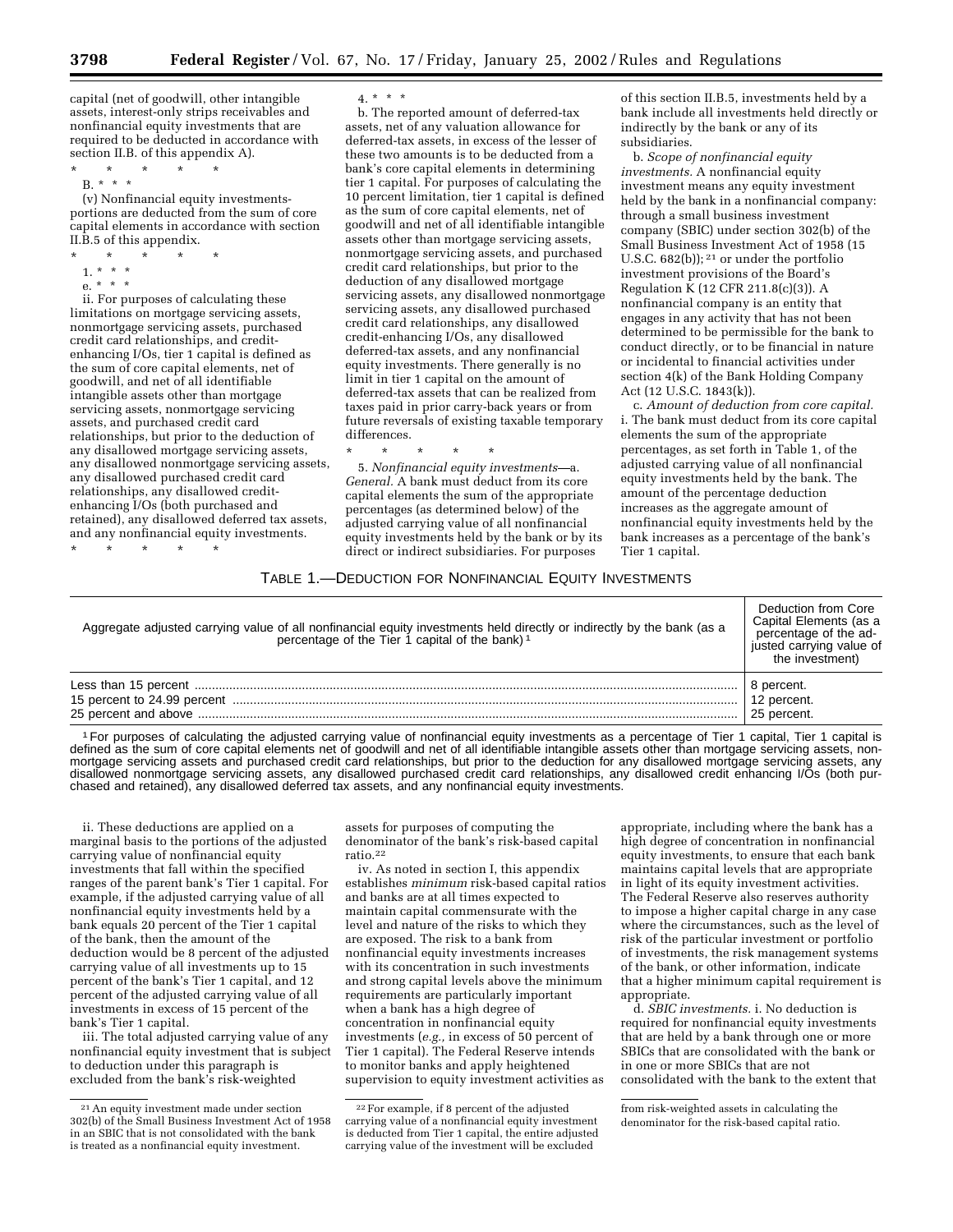all such investments, in the aggregate, do not exceed 15 percent of the bank's Tier 1 capital. Any nonfinancial equity investment that is held through or in an SBIC and that is not required to be deducted from Tier 1 capital under this section II.B.5.d. will be assigned a 100 percent risk-weight and included in the bank's consolidated riskweighted assets.23

ii. To the extent the adjusted carrying value of all nonfinancial equity investments that a bank holds through one or more SBICs that are consolidated with the bank or in one or more SBICs that are not consolidated with the bank exceeds, in the aggregate, 15 percent of the bank's Tier 1 capital, the appropriate percentage of such amounts (as set forth in Table 1) must be deducted from the bank's core capital elements. In addition, the aggregate adjusted carrying value of all nonfinancial equity investments held through a consolidated SBIC and in a nonconsolidated SBIC (including any investments for which no deduction is required) must be included in determining, for purposes of Table 1, the total amount of nonfinancial equity investments held by the bank in relation to its Tier 1 capital.

e. *Transition provisions.* No deduction under this section II.B.5 is required to be made with respect to the adjusted carrying value of any nonfinancial equity investment (or portion of such an investment) that was made by the bank prior to March 13, 2000, or that was made by the bank after such date pursuant to a binding written commitment 24 entered into prior to March 13, 2000, provided that in either case the bank has continuously held the investment since the relevant investment date.25 For purposes of this section II.B.5.e., a nonfinancial equity investment made prior to March 13, 2000, includes any shares or other interests received by the bank through a stock split or stock dividend on an investment made prior

to March 13, 2000, provided the bank provides no consideration for the shares or interests received and the transaction does not materially increase the bank's proportional interest in the company. The exercise on or after March 13, 2000, of options or warrants acquired prior to March 13, 2000, is *not* considered to be an investment made prior to March 13, 2000, if the bank provides any consideration for the shares or interests received upon exercise of the options or warrants. Any nonfinancial equity investment (or portion thereof) that is not required to be deducted from Tier 1 capital under this section II.B.5.e. must be included in determining the total amount of nonfinancial equity investments held by the bank in relation to its Tier 1 capital for purposes of Table 1. In addition, any nonfinancial equity investment (or portion thereof) that is not required to be deducted from Tier 1 capital under this section II.B.5.e. will be assigned a 100-percent risk weight and included in the bank's consolidated riskweighted assets.

f. *Adjusted carrying value.* i. For purposes of this section II.B.5., the ''adjusted carrying value'' of investments is the aggregate value at which the investments are carried on the balance sheet of the bank reduced by any unrealized gains on those investments that are reflected in such carrying value but excluded from the bank's Tier 1 capital and associated deferred tax liabilities. For example, for investments held as availablefor-sale (AFS), the adjusted carrying value of the investments would be the aggregate carrying value of the investments (as reflected on the consolidated balance sheet of the bank) *less* any unrealized gains on those investments that are included in other comprehensive income and not reflected in Tier 1 capital, and associated deferred tax liabilities.<sup>26</sup>

ii. As discussed above with respect to consolidated SBICs, some equity investments may be in companies that are consolidated for accounting purposes. For investments in a nonfinancial company that is consolidated for accounting purposes under generally accepted accounting principles, the bank's adjusted carrying value of the investment is determined under the equity method of accounting (net of any intangibles associated with the investment that are deducted from the bank's core capital in accordance with section II.B.1. of this appendix A). Even though the assets of the nonfinancial company are consolidated for accounting purposes, these assets (as well as the credit equivalent amounts of the company's offbalance sheet items) should be excluded from the bank's risk-weighted assets for regulatory capital purposes.

g. *Equity investments.* For purposes of this section II.B.5., an equity investment means any equity instrument (including common stock, preferred stock, partnership interests, interests in limited liability companies, trust certificates and warrants and call options that give the holder the right to purchase an equity instrument), any equity feature of a debt instrument (such as a warrant or call option), and any debt instrument that is convertible into equity where the instrument or feature is held under one of the legal authorities listed in section II.B.5.b. of this appendix A. An investment in any other instrument (including subordinated debt) may be treated as an equity investment if, in the judgment of the Federal Reserve, the instrument is the functional equivalent of equity or exposes the state member bank to essentially the same risks as an equity instrument.

\* \* \* \* \*

#### ATTACHMENT II—SUMMARY OF DEFINITION OF QUALIFYING CAPITAL FOR STATE MEMBER BANKS \* [Using the Year-End 1992 Standard]

| [Using the Year-End 1992 Standard] |  |
|------------------------------------|--|
|------------------------------------|--|

| Components | Minimum requirements                                                   |
|------------|------------------------------------------------------------------------|
|            | Must equal or exceed 4% of weighted-risk assets.                       |
|            | <sup>'</sup> No limit.                                                 |
|            | No limit; banks should avoid undue reliance on preferred stock in tier |

<sup>23</sup> If a bank has an investment in an SBIC that is consolidated for accounting purposes but that is not wholly owned by the bank, the adjusted carrying value of the bank's nonfinancial equity investments through the SBIC is equal to the bank's proportionate share of the adjusted carrying value of the SBIC's equity investments in nonfinancial companies. The remainder of the SBIC's adjusted carrying value (*i.e.,* the minority interest holders' proportionate share) is excluded from the riskweighted assets of the bank. If a bank has an investment in an SBIC that is not consolidated for accounting purposes and has current information that identifies the percentage of the SBIC's assets that are equity investments in nonfinancial companies, the bank may reduce the adjusted carrying value of its investment in the SBIC proportionately to reflect the percentage of the adjusted carrying value of the SBIC's assets that are not equity investments in nonfinancial companies. If a bank reduces the adjusted carrying value of its

investment in a non-consolidated SBIC to reflect financial investments of the SBIC, the amount of the adjustment will be risk weighted at 100 percent and included in the bank's risk-weighted assets.

24A ''binding written commitment'' means a legally binding written agreement that requires the bank to acquire shares or other equity of the company, or make a capital contribution to the company, under terms and conditions set forth in the agreement. Options, warrants, and other agreements that give a bank the right to acquire equity or make an investment, but do not require the bank to take such actions, are not considered a binding written commitment for purposes of this section II.*B*.5.

25For example, if a bank made an equity investment in 100 shares of a nonfinancial company prior to March 13, 2000, the adjusted carrying value of that investment would not be subject to a deduction under this section II.*B*.5. However, if the bank made any additional equity investment in the

company after March 13, 2000, such as by purchasing additional shares of the company (including through the exercise of options or warrants acquired before or after March 13, 2000) or by making a capital contribution to the company and such investment was not made pursuant to a binding written commitment entered into before March 13, 2000, the adjusted carrying value of the additional investment would be subject to a deduction under this section II.*B*.5. In addition, if the bank sold and repurchased, after March 13, 2000, 40 shares of the company, the adjusted carrying value of those 40 shares would be subject to a deduction under this section II.*B*.5.

26Unrealized gains on AFS equity investments may be included in supplementary capital to the extent permitted under section II.A.2.e. of this appendix A. In addition, the unrealized losses on AFS equity investments are deducted from Tier 1 capital in accordance with section II.A.1.a. of this appendix A.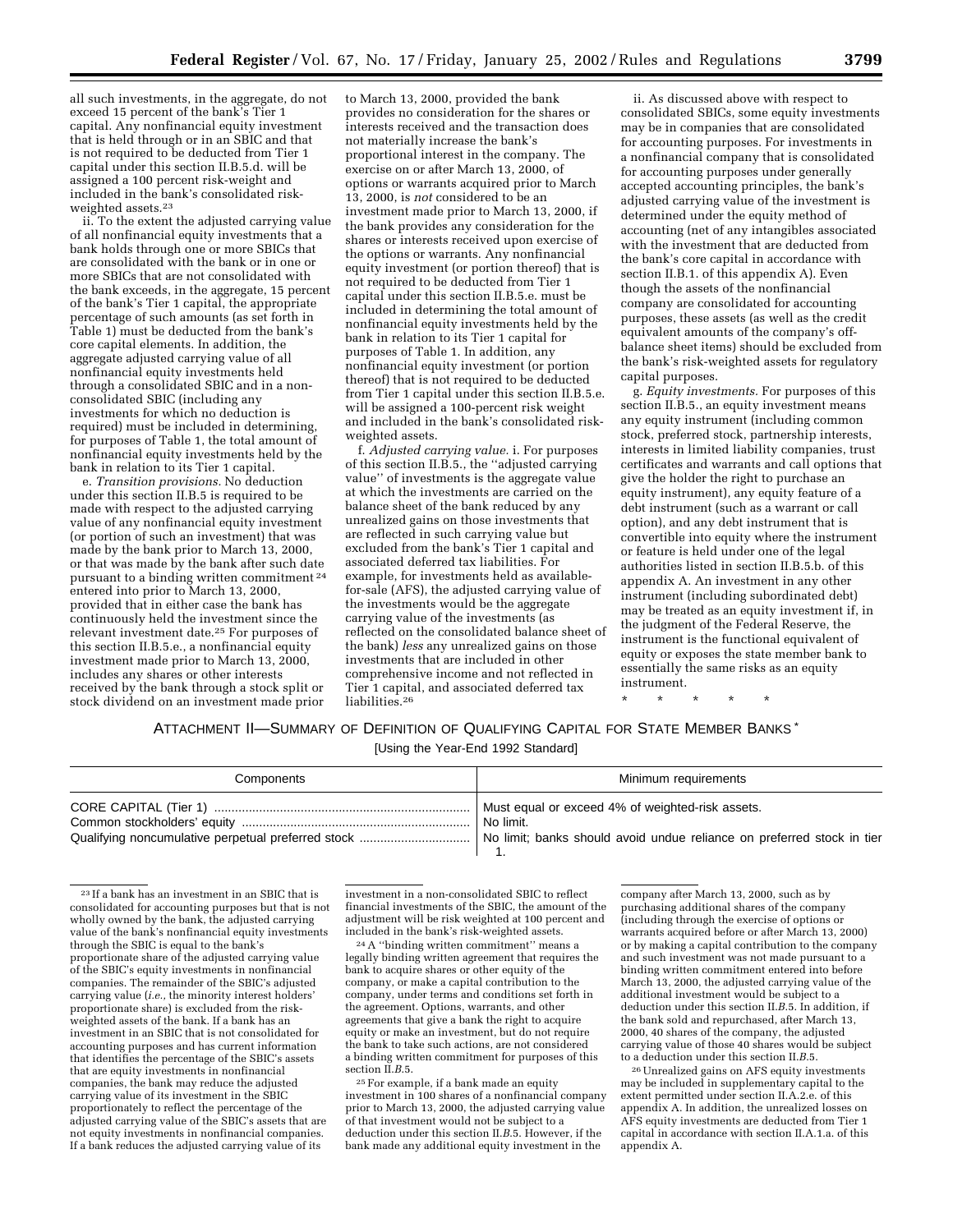## ATTACHMENT II-SUMMARY OF DEFINITION OF QUALIFYING CAPITAL FOR STATE MEMBER BANKS\*-Continued

[Using the Year-End 1992 Standard]

| Components                                                                                                                                                                 | Minimum requirements                                                                                                                                                                           |
|----------------------------------------------------------------------------------------------------------------------------------------------------------------------------|------------------------------------------------------------------------------------------------------------------------------------------------------------------------------------------------|
|                                                                                                                                                                            | Banks should avoid using minority interests to subsidiaries introduce<br>elements not otherwise qualifying for tier 1 capital.                                                                 |
| Less: Goodwill, other intangible assets, credit-enhancing interest-only<br>strips and nonfinancial equity investments required to be deducted<br>from capital <sup>1</sup> |                                                                                                                                                                                                |
|                                                                                                                                                                            | Total of tier 2 is limited to 100% of tier 1.2                                                                                                                                                 |
|                                                                                                                                                                            | Limited to 1.25% of weighted-risk assets. <sup>2</sup>                                                                                                                                         |
|                                                                                                                                                                            | No limit within tier 2.                                                                                                                                                                        |
| Hybrid capital instruments and equity contract notes                                                                                                                       | No limit within tier 2.                                                                                                                                                                        |
| Subordinated debt and intermediate-term preferred stock (original<br>weighted average maturity of 5 years or more).                                                        | Subordinated debt and intermediate-term preferred stock are limited to<br>50% of tier 1, <sup>2</sup> amortized for capital purposes as they approach<br>maturity.                             |
|                                                                                                                                                                            | Not included; banks encouraged to disclose; may be evaluated on a<br>case-by-case basis for international comparisons; and taken into ac-<br>count in making an overall assessment of capital. |
| DEDUCTIONS (from sum of tier 1 and tier 2)                                                                                                                                 |                                                                                                                                                                                                |
|                                                                                                                                                                            | As a general rule, one-half of the aggregate investments will be de-<br>ducted from tier 1 capital and one-half from tier 2 capital. <sup>3</sup>                                              |
| Reciprocal holdings of banking organizations' capital securities                                                                                                           |                                                                                                                                                                                                |
| Other deductions (such as other subsidiaries or joint ventures) as<br>determined by supervisory authority after a formal rulemaking.                                       | On a case-by-case basis or as a matter of policy.                                                                                                                                              |
| TOTAL CAPITAL (tier 1 + tier 2-deductions)                                                                                                                                 | Must equal or exceed 8% of weighted-risk assets.                                                                                                                                               |

<sup>1</sup> Requirements for the deduction of other intangible assets, residual interests and nonfinancial equity investments are set forth in section II.B.<br>of this appendix.

<sup>2</sup> Amounts in excess of limitations are permitted but do not qualify as capital.

3A proportionately greater amount may be deducted from tier 1 capital, if the risks associated with the subsidiary so warrant.

\* See discussion in section II of the guidelines for a complete description of the requirements for, and the limitations on, the components of qualifying capital.

\* \* \* \* \* 3. In Appendix B to part 208, in section II.b., footnotes 2 and 3 are revised and the fourth sentence of section II.b. is revised to read as follows:

### **Appendix B to Part 208—Capital Adequacy Guidelines for State Member Banks: Tier 1 Leverage Measure**

- \* \* \* \* \*
- II. \* \* \*

b. \* \* \* 2 As a general matter, average total consolidated assets are defined as the quarterly average total assets (defined net of the allowance for loan and lease losses) reported on the bank's Reports of Condition and Income (Call Reports), less goodwill; amounts of mortgage servicing assets, nonmortgage servicing assets, and purchased

credit card relationships that, in the aggregate, are in excess of 100 percent of Tier 1 capital; amounts of nonmortgage servicing assets and purchased credit card relationships that, in the aggregate, are in excess of 25 percent of Tier 1 capital; amounts of credit-enhancing interest-only strips that are in excess of 25 percent of Tier 1 capital; all other identifiable intangible assets; any investments in subsidiaries or associated companies that the Federal Reserve determines should be deducted Tier 1 capital; deferred tax assets that are dependent upon future taxable income, net of their valuation allowance, in excess of the limitations set forth in section II.B.4 of appendix A of this part; and the amount of the total adjusted carrying value of nonfinancial equity investments that is subject to a deduction from Tier 1 capital.3 \* \* \* \* \*

## **PART 225—BANK HOLDING COMPANIES AND CHANGE IN BANK CONTROL (REGULATION Y)**

1. The authority citation for part 225 continues to read as follows:

**Authority:** 12 U.S.C. 1817(j)(13), 1818, 1828(o), 1831i, 1831p–1, 1843(c)(8), 1843(k), 1844(b), 1972(*l*), 3106, 3108, 3310, 3331– 3351, 3907, and 3909.

2. In Appendix A to part 225, the following amendments are made: a. In section II.*A*—

i. The undesignated paragraph following paragraph 1.(iv) is revised;

- ii. One sentence is added at the end of paragraph 1.c; and
- iii. The first undesignated paragraph following paragraph 2.(v) is revised.

b. In section II.*B*—

i. A new paragraph (v) is added following paragraph (iv) Deferred tax assets;

ii. Paragraph 1.e.ii is revised;

iii. Paragraph 4.b is revised; and

iv. A new paragraph 5 is added at the end of section II.B.

c. In sections III. and IV., footnotes 24 through 51 are redesignated as footnotes 31 through 58, respectively.

d. Attachment II is revised.

## **Appendix A to Part 225—Capital Adequacy Guidelines For Bank Holding Companies: Risk-Based Measure**

- \* \* \* \* \*
	- II. \* \* \*
	- *A*. \* \* \* 1. \* \* \*

Tier 1 capital is generally defined as the sum of core capital elements<sup>6</sup> less any amounts of goodwill, other intangible assets, interest-only strips receivables and nonfinancial equity investments that are required to be deducted in accordance with section II.*B*. of this appendix A.

\* \* \* \* \* c. \* \* \* Minority interests in small business investment companies, investment

<sup>2</sup>Tier 1 capital for state member banks includes common equity, minority interest in the equity accounts of consolidated subsidiaries, and qualifying noncumulative perpetual preferred stock. In addition, as a general matter, Tier 1 capital excludes goodwill; amounts of mortgage servicing assets, nonmortgage servicing assets, and purchased credit card relationships that, in the aggregate, exceed 100 percent of Tier 1 capital; nonmortgage servicing assets and purchased credit card relationships that, in the aggregate, exceed 25 percent of Tier 1 capital; amounts of credit enhancing interest-only strips in excess of 25 percent of Tier 1 capital; other identifiable intangible assets; deferred tax assets that are dependent upon future taxable income, net of their valuation allowance, in excess of certain limitations; and a percentage of the bank's nonfinancial equity investments. The Federal Reserve may exclude certain other investments in subsidiaries or associated companies as appropriate.

<sup>3</sup> Deductions from Tier 1 capital and other adjustments are discussed more fully in section II.B in appendix A of this part.  $\qquad \qquad$ <sup>6</sup> [Reserved]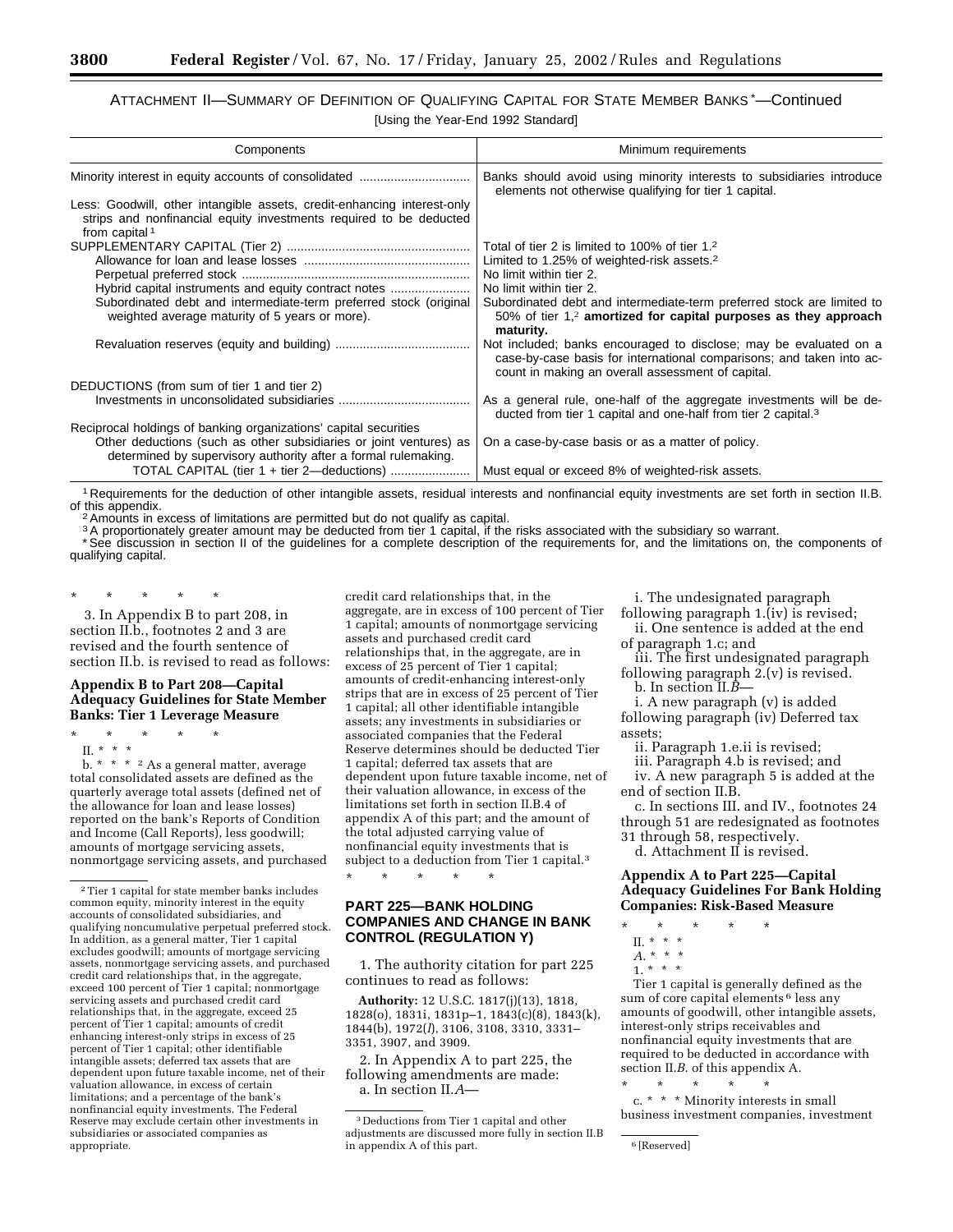funds that hold nonfinancial equity investments (as defined in section II.*B*.5.b. of this appendix A), and subsidiaries engaged in nonfinancial activities are not included in the banking organization's Tier 1 or total capital base if the banking organization's interest in the company or fund is held under one of the legal authorities listed in section II.*B*.5.b.

- \* \* \* \* \*
- 2. \* \* \*

The maximum amount of tier 2 capital that may be included in an institution's qualifying total capital is limited to 100 percent of tier 1 capital (net of goodwill, other intangible assets, interest-only strips receivables and nonfinancial equity investments that are required to be deducted in accordance with section II.*B*. of this appendix A).

- \* \* \* \* \*
- B. \* \* \*

(v) Nonfinancial equity investments portions are deducted from the sum of core capital elements in accordance with section II.*B*.5 of this appendix A.

- \* \* \* \* \*
- 1. \* \* \*
- e. \* \* \*

ii. For purposes of calculating these limitations on mortgage servicing assets, nonmortgage servicing assets, purchased credit card relationships, and creditenhancing I/Os, tier 1 capital is defined as the sum of core capital elements, net of goodwill, and net of all identifiable intangible assets other than mortgage servicing assets, nonmortgage servicing assets, and purchased credit card relationships, but prior to the deduction of any disallowed mortgage servicing assets,

any disallowed nonmortgage servicing assets, any disallowed purchased credit card relationships, any disallowed creditenhancing I/Os (both purchased and retained), any disallowed deferred tax assets, and any nonfinancial equity investments. \* \* \* \* \*

 $4. * * * *$ 

b. The reported amount of deferred-tax assets, net of any valuation allowance for deferred-tax assets, in excess of the lesser of these two amounts is to be deducted from a banking organization's core capital elements in determining tier 1 capital. For purposes of calculating the 10 percent limitation, tier 1 capital is defined as the sum of core capital elements, net of goodwill and net of all identifiable intangible assets other than mortgage servicing assets, nonmortgage servicing assets, and purchased credit card relationships, but prior to the deduction of any disallowed mortgage servicing assets, any disallowed nonmortgage servicing assets, any disallowed purchased credit card relationships, any disallowed creditenhancing I/Os, any disallowed deferred-tax assets, and any nonfinancial equity investments. There generally is no limit in tier 1 capital on the amount of deferred-tax assets that can be realized from taxes paid in prior carry-back years or from future reversals of existing taxable temporary differences.

\* \* \* \* \*

5. *Nonfinancial equity investments—*a. *General*. A bank holding company must deduct from its core capital elements the sum of the appropriate percentages (as determined below) of the adjusted carrying value of all nonfinancial equity investments held by the parent bank holding company or by its direct or indirect subsidiaries. For purposes of this

section II.B.5, investments held by a bank holding company include all investments held directly or indirectly by the bank holding company or any of its subsidiaries.

b. *Scope of nonfinancial equity investments*. A nonfinancial equity investment means any equity investment held by the bank holding company: under the merchant banking authority of section 4(k)(4)(H) of the BHC Act and subpart J of the Board's Regulation Y (12 CFR 225.175 et seq.); under section 4(c)(6) or 4(c)(7) of BHC Act in a nonfinancial company or in a company that makes investments in nonfinancial companies; in a nonfinancial company through a small business investment company (SBIC) under section 302(b) of the Small Business Investment Act of 1958; 24 in a nonfinancial company under the portfolio investment provisions of the Board's Regulation K (12 CFR 211.8(c)(3)); or in a nonfinancial company under section 24 of the Federal Deposit Insurance Act (other than section  $24(f)$ ).<sup>25</sup> A nonfinancial company is an entity that engages in any activity that has not been determined to be financial in nature or incidental to financial activities under section 4(k) of the Bank Holding Company Act (12 U.S.C. 1843(k)).

c. *Amount of deduction from core capital*. i. The bank holding company must deduct from its core capital elements the sum of the appropriate percentages, as set forth in Table 1, of the adjusted carrying value of all nonfinancial equity investments held by the bank holding company. The amount of the percentage deduction increases as the aggregate amount of nonfinancial equity investments held by the bank holding company increases as a percentage of the bank holding company's Tier 1 capital.

## TABLE 1.—DEDUCTION FOR NONFINANCIAL EQUITY INVESTMENTS

| Aggregate adjusted carrying value of all nonfinancial equity investments held directly or indirectly by the bank holding company (as a percentage of the Tier 1 capital of the parent banking organization) <sup>1</sup> | Deduction from Core<br>Capital Elements (as a<br>percentage of the<br>adjustedcarrying value<br>of the investment) |
|--------------------------------------------------------------------------------------------------------------------------------------------------------------------------------------------------------------------------|--------------------------------------------------------------------------------------------------------------------|
|                                                                                                                                                                                                                          | 8 percent.                                                                                                         |
| 15 percent to 24.99 percent manufactured and content to 24.99 percent manufactured and content to 24.99 percent                                                                                                          | 12 percent.                                                                                                        |
|                                                                                                                                                                                                                          | 25 percent.                                                                                                        |

1For purposes of calculating the adjusted carrying value of nonfinancial equity investments as a percentage of Tier 1 capital, Tier 1 capital is defined as the sum of core capital elements net of goodwill and net of all identifiable intangible assets other than mortgage servicing assets, nonmortgage servicing assets and purchased credit card relationships, but prior to the deduction for any disallowed mortgage servicing assets, any disallowed nonmortgage servicing assets, any disallowed purchased credit card relationships, any disallowed credit enhancing I/Os (both purchased and retained), any disallowed deferred tax assets, and any nonfinancial equity investments.

ii. These deductions are applied on a marginal basis to the portions of the adjusted carrying value of nonfinancial equity investments that fall within the specified ranges of the parent holding company's Tier 1 capital. For example, if the adjusted carrying value of all nonfinancial equity

investments held by a bank holding company equals 20 percent of the Tier 1 capital of the bank holding company, then the amount of the deduction would be 8 percent of the adjusted carrying value of all investments up to 15 percent of the company's Tier 1 capital, and 12 percent of the adjusted carrying value

of all investments in excess of 15 percent of the company's Tier 1 capital.

iii. The total adjusted carrying value of any nonfinancial equity investment that is subject to deduction under this paragraph is excluded from the bank holding company's risk-weighted assets for purposes of

<sup>24</sup>An equity investment made under section 302(b) of the Small Business Investment Act of 1958 in an SBIC that is not consolidated with the parent banking organization is treated as a nonfinancial equity investment.

<sup>25</sup>*See* 12 U.S.C. 1843(c)(6), (c)(7) and (k)(4)(H); 15 U.S.C. 682(b); 12 CFR 211.5(b)(1)(iii); and 12 U.S.C.

<sup>1831</sup>a. In a case in which the Board of Directors of the FDIC, acting directly in exceptional cases and after a review of the proposed activity, has permitted a lesser capital deduction for an investment approved by the Board of Directors under section 24 of the Federal Deposit Insurance Act, such deduction shall also apply to the

consolidated bank holding company capital calculation so long as the bank's investments under section 24 and SBIC investments represent, in the aggregate, less than 15 percent of the Tier 1 capital of the bank.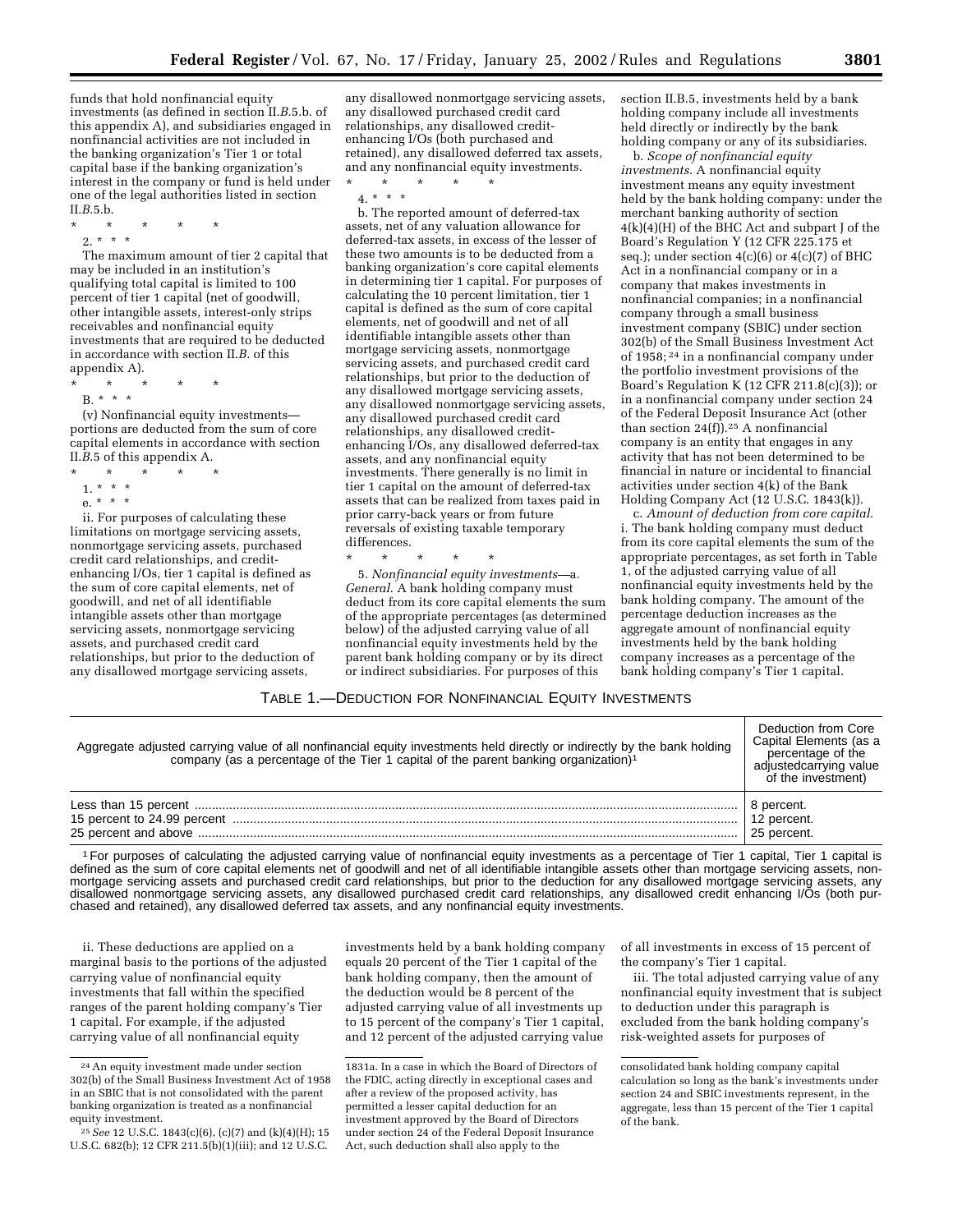computing the denominator of the company's risk-based capital ratio.26

iv. As noted in section I, this appendix establishes *minimum* risk-based capital ratios and banking organizations are at all times expected to maintain capital commensurate with the level and nature of the risks to which they are exposed. The risk to a banking organization from nonfinancial equity investments increases with its concentration in such investments and strong capital levels above the minimum requirements are particularly important when a banking organization has a high degree of concentration in nonfinancial equity investments (*e.g.*, in excess of 50 percent of Tier 1 capital). The Federal Reserve intends to monitor banking organizations and apply heightened supervision to equity investment activities as appropriate, including where the banking organization has a high degree of concentration in nonfinancial equity investments, to ensure that each organization maintains capital levels that are appropriate in light of its equity investment activities. The Federal Reserve also reserves authority to impose a higher capital charge in any case where the circumstances, such as the level of risk of the particular investment or portfolio of investments, the risk management systems of the banking organization, or other information, indicate that a higher minimum capital requirement is appropriate.

d. *SBIC investments.* i. No deduction is required for nonfinancial equity investments that are held by a bank holding company through one or more SBICs that are consolidated with the bank holding company or in one or more SBICs that are not consolidated with the bank holding company to the extent that all such investments, in the aggregate, do not exceed 15 percent of the aggregate of the bank holding company's pro rata interests in the Tier 1 capital of its subsidiary banks. Any nonfinancial equity investment that is held through or in an SBIC and not required to be deducted from Tier 1 capital under this section II.B.5.d. will be assigned a 100 percent risk-weight and included in the parent holding company's consolidated risk-weighted assets.27

27 If a bank holding company has an investment in an SBIC that is consolidated for accounting purposes but that is not wholly owned by the bank holding company, the adjusted carrying value of the bank holding company's nonfinancial equity investments through the SBIC is equal to the holding company's proportionate share of the adjusted carrying value of the SBIC's equity investments in nonfinancial companies. The remainder of the SBIC's adjusted carrying value (*i.e.* the minority interest holders' proportionate share) is excluded from the risk-weighted assets of the bank holding company. If a bank holding company has an investment in a SBIC that is not consolidated for accounting purposes and has current information that identifies the percentage of the SBIC's assets that are equity investments in nonfinancial companies, the bank holding company may reduce the adjusted carrying value of its investment in the SBIC proportionately to reflect

ii. To the extent the adjusted carrying value of all nonfinancial equity investments that a bank holding company holds through one or more SBICs that are consolidated with the bank holding company or in one or more SBICs that are not consolidated with the bank holding company exceeds, in the aggregate, 15 percent of the aggregate Tier 1 capital of the company's subsidiary banks, the appropriate percentage of such amounts (as set forth in Table 1) must be deducted from the bank holding company's core capital elements. In addition, the aggregate adjusted carrying value of *all* nonfinancial equity investments held through a consolidated SBIC and in a non-consolidated SBIC (including any investments for which no deduction is required) must be included in determining, for purposes of Table 1, the total amount of nonfinancial equity investments held by the bank holding company in relation to its Tier 1 capital.

e. *Transition provisions.* No deduction under this section II.*B*.5 is required to be made with respect to the adjusted carrying value of any nonfinancial equity investment (or portion of such an investment) that was made by the bank holding company prior to March 13, 2000, or that was made after such date pursuant to a binding written commitment 28 entered into by the bank holding company prior to March 13, 2000, provided that in either case the bank holding company has continuously held the investment since the relevant investment date.29 For purposes of this section II.B.5.e., a nonfinancial equity investment made prior to March 13, 2000, includes any shares or

28A ''binding written commitment'' means a legally binding written agreement that requires the banking organization to acquire shares or other equity of the company, or make a capital contribution to the company, under terms and conditions set forth in the agreement. Options, warrants, and other agreements that give a banking organization the right to acquire equity or make an investment, but do not require the banking organization to take such actions, are not considered a binding written commitment for purposes of this section II.*B*.5.

<sup>29</sup>For example, if a bank holding company made an equity investment in 100 shares of a nonfinancial company prior to March 13, 2000, that investment would not be subject to a deduction under this section II.*B*.5. However, if the bank holding company made any additional equity investment in the company after March 13, 2000, such as by purchasing additional shares of the company (including through the exercise of options or warrants acquired before or after March 13, 2000) or by making a capital contribution to the company, and such investment was not made pursuant to a binding written commitment entered into before March 13, 2000, the adjusted carrying value of the additional investment would be subject to a deduction under this section II.*B*.5. In addition, if the bank holding company sold and repurchased shares of the company after March 13, 2000, the adjusted carrying value of the re-acquired shares would be subject to a deduction under this section II.*B*.5.

other interests received by the bank holding company through a stock split or stock dividend on an investment made prior to March 13, 2000, provided the bank holding company provides no consideration for the shares or interests received and the transaction does not materially increase the bank'' holding company's proportional interest in the company. The exercise on or after March 13, 2000, of options or warrants acquired prior to March 13, 2000, is *not* considered to be an investment made prior to March 13, 2000, if the bank holding company provides any consideration for the shares or interests received upon exercise of the options or warrants. Any nonfinancial equity investment (or portion thereof) that is not required to be deducted from Tier 1 capital under this section II.B.5.e. must be included in determining the total amount of nonfinancial equity investments held by the bank holding company in relation to its Tier 1 capital for purposes of Table 1. In addition, any nonfinancial equity investment (or portion thereof) that is not required to be deducted from Tier 1 capital under this section II.B.5.e. will be assigned a 100 percent risk weight and included in the bank holding company's consolidated riskweighted assets.

f. *Adjusted carrying value.* i. For purposes of this section II.*B*.5., the ''adjusted carrying value'' of investments is the aggregate value at which the investments are carried on the balance sheet of the consolidated bank holding company reduced by any unrealized gains on those investments that are reflected in such carrying value but excluded from the bank holding company's Tier 1 capital and associated deferred tax liabilities. For example, for investments held as availablefor-sale (AFS), the adjusted carrying value of the investments would be the aggregate carrying value of the investments (as reflected on the consolidated balance sheet of the bank holding company) *less* any unrealized gains on those investments that are included in other comprehensive income and not reflected in Tier 1 capital, and associated deferred tax liabilities.30

ii. As discussed above with respect to consolidated SBICs, some equity investments may be in companies that are consolidated for accounting purposes. For investments in a nonfinancial company that is consolidated for accounting purposes under generally accepted accounting principles, the parent banking organization's adjusted carrying value of the investment is determined under the equity method of accounting (net of any intangibles associated with the investment that are deducted from the consolidated bank holding company's core capital in accordance with section II.B.1 of this Appendix). Even though the assets of the nonfinancial company are consolidated for accounting purposes, these assets (as well as the credit equivalent amounts of the company's off-balance sheet items) should be excluded from the banking organization's

<sup>26</sup>For example, if 8 percent of the adjusted carrying value of a nonfinancial equity investment is deducted from Tier 1 capital, the entire adjusted carrying value of the investment will be excluded from risk-weighted assets in calculating the denominator for the risk-based capital ratio.

the percentage of the adjusted carrying value of the SBIC's assets that are not equity investments in nonfinancial companies. If a bank holding company reduces the adjusted carrying value of its investment in a non-consolidated SBIC to reflect financial investments of the SBIC, the amount of the adjustment will be risk weighted at 100 percent and included in the bank's risk-weighted assets.

<sup>30</sup>Unrealized gains on AFS investments may be included in supplementary capital to the extent permitted under section II.A.2.e of this appendix A. In addition, the unrealized losses on AFS equity investments are deducted from Tier 1 capital in accordance with section II.A.1.a of this appendix A.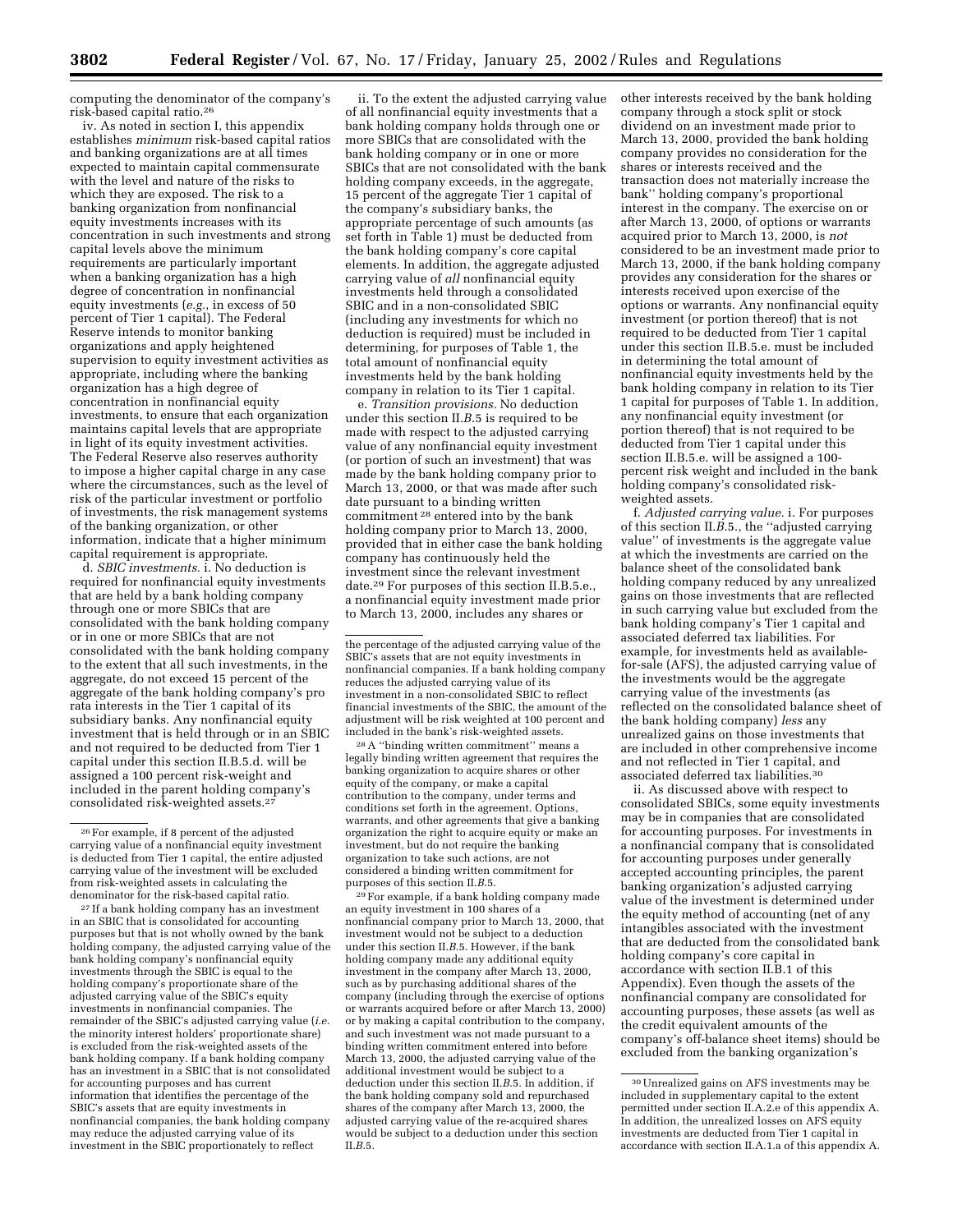risk-weighted assets for regulatory capital purposes.

g. *Equity investments.* For purposes of this section II.B.5, an equity investment means any equity instrument (including common stock, preferred stock, partnership interests, interests in limited liability companies, trust certificates and warrants and call options that

give the holder the right to purchase an equity instrument), any equity feature of a debt instrument (such as a warrant or call option), and any debt instrument that is convertible into equity where the instrument or feature is held under one of the legal authorities listed in section II.*B*.5.b. of this appendix. An investment in any other

instrument (including subordinated debt) may be treated as an equity investment if, in the judgment of the Federal Reserve, the instrument is the functional equivalent of equity or exposes the state member bank to essentially the same risks as an equity instrument.

\* \* \* \* \*

## ATTACHMENT II—SUMMARY OF DEFINITION OF QUALIFYING CAPITAL FOR BANK HOLDING COMPANIES\*

[Using the Year-End 1992 Standard]

| Components                                                                                                                                                                 | Minimum requirements                                                                                                                                                                                 |
|----------------------------------------------------------------------------------------------------------------------------------------------------------------------------|------------------------------------------------------------------------------------------------------------------------------------------------------------------------------------------------------|
|                                                                                                                                                                            | Must equal or exceed 4% of weighted-risk assets.<br>No limit.                                                                                                                                        |
| Qualifying noncumulative perpetual preferred stock                                                                                                                         | No limit; bank holding companies should avoid undue reliance on pre-<br>ferred stock in tier 1.                                                                                                      |
| Qualifying cumulative perpetual preferred stock                                                                                                                            | Limited to 25% of the sum of common stock, qualifying perpetual<br>stock, and minority interests.                                                                                                    |
| Minority interest in equity accounts of consolidated subsidiaries                                                                                                          | Organizations should avoid using minority interests to introduce ele-<br>ments not otherwise qualifying for tier 1 capital.                                                                          |
| Less: Goodwill, other intangible assets, credit-enhancing interest-only<br>strips and nonfinancial equity investments required to be deducted<br>from capital <sup>1</sup> |                                                                                                                                                                                                      |
|                                                                                                                                                                            | Total of tier 2 is limited to 100% of tier 1.2                                                                                                                                                       |
|                                                                                                                                                                            | Limited to 1.25% of weighted-risk assets. <sup>2</sup>                                                                                                                                               |
|                                                                                                                                                                            | No limit within tier 2.                                                                                                                                                                              |
| Hybrid capital instruments and equity contract notes                                                                                                                       | No limit within tier 2.                                                                                                                                                                              |
| Subordinated debt and intermediate-term preferred stock (original<br>weighted average maturity of 5 years or more).                                                        | Subordinated debt and intermediate-term preferred stock are limited to<br>50% of tier 1 <sup>2</sup> ; amortized for capital purposes as they approach ma-<br>turity.                                |
|                                                                                                                                                                            | Not included; organizations encouraged to disclose; may be evaluated<br>on a case-by-case basis for international comparisons; and taken<br>into account in making an overall assessment of capital. |
| DEDUCTIONS (from sum of tier 1 and tier 2)                                                                                                                                 |                                                                                                                                                                                                      |
|                                                                                                                                                                            | As a general rule, one-half of the aggregate investments will be de-<br>ducted from tier 1 capital and one-half from tier 2 capital. <sup>3</sup>                                                    |
| Reciprocal holdings of banking organizations' capital securities                                                                                                           |                                                                                                                                                                                                      |
| Other deductions (such as other subsidiaries or joint ventures) as<br>determined by supervisory authority.                                                                 | On a case-by-case basis or as a matter of policy after a formal rule-<br>making.                                                                                                                     |
|                                                                                                                                                                            | Must equal or exceed 8% of weighted-risk assets.                                                                                                                                                     |

<sup>1</sup> Requirements for the deduction of other intangible assets and residual interests are set forth in section II.B.1. of this appendix.<br><sup>2</sup> Amounts in excess of limitations are permitted but do not qualify as capital.

3A proportionately greater amount may be deducted from tier 1 capital, if the risks associated with the subsidiary so warrant.

\* See discussion in section II of the guidelines for a complete description of the requirements for, and the limitations on, the components of qualifying capital.

\* \* \* \* \*

3. In Appendix D to part 225, in section II.b., footnotes 3 and 4 are revised and the fourth sentence of section II.b. is revised to read as follows.

## **Appendix D to Part 225-Capital Adequacy Guidelines for Bank Holding Companies: Tier 1 Leverage Measure**

\* \* \* \* \*

II. \* \* \*

b. \* \* \* 3 As a general matter, average total consolidated assets are defined as the

quarterly average total assets (defined net of the allowance for loan and lease losses) reported on the organization's Consolidated Financial Statements (FR Y–9C Report), less goodwill; amounts of mortgage servicing assets, nonmortgage servicing assets, and purchased credit card relationships that, in the aggregate, are in excess of 100 percent of Tier 1 capital; amounts of nonmortgage servicing assets and purchased credit card relationships that, in the aggregate, are in excess of 25 percent of Tier 1 capital;

amounts of credit-enhancing interest-only strips that are in excess of 25 percent of Tier 1 capital; all other identifiable intangible assets; any investments in subsidiaries or associated companies that the Federal Reserve determines should be deducted from Tier 1 capital; deferred tax assets that are dependent upon future taxable income, net of their valuation allowance, in excess of the limitation set forth in section II.B.4 of appendix A of this part; and the amount of the total adjusted carrying value of nonfinancial equity investments that is subject to a deduction from Tier 1 capital. 4

\* \* \* \* \*

By order of the Board of Governors of the Federal Reserve System.

<sup>3</sup>Tier 1 capital for banking organizations includes common equity, minority interest in the equity accounts of consolidated subsidiaries, qualifying noncumulative perpetual preferred stock, and qualifying cumulative perpetual preferred stock. (Cumulative perpetual preferred stock is limited to 25 percent of Tier 1 capital.) In addition, as a general matter, Tier 1 capital excludes goodwill; amounts of mortgage servicing assets, nonmortgage servicing assets, and purchased credit card relationships that, in the aggregate, exceed 100

percent of Tier 1 capital; amounts of nonmortgage servicing assets and purchased credit card relationships that, in the aggregate, exceed 25 percent of Tier 1 capital; amounts of creditenhancing interest-only strips that are in excess of 25 percent of Tier 1 capital; all other identifiable intangible assets; deferred tax assets that are dependent upon future taxable income, net of their valuation allowance, in excess of certain limitations; and a percentage of the organization's nonfinancial equity investments. The Federal Reserve may exclude certain other investments in subsidiaries or associated companies as appropriate.

<sup>4</sup> Deductions from Tier 1 capital and other adjustments are discussed more fully in section II.B. of appendix A of this part.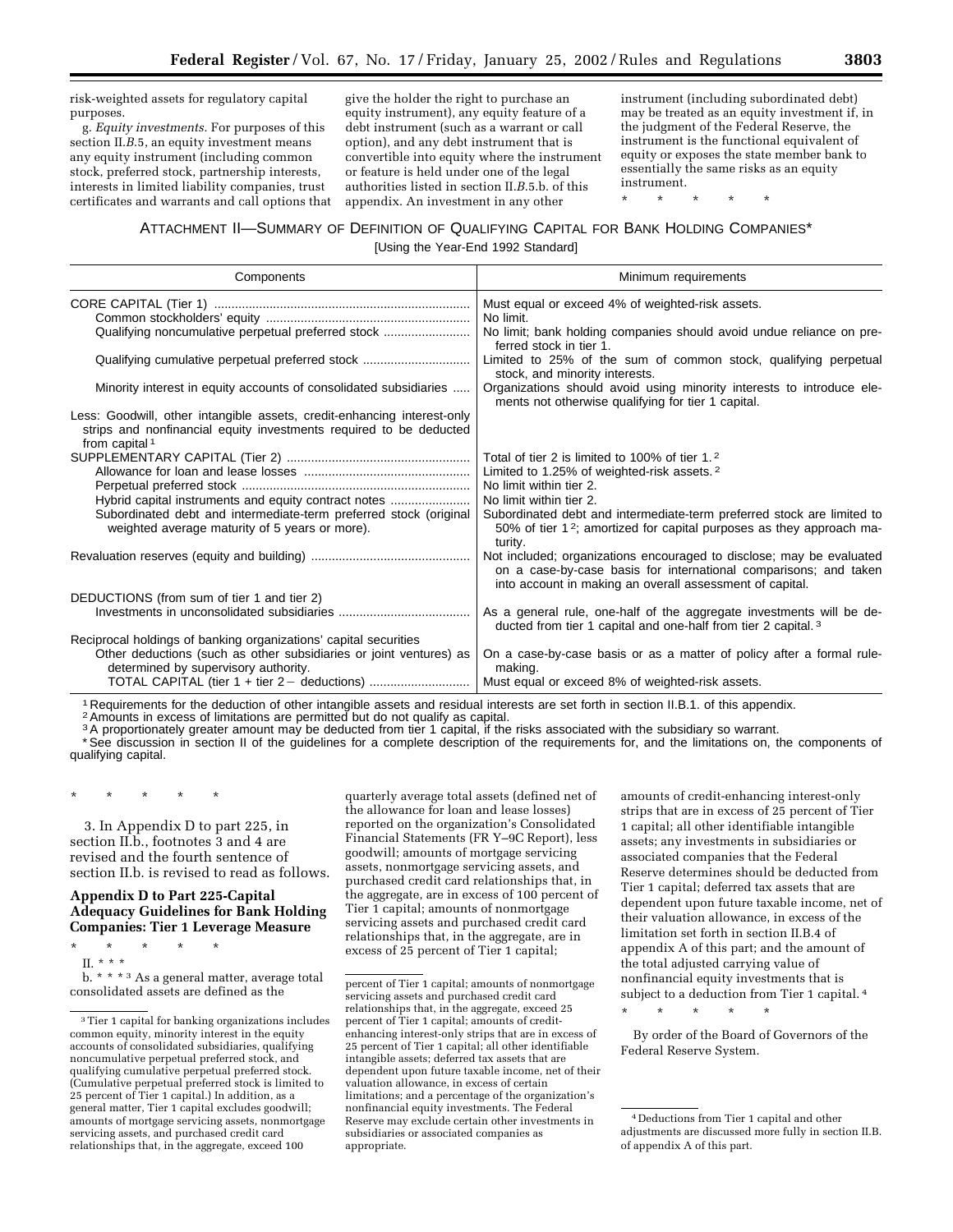Dated: January 7, 2002.

**Jennifer J. Johnson,** *Secretary of the Board.*

## **FEDERAL DEPOSIT INSURANCE CORPORATION**

#### **12 CFR Chapter III**

#### **Authority and Issuance**

For the reasons set forth in the joint preamble, the Board of Directors of the Federal Deposit Insurance Corporation amends part 325 of chapter III of title 12 of the Code of Federal Regulations as follows:

#### **PART 325—CAPITAL MAINTENANCE**

1. The authority citation for part 325 continues to read as follows:

**Authority:** 12 U.S.C. 1815(a), 1815(b), 1816, 1818(a), 1818(b), 1818(c), 1818(t), 1819(Tenth), 1828(c), 1828(d), 1828(i), 1828(n), 1828(o), 1831o, 1835, 3907, 3909, 4808; Pub. L. 102–233, 105 Stat. 1761, 1789, 1790 (12 U.S.C. 1831n note); Pub. L. 102– 242, 105 Stat. 2236, 2355, as amended by Pub. L. 103–325, 108 Stat. 2160, 2233 (12 U.S.C. 1828 note); Pub. L. 102–242, 105 Stat. 2236, 2386, as amended by Pub. L. 102–550, 106 Stat. 3672, 4089 (12 U.S.C. 1828 note).

2. In § 325.2, paragraphs (v) and (x) are revised to read as follows:

**§ 325.2 Definitions.** \* \* \* \* \* (v) *Tier 1 capital* or *core capital* means the sum of common stockholders' equity, noncumulative perpetual preferred stock (including any related surplus), and minority interests in consolidated subsidiaries, minus all intangible assets (other than mortgage servicing assets, nonmortgage servicing assets, and purchased credit card relationships eligible for inclusion in core capital pursuant to § 325.5(f)), minus credit-enhancing interest-only strips that are not eligible for inclusion in core capital pursuant to § 325.5(f), minus deferred tax assets in excess of the limit set forth in § 325.5(g), minus identified losses (to the extent that Tier 1 capital would have been reduced if the appropriate accounting entries to reflect the identified losses had been recorded on the insured depository institution's books), minus investments in financial subsidiaries subject to 12 CFR part 362, subpart E, and minus the amount of the total adjusted carrying value of nonfinancial equity investments that is subject to a deduction from Tier 1 capital as set forth in section II.B.(6) of appendix A to this part. \* \* \* \* \*

(x) *Total assets* means the average of total assets required to be included in a

banking institution's ''Reports of Condition and Income'' (Call Report) or, for savings associations, the consolidated total assets required to be included in the ''Thrift Financial Report,'' as these reports may from time to time be revised, as of the most recent report date (and after making any necessary subsidiary adjustments for state nonmember banks as described in §§ 325.5(c) and 325.5(d) of this part), minus intangible assets (other than mortgage servicing assets, nonmortgage servicing assets, and purchased credit card relationships eligible for inclusion in core capital pursuant to § 325.5(f)), minus credit-enhancing interest-only strips that are not eligible for inclusion in core capital pursuant to § 325.5(f), minus deferred tax assets in excess of the limit set forth in § 325.5(g), minus assets classified loss and any other assets that are deducted in determining Tier 1 capital, and minus the amount of the total adjusted carrying value of nonfinancial equity investments that is subject to a deduction from Tier 1 capital as set forth in section II.B.(6) of appendix A to this part. For banking institutions, the average of total assets is found in the Call Report schedule of quarterly averages. For savings associations, the consolidated total assets figure is found in Schedule CSC of the Thrift Financial Report.

3. Paragraphs (f)(3), (f)(4), and (g)(2)(i) of § 325.5 are revised to read as follows:

#### **§ 325.5 Miscellaneous.**

\* \* \* \* \*

\* \* \* \* \*

(f) \* \* \* (3) *Tier 1 capital limitations*. (i) The maximum allowable amount of

mortgage servicing assets, purchased credit card relationships, and nonmortgage servicing assets in the aggregate will be limited to the lesser of:

(A) 100 percent of the amount of Tier 1 capital that exists before the deduction of any disallowed mortgage servicing assets, any disallowed purchased credit card relationships, any disallowed nonmortgage servicing assets, any disallowed credit-enhancing interestonly strips, any disallowed deferred tax assets, and any nonfinancial equity investments; or

(B) The sum of the amounts of mortgage servicing assets, purchased credit card relationships, and nonmortgage servicing assets, determined in accordance with paragraph (f)(2) of this section.

(ii) The maximum allowable amount of credit-enhancing interest-only strips, whether purchased or retained, will be limited to the lesser of:

(A) 25 percent of the amount of Tier 1 capital that exists before the deduction of any disallowed mortgage servicing assets, any disallowed purchased credit card relationships, any disallowed nonmortgage servicing assets, any disallowed credit-enhancing interestonly strips, any disallowed deferred tax assets, and any nonfinancial equity investments; or

(B) The sum of the face amounts of all credit-enhancing interest-only strips.

(4) *Tier 1 capital sublimit*. In addition to the aggregate limitation on mortgage servicing assets, purchased credit card relationships, and nonmortgage servicing assets set forth in paragraph (f)(3) of this section, a sublimit will apply to purchased credit card relationships and nonmortgage servicing assets. The maximum allowable amount of the aggregate of purchased credit card relationships and nonmortgage servicing assets will be limited to the lesser of:

(i) 25 percent of the amount of Tier 1 capital that exists before the deduction of any disallowed mortgage servicing assets, any disallowed purchased credit card relationships, any disallowed nonmortgage servicing assets, any disallowed credit-enhancing interestonly strips, any disallowed deferred tax assets, and any nonfinancial equity investments; or

(ii) The sum of the amounts of purchased credit card relationships and nonmortgage servicing assets determined in accordance with paragraph (f)(2) of this section.  $(g)$  \*  $*$  \* \*

(2) *Tier 1 capital limitations.* (i) The maximum allowable amount of deferred tax assets that are dependent upon future taxable income, net of any valuation allowance for deferred tax assets, will be limited to the lesser of:

(A) The amount of deferred tax assets that are dependent upon future taxable income that is expected to be realized within one year of the calendar quarterend date, based on projected future taxable income for that year; or

(B) 10 percent of the amount of Tier 1 capital that exists before the deduction of any disallowed mortgage servicing assets, any disallowed nonmortgage servicing assets, any disallowed purchased credit card relationships, any disallowed credit-enhancing interestonly strips, any disallowed deferred tax assets, and any nonfinancial equity investments.

\* \* \* \* \*

4. In appendix A to part 325:

A. Revise section I.A.1 (*Core capital elements (Tier 1)*);.

B. Amend section II.B. by adding a new paragraph (6);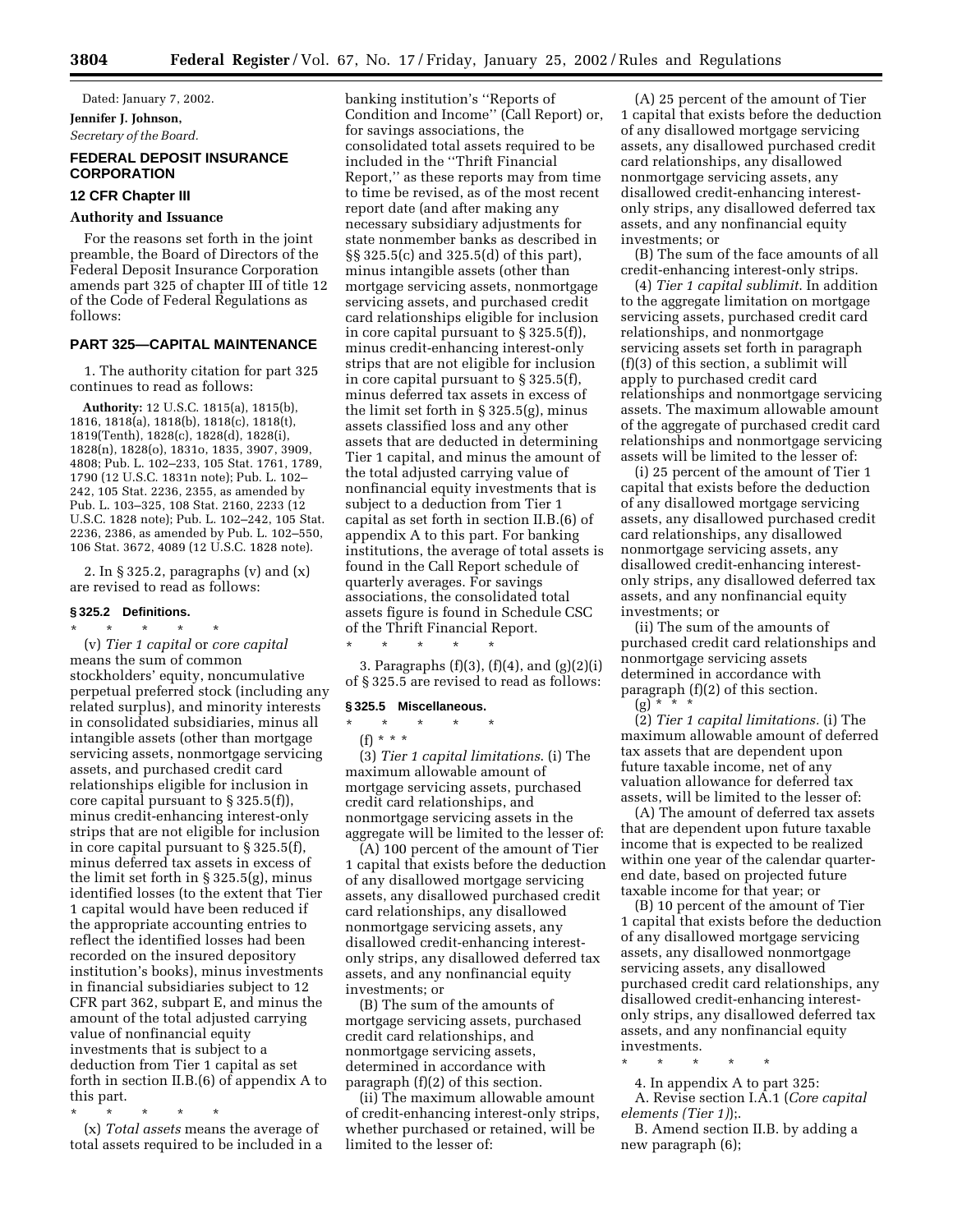C. Amend section II. by redesignating footnotes 16 through 40 as footnotes 23 through 47, respectively; and D. Revise Table I.

## **Appendix A to Part 325—Statement of Policy on Risk-Based Capital**

\* \* \* \* \* I. \* \* \*

A. \* \* \*

1. *Core capital elements (Tier 1) consists of:*

i. Common stockholders' equity capital (includes common stock and related surplus, undivided profits, disclosed capital reserves that represent a segregation of undivided profits, and foreign currency translation adjustments, less net unrealized holding losses on available-for-sale equity securities with readily determinable fair values);

ii. Noncumulative perpetual preferred stock,2 including any related surplus; and iii. Minority interests in the equity capital

accounts of consolidated subsidiaries. At least 50 percent of the qualifying total capital base should consist of Tier 1 capital. Core (Tier 1) capital is defined as the sum of core capital elements minus all intangible assets (other than mortgage servicing assets, nonmortgage servicing assets and purchased credit card relationships eligible for inclusion in core capital pursuant to § 325.5(f)),<sup>3</sup> minus credit-enhancing interestonly strips that are not eligible for inclusion in core capital pursuant to  $\S 325.5(f)$ , minus any disallowed deferred tax assets, and minus any amount of nonfinancial equity investments required to be deducted pursuant to section II.B.(6) of this Appendix.

Although nonvoting common stock, noncumulative perpetual preferred stock, and minority interests in the equity capital accounts of consolidated subsidiaries are normally included in Tier 1 capital, voting common stockholders' equity generally will be expected to be the dominant form of Tier 1 capital. Thus, banks should avoid undue reliance on nonvoting equity, preferred stock and minority interests.

Although minority interests in consolidated subsidiaries are generally included in regulatory capital, exceptions to this general rule will be made if the minority interests fail to provide meaningful capital support to the consolidated bank. Such a situation could arise if the minority interests are entitled to a preferred claim on essentially low risk assets of the subsidiary. Similarly, although credit-enhancing interestonly strips and intangible assets in the form of mortgage servicing assets, nonmortgage servicing assets and purchased credit card relationships are generally recognized for risk-based capital purposes, the deduction of part or all of the credit-enhancing interestonly strips, mortgage servicing assets, nonmortgage servicing assets and purchased credit card relationships may be required if the carrying amounts of these assets are excessive in relation to their market value or the level of the bank's capital accounts. Credit-enhancing interest-only strips, mortgage servicing assets, nonmortgage servicing assets, purchased credit card relationships and deferred tax assets that do not meet the conditions, limitations and restrictions described in § 325.5(f) and (g) of this part will not be recognized for risk-based capital purposes.

Minority interests in small business investment companies, investment funds that hold nonfinancial equity investments (as defined in section II.B.(6)(ii) of this appendix A), and subsidiaries that are engaged in nonfinancial activities are not included in a bank's Tier 1 or total capital base if the bank's interest in the company or fund is held under one of the legal authorities listed in section II.B.(6)(ii) of this appendix A.

\* \* \* \* \*

II.B.  $*$   $*$   $*$ 

(6) *Nonfinancial equity investments.* (i) General. A bank must deduct from its Tier 1 capital the sum of the appropriate percentage (as determined below) of the adjusted carrying value of all nonfinancial equity investments held by the bank or by its direct or indirect subsidiaries. For purposes of this section II.B.(6), investments held by a bank include all investments held directly or indirectly by the bank or any of its subsidiaries.

(ii) *Scope of nonfinancial equity investments.* A nonfinancial equity investment means any equity investment held by the bank in a nonfinancial company: through a small business investment company (SBIC) under section 302(b) of the Small Business Investment Act of 1958 (15 U.S.C. 682(b));16 under the portfolio investment provisions of Regulation K issued by the Board of Governors of the Federal Reserve System (12 CFR 211.8(c)(3)); or under section 24 of the Federal Deposit Insurance Act (12 U.S.C. 1831a), other than an investment held in accordance with section 24(f) of that Act.17 A nonfinancial company is an entity that engages in any activity that has not been determined to be permissible for the bank to conduct directly, or to be financial in nature or incidental to financial activities under section 4(k) of the Bank Holding Company Act (12 U.S.C. 1843(k)).

(iii) *Amount of deduction from core capital.* (A) The bank must deduct from its Tier 1 capital the sum of the appropriate percentages, as set forth in the table following this paragraph, of the adjusted carrying value of all nonfinancial equity investments held by the bank. The amount of the percentage deduction increases as the aggregate amount of nonfinancial equity investments held by the bank increases as a percentage of the bank's Tier 1 capital.

## DEDUCTION FOR NONFINANCIAL EQUITY INVESTMENTS

| Aggregate adjusted carrying value of all nonfinancial equity investments held directly or indirectly by the bank (as a percentage of the Tier 1 capital of the bank) <sup>1</sup> | Deduction from Tier 1<br>Capital (as a percent-<br>age of the adjusted<br>carrying value of the<br>investment) |
|-----------------------------------------------------------------------------------------------------------------------------------------------------------------------------------|----------------------------------------------------------------------------------------------------------------|
|                                                                                                                                                                                   | 8 percent.                                                                                                     |
|                                                                                                                                                                                   | 12 percent.                                                                                                    |
|                                                                                                                                                                                   | 25 percent.                                                                                                    |

<sup>1</sup> For purposes of calculating the adjusted carrying value of nonfinancial equity investments as a percentage of Tier 1 capital, Tier 1 capital is defined as the sum of core capital elements net of goodwill and net of all identifiable intangible assets other than mortgage servicing assets, nonmortgage servicing assets and purchased credit card relationships, but prior to the deduction for any disallowed mortgage servicing assets, any disallowed nonmortgage servicing assets, any disallowed purchased credit card relationships, any disallowed credit-enhancing interest-only strips (both purchased and retained), any disallowed deferred tax assets, and any nonfinancial equity investments.

3An exception is allowed for intangible assets that are explicitly approved by the FDIC as part of the bank's regulatory capital on a specific case

basis. These intangibles will be included in capital for risk-based capital purposes under the terms and conditions that are specifically approved by the FDIC.

16An equity investment made under section 302(b) of the Small Business Investment Act of 1958 in a SBIC that is not consolidated with the bank is treated as a nonfinancial equity investment.

17The Board of Directors of the FDIC, acting directly, may, in exceptional cases and after a

review of the proposed activity, permit a lower capital deduction for investments approved by the Board of Directors under section 24 of the FDI Act so long as the bank's investments under section 24 and SBIC investments represent, in the aggregate, less than 15 percent of the Tier 1 capital of the bank. The FDIC reserves the authority to impose higher capital charges on any investment where appropriate.

<sup>2</sup>Preferred stock issues where the dividend is reset periodically based, in whole or in part, upon the bank's current credit standing, including but not limited to, auction rate, money market or remarketable preferred stock, are assigned to Tier 2 capital, regardless of whether the dividends are cumulative or noncumulative.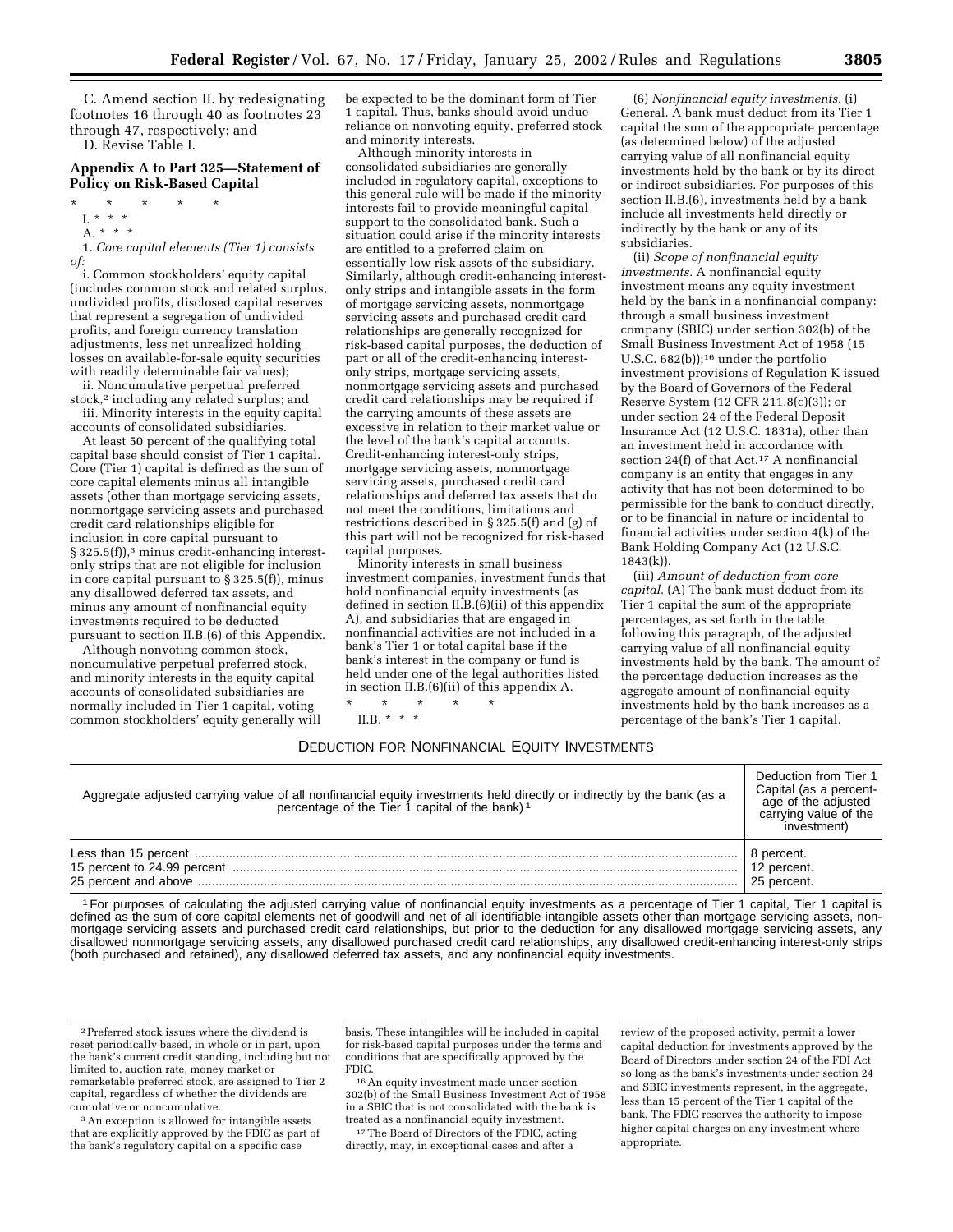(B) These deductions are applied on a marginal basis to the portions of the adjusted carrying value of nonfinancial equity investments that fall within the specified ranges of the parent bank's Tier 1 capital. For example, if the adjusted carrying value of all nonfinancial equity investments held by a bank equals 20 percent of the Tier 1 capital of the bank, then the amount of the deduction would be 8 percent of the adjusted carrying value of all investments up to 15 percent of the bank's Tier 1 capital, and 12 percent of the adjusted carrying value of all investments in excess of 15 percent of the bank's Tier 1 capital.

(C) The total adjusted carrying value of any nonfinancial equity investment that is subject to deduction under this paragraph is excluded from the bank's risk-weighted assets for purposes of computing the denominator of the bank's risk-based capital ratio and from total assets for purposes of calculating the denominator of the leverage ratio.18

(D) This Appendix establishes *minimum* risk-based capital ratios and banks are at all times expected to maintain capital commensurate with the level and nature of the risks to which they are exposed. The risk to a bank from nonfinancial equity investments increases with its concentration in such investments and strong capital levels above the minimum requirements are particularly important when a bank has a high degree of concentration in nonfinancial equity investments (*e.g.*, in excess of 50 percent of Tier 1 capital). The FDIC intends to monitor banks and apply heightened supervision to equity investment activities as appropriate, including where the bank has a high degree of concentration in nonfinancial equity investments, to ensure that each bank maintains capital levels that are appropriate in light of its equity investment activities. The FDIC also reserves authority to impose a higher capital charge in any case where the circumstances, such as the level of risk of the particular investment or portfolio of investments, the risk management systems of the bank, or other information, indicate that a higher minimum capital requirement is appropriate.

(iv) *SBIC investments.* (A) No deduction is required for nonfinancial equity investments that are held by a bank through one or more SBICs that are consolidated with the bank or in one or more SBICs that are not consolidated with the bank to the extent that all such investments, in the aggregate, do not exceed 15 percent of the bank's Tier 1 capital. Any nonfinancial equity investment that is held through an SBIC or in an SBIC and that is not required to be deducted from Tier 1 capital under this section II.B.(6)(iv) will be assigned a 100 percent risk-weight and included in the bank's consolidated riskweighted assets.19

(B) To the extent the adjusted carrying value of all nonfinancial equity investments that a bank holds through one or more SBICs that are consolidated with the bank or in one or more SBICs that are not consolidated with the bank exceeds, in the aggregate, 15 percent of the bank's Tier 1 capital, the appropriate percentage of such amounts (as set forth in the table in section  $II.B.(6)(iii)(A))$  must be deducted from the bank's common stockholders' equity in determining the bank's Tier 1 capital. In addition, the aggregate adjusted carrying value of all nonfinancial equity investments held by a bank through a consolidated SBIC and in a non-consolidated SBIC (including any investments for which no deduction is required) must be included in determining, for purposes of the table in section  $II.B.(6)$ (iii)(A), the total amount of nonfinancial equity investments held by the bank in relation to its Tier 1 capital.

(v) *Transition provisions*. No deduction under this section II.B.(6) is required to be made with respect to the adjusted carrying value of any nonfinancial equity investment (or portion of such an investment) that was made by the bank prior to March 13, 2000, or that was made by the bank after such date pursuant to a binding written commitment 20 entered into prior to March 13, 2000, provided that in either case the bank has continuously held the investment since the relevant investment date.21 For purposes of

20A ''binding written commitment'' means a legally binding written agreement that requires the bank to acquire shares or other equity of the company, or make a capital contribution to the company, under terms and conditions set forth in the agreement. Options, warrants, and other agreements that give a bank the right to acquire equity or make an investment, but do not require the bank to take such actions, are not considered a binding written commitment for purposes of this section  $II.B.(6)(v)$ .

21For example, if a bank made an equity investment in 100 shares of a nonfinancial company prior to March 13, 2000, the adjusted carrying value of that investment would not be subject to a deduction under this section II.B.(6). However, if the bank made any additional equity investment in the company after March 13, 2000, such as by purchasing additional shares of the company (including through the exercise of options or warrants acquired before or after March 13, 2000) or by making a capital contribution to the company and such investment was not made pursuant to a

this section  $II.B.(6)(v)$  a nonfinancial equity investment made prior to March 13, 2000, includes any shares or other interests received by the bank through a stock split or stock dividend on an investment made prior to March 13, 2000, provided the bank provides no consideration for the shares or interests received and the transaction does not materially increase the bank's proportional interest in the company. The exercise on or after March 13, 2000, of options or warrants acquired prior to March 13, 2000, is *not* considered to be an investment made prior to March 13, 2000, if the bank provides any consideration for the shares or interests received upon exercise of the options or warrants. Any nonfinancial equity investment (or portion thereof) that is not required to be deducted from Tier 1 capital under this section  $II.B.(6)(v)$  must be included in determining the total amount of nonfinancial equity investments held by the bank in relation to its Tier 1 capital for purposes of the table in section  $\overline{\text{II.B.}}(6)(\overline{\text{iii}})(A)$ . In addition, any nonfinancial equity investment (or portion thereof) that is not required to be deducted from Tier 1 capital under this section  $II.B.(6)(v)$  will be assigned a 100-percent risk weight and included in the bank's consolidated riskweighted assets.

(vi) *Adjusted carrying value*. (A) For purposes of this section II.B.(6), the ''adjusted carrying value'' of investments is the aggregate value at which the investments are carried on the balance sheet of the bank reduced by any unrealized gains on those investments that are reflected in such carrying value but excluded from the bank's Tier 1 capital and associated deferred tax liabilities. For example, for equity investments held as available-for-sale (AFS), the adjusted carrying value of the investments would be the aggregate carrying value of those investments (as reflected on the consolidated balance sheet of the bank) less any unrealized gains on those investments that are included in other comprehensive income and not reflected in Tier 1 capital, and associated deferred tax liabilities.22

(B) As discussed above with respect to consolidated SBICs, some equity investments may be in companies that are consolidated for accounting purposes. For investments in a nonfinancial company that is consolidated for accounting purposes under generally accepted accounting principles, the bank's adjusted carrying value of the investment is determined under the equity method of accounting (net of any intangibles associated with the investment that are deducted from

<sup>18</sup>For example, if 8 percent of the adjusted carrying value of a nonfinancial equity investment is deducted from Tier 1 capital, the entire adjusted carrying value of the investment will be excluded from both risk-weighted assets and total assets in calculating the respective denominators for the riskbased capital and leverage ratios.

<sup>19</sup> If a bank has an investment in a SBIC that is consolidated for accounting purposes but that is not

wholly owned by the bank, the adjusted carrying value of the bank's nonfinancial equity investments through the SBIC is equal to the bank's proportionate share of the adjusted carrying value of the SBIC's investments in nonfinancial companies. The remainder of the SBIC's adjusted carrying value (*i.e.*, the minority interest holders' proportionate share) is excluded from the riskweighted assets of the bank. If a bank has an investment in a SBIC that is not consolidated for accounting purposes and has current information that identifies the percentage of the SBIC's assets that are equity investments in nonfinancial companies, the bank may reduce the adjusted carrying value of its investment in the SBIC proportionately to reflect the percentage of the adjusted carrying value of the SBIC's assets that are not equity investments in nonfinancial companies. If a bank reduces the adjusted carrying value of its investment in a non-consolidated SBIC to reflect financial investments of the SBIC, the amount of the adjustment will be risk weighted at 100 percent and included in the bank's risk-weighted assets.

binding written commitment entered into before March 13, 2000, the adjusted carrying value of the additional investment would be subject to a deduction under this section II.B.(6). In addition, if the bank sold and repurchased, after March 13, 2000, 40 shares of the company, the adjusted carrying value of those 40 shares would be subject to a deduction under this section II.B.(6).

<sup>22</sup>Unrealized gains on available-for-sale equity investments may be included in Tier 2 capital to the extent permitted under section I.A.(2)(f) of this appendix A. In addition, the net unrealized losses on available-for-sale equity investments are deducted from Tier 1 capital in accordance with section I.A.(1) of this appendix A.